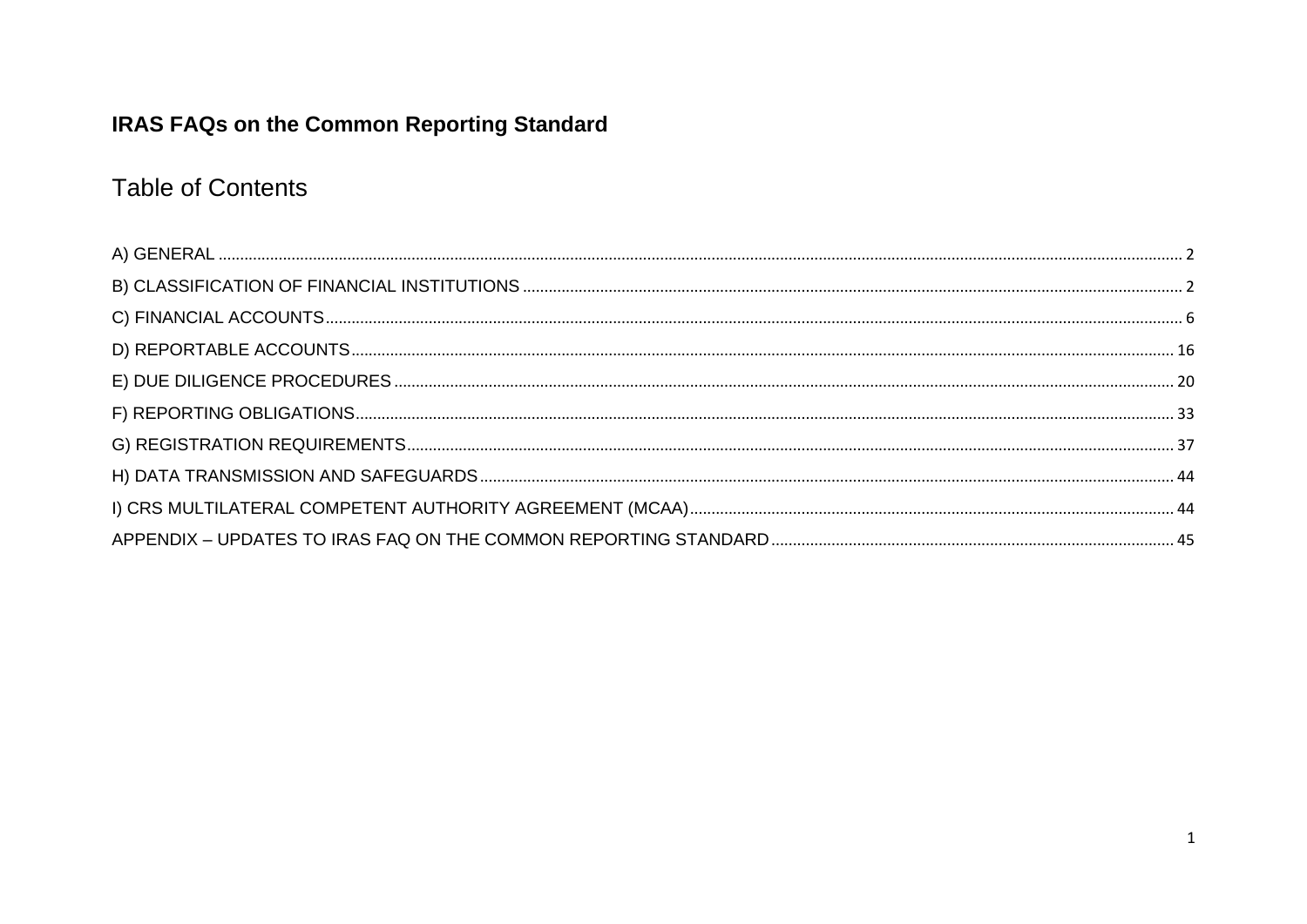<span id="page-1-1"></span><span id="page-1-0"></span>

|     | A) GENERAL                                                                                                                                                                                                                                                                                                                                                                                                                                                                                                                                                                                                                                                                                                                                                                                                                                 |
|-----|--------------------------------------------------------------------------------------------------------------------------------------------------------------------------------------------------------------------------------------------------------------------------------------------------------------------------------------------------------------------------------------------------------------------------------------------------------------------------------------------------------------------------------------------------------------------------------------------------------------------------------------------------------------------------------------------------------------------------------------------------------------------------------------------------------------------------------------------|
| A.1 | <b>Wider Approach</b>                                                                                                                                                                                                                                                                                                                                                                                                                                                                                                                                                                                                                                                                                                                                                                                                                      |
|     | The CRS set out in the Schedule to the Income Tax (International Tax Compliance Agreements) (Common Reporting<br>Standard) Regulations 2016 ("CRS Regulations") contains some differences to the CRS set out in OECD's Standard<br>for Automatic Exchange of Financial Account Information in Tax Matters ("AEOI Standard"). Why is there a deviation<br>between the Schedule and OECD's CRS?                                                                                                                                                                                                                                                                                                                                                                                                                                              |
|     | Singapore's CRS legislation requires and empowers all Reporting SGFIs to put in place the necessary procedures and<br>systems to establish the tax residence(s) of all their Account Holders, instead of only for Account Holders that are tax<br>residents of jurisdictions with which Singapore has a Competent Authority Agreement ("CAA") to exchange financial account<br>information. This is known as the "Wider Approach". This approach is cost efficient for the industry since Reporting SGFIs<br>would not need to repeatedly review the same accounts to re-establish whether the accounts are reportable each time<br>Singapore enters into a new CAA. Reporting SGFIs will only need to provide to IRAS the information relating to tax residents<br>of Singapore's CAA partners, for IRAS to implement AEOI under the CRS. |
|     | Accordingly, the CRS as set out in Schedule to the CRS Regulations is based on Annex 5 of OECD's AEOI Standard, which<br>is modified to provide for the implementation of the Wider Approach.                                                                                                                                                                                                                                                                                                                                                                                                                                                                                                                                                                                                                                              |
|     | Updated on: 15 Feb 2017                                                                                                                                                                                                                                                                                                                                                                                                                                                                                                                                                                                                                                                                                                                                                                                                                    |
|     | <b>B) CLASSIFICATION OF FINANCIAL INSTITUTIONS</b>                                                                                                                                                                                                                                                                                                                                                                                                                                                                                                                                                                                                                                                                                                                                                                                         |
| B.1 | When is a trust that is a Financial Institution considered to be resident in a Participating Jurisdiction?                                                                                                                                                                                                                                                                                                                                                                                                                                                                                                                                                                                                                                                                                                                                 |
|     | In general, a Financial Institution is resident in a Participating Jurisdiction if it is a resident for tax purposes in the jurisdiction.<br>In the case of a trust that is a Financial Institution (irrespective of whether it is resident for tax purposes in a Participating<br>Jurisdiction), the trust is considered to be a resident in a Participating Jurisdiction if one or more of its trustees are tax resident<br>in such Participating Jurisdiction except if the trust reports all the information required to be reported to another Participating<br>Jurisdiction because it is resident for tax purposes in such other Participating Jurisdiction.                                                                                                                                                                        |
|     | Please refer to the Commentary on Section VIII, paragraph 4 for more details.                                                                                                                                                                                                                                                                                                                                                                                                                                                                                                                                                                                                                                                                                                                                                              |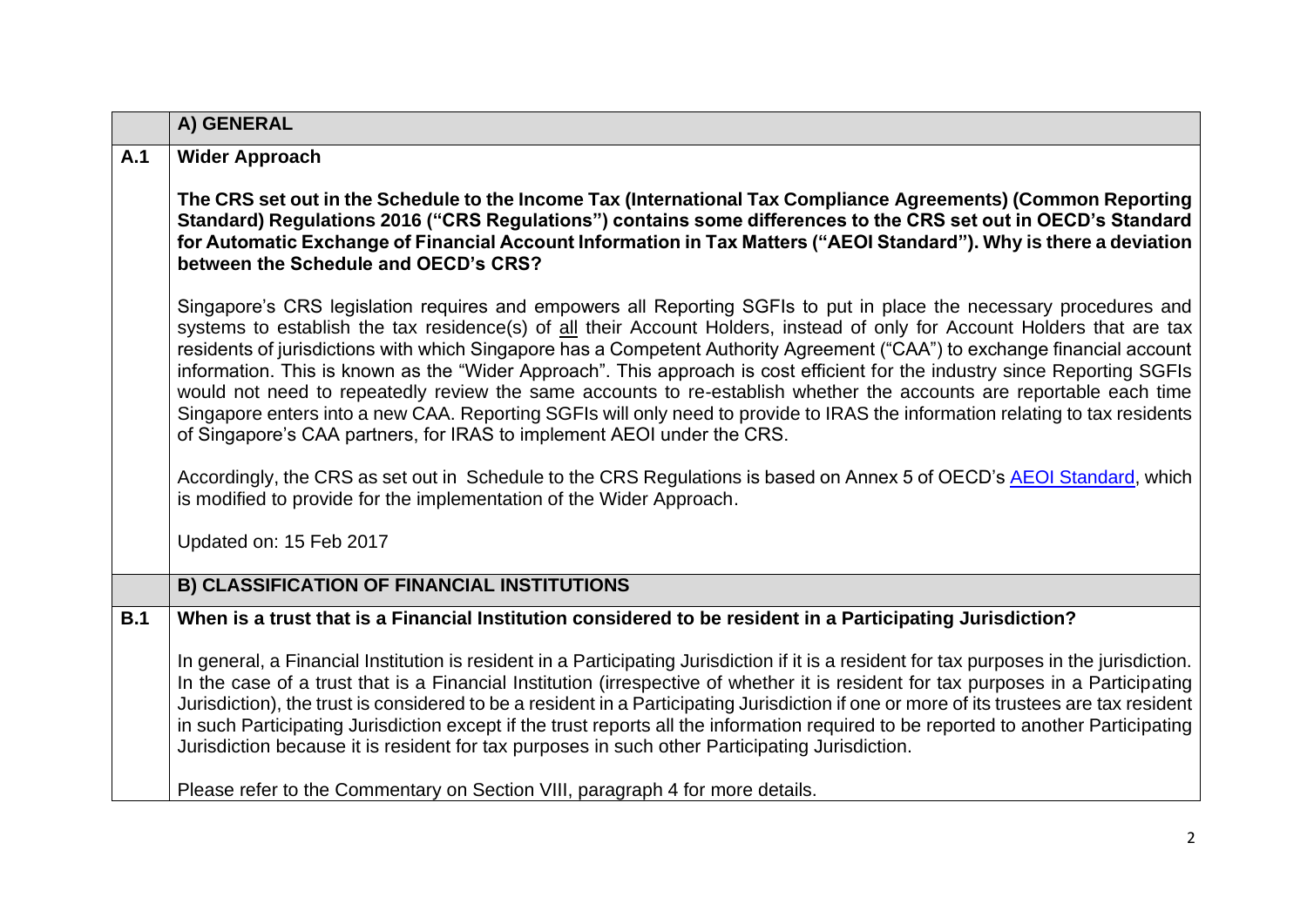| B.2        | When is a trustee considered to be "resident" in Singapore?                                                                                                                                                                                                                                                                                                                                                                                                                                                                                                                                                  |
|------------|--------------------------------------------------------------------------------------------------------------------------------------------------------------------------------------------------------------------------------------------------------------------------------------------------------------------------------------------------------------------------------------------------------------------------------------------------------------------------------------------------------------------------------------------------------------------------------------------------------------|
|            | A trustee is resident in Singapore if the trustee is a tax resident of Singapore. A trustee's tax residence is determined based<br>on the trustee's capacity as an individual (quantitative or qualitative presence test) or a company (control and management<br>test):<br>An individual would generally be a tax resident of Singapore if the individual is physically present or exercises an<br>employment in Singapore for at least 183 days in a calendar year<br>A company would generally be a tax resident of Singapore if the control and management of its business is exercised<br>in Singapore. |
| <b>B.3</b> | How is the residency of a fiscally transparent Financial Institution (other than a trust) to be determined?                                                                                                                                                                                                                                                                                                                                                                                                                                                                                                  |
|            | Where a Financial Institution (other than a trust) is fiscally transparent, it is a Participating Jurisdiction Financial Institution if:<br>a) it is incorporated under the laws of the Participating Jurisdiction;<br>b) it has its place of management in the Participating Jurisdiction; or<br>c) it is subject to financial supervision in the Participating Jurisdiction.                                                                                                                                                                                                                               |
|            | Please refer to the Commentary on Section VIII, paragraph 4 for more details.                                                                                                                                                                                                                                                                                                                                                                                                                                                                                                                                |
| B.4        | Under subparagraph A(6)(b) of Section VIII of the CRS, the term "Investment Entity" includes any entity, the gross<br>income of which is primarily attributable to investing, reinvesting, or trading in financial assets, if the entity is<br>managed by another entity that is a Financial Institution under the CRS. When is an entity considered to be<br>"managed by" another entity?                                                                                                                                                                                                                   |
|            | An entity is "managed by" another entity if the latter entity performs one or more of the following activities or operations (as<br>described in subparagraph A(6)(a)(i) to A(6)(a)(iii) of Section VIII of the CRS) on behalf of the first mentioned entity:<br>a) trading in money market instruments; foreign exchange; exchange, interest rate and index instruments; transferable<br>securities; or commodity futures trading;<br>b) individual and collective portfolio management; or<br>otherwise investing, administering, or managing Financial Assets or money on behalf of other persons.<br>C)  |
|            |                                                                                                                                                                                                                                                                                                                                                                                                                                                                                                                                                                                                              |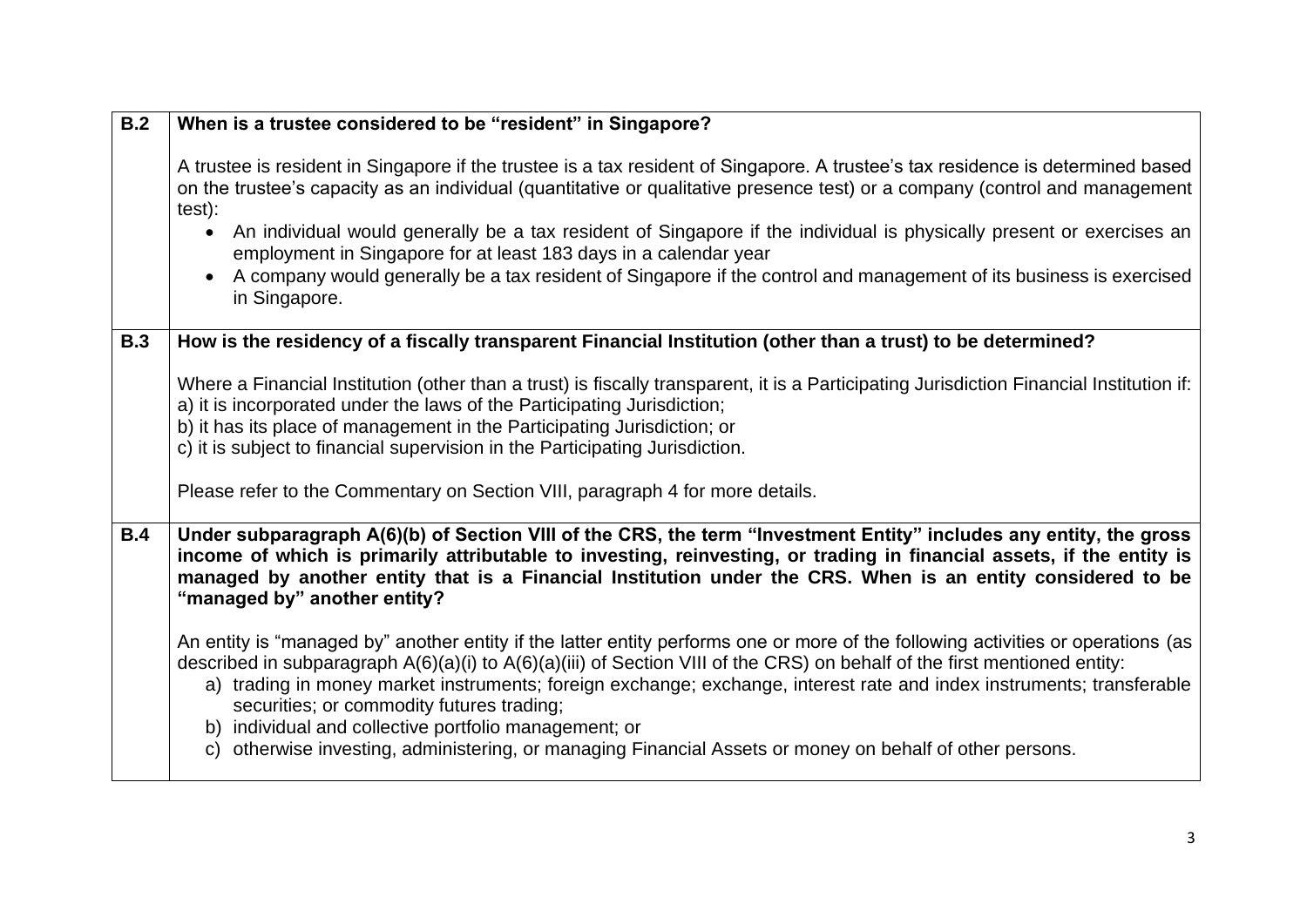|            | However, an entity does not manage another entity if it does not have the discretionary authority to manage the latter entity's<br>assets (in whole or part).                                                                                                                                                                                                                                                                                                                                                                                                                                                                                                                                                                                                                                                                                                             |
|------------|---------------------------------------------------------------------------------------------------------------------------------------------------------------------------------------------------------------------------------------------------------------------------------------------------------------------------------------------------------------------------------------------------------------------------------------------------------------------------------------------------------------------------------------------------------------------------------------------------------------------------------------------------------------------------------------------------------------------------------------------------------------------------------------------------------------------------------------------------------------------------|
|            | Please refer to the Commentary on Section VIII, paragraph 17 for more details.                                                                                                                                                                                                                                                                                                                                                                                                                                                                                                                                                                                                                                                                                                                                                                                            |
| B.5        | <b>Reserved Investment Power Trusts</b>                                                                                                                                                                                                                                                                                                                                                                                                                                                                                                                                                                                                                                                                                                                                                                                                                                   |
|            | Would a reserved investment power trust, where investment powers over the trust's assets are reserved solely to<br>an individual who is not the trustee, be considered to be an Investment Entity as defined under paragraph A(6)(b)<br>of Section VIII of the CRS?                                                                                                                                                                                                                                                                                                                                                                                                                                                                                                                                                                                                       |
|            | This depends on whether the "managed by" criterion under subparagraph A(6)(b) of Section VIII of the CRS is met. For<br>example, if the trustee which is a Financial Institution performs, either directly or through a service provider, any of the<br>activities or operations described in subparagraph (A)(6)(a) of Section VIII of the CRS on behalf of the managed trust, and<br>has discretionary authority to manage the trust's assets (in whole or in part), such a trust could be considered to be an<br>Investment Entity. Conversely, if the trustee does not perform any of the activities or operations described in subparagraph<br>(A)(6)(a) on behalf of the trust, or has no discretionary authority to manage the trust's assets, such a trust would not be an<br>Investment Entity as defined under subparagraph A(6)(b) of Section VIII of the CRS. |
|            | Updated on: 18 July 2017                                                                                                                                                                                                                                                                                                                                                                                                                                                                                                                                                                                                                                                                                                                                                                                                                                                  |
| <b>B.6</b> | <b>Private Trust Companies</b>                                                                                                                                                                                                                                                                                                                                                                                                                                                                                                                                                                                                                                                                                                                                                                                                                                            |
|            | Would a private trust company be treated as an Investment Entity under the CRS?                                                                                                                                                                                                                                                                                                                                                                                                                                                                                                                                                                                                                                                                                                                                                                                           |
|            | Whether a private trust company is an "Investment Entity" is to be determined in accordance with the definition set out in<br>Section VIII(A)(6) and the related CRS Commentary.                                                                                                                                                                                                                                                                                                                                                                                                                                                                                                                                                                                                                                                                                          |
|            |                                                                                                                                                                                                                                                                                                                                                                                                                                                                                                                                                                                                                                                                                                                                                                                                                                                                           |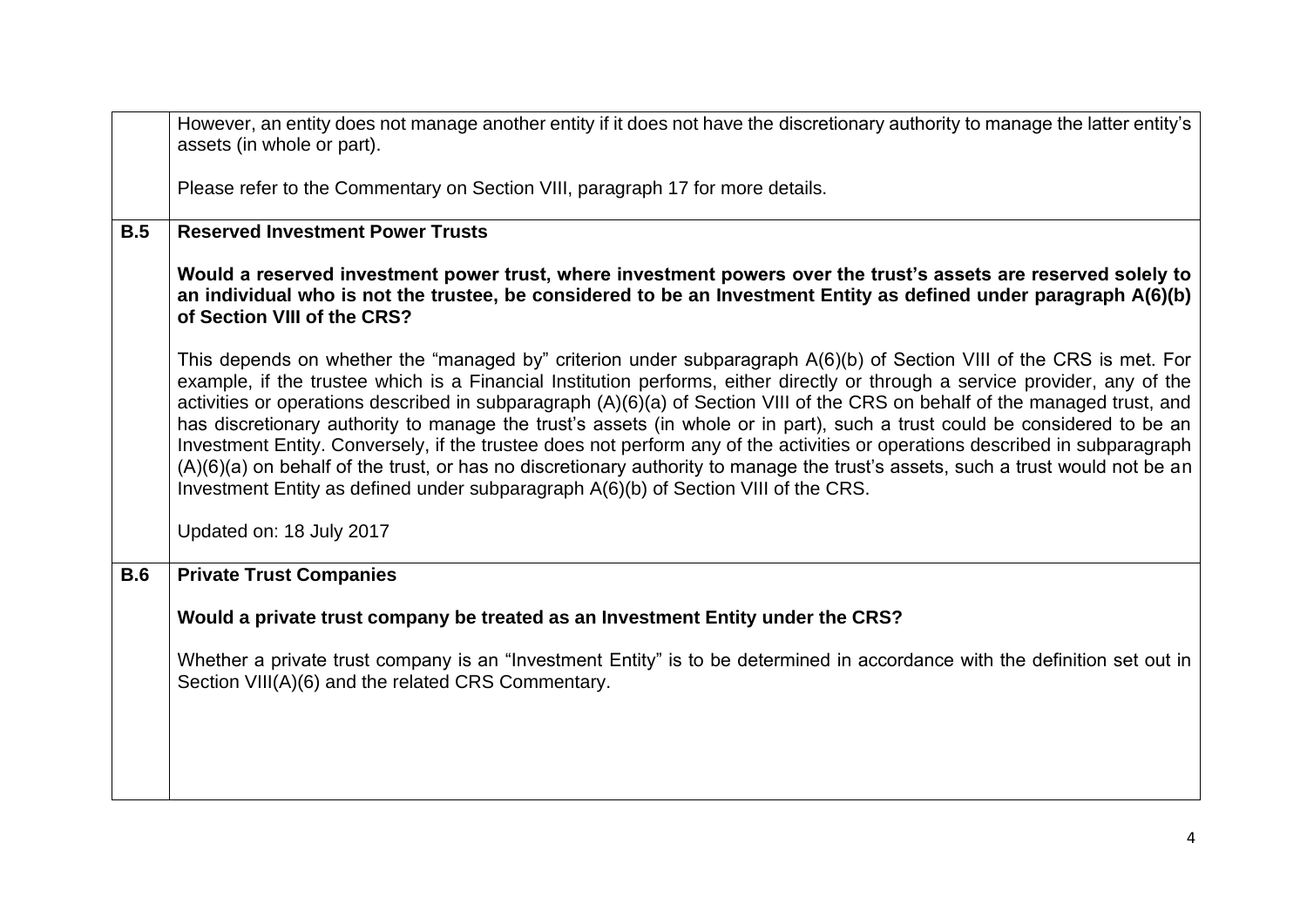| <b>B.7</b> | <b>Investment Advisors and Investment Managers</b>                                                                                                                                                                                                                                                                                                                                                                                                                    |
|------------|-----------------------------------------------------------------------------------------------------------------------------------------------------------------------------------------------------------------------------------------------------------------------------------------------------------------------------------------------------------------------------------------------------------------------------------------------------------------------|
|            | What are the CRS obligations for Investment Entities that only render investment advice to or manage portfolios for<br>customers?                                                                                                                                                                                                                                                                                                                                     |
|            | Investment Entities that meet the "solely because" test in Regulation 13(2)(b) and Regulation 16(4)(b) of the CRS Regulations<br>would not have any due diligence and reporting obligations under the CRS, as they are not maintaining any Financial<br>Accounts. They would also not be required to apply for registration with the Comptroller.                                                                                                                     |
| <b>B.8</b> | "Advisory-only" or "Execution-only" brokers / distributors                                                                                                                                                                                                                                                                                                                                                                                                            |
|            | Would "execution-only" or "advisory-only" distributors be considered as Custodial Institutions under the CRS?                                                                                                                                                                                                                                                                                                                                                         |
|            | "Advisory-only" brokers / distributors may include financial advisors, whose activities do not go beyond the provision of<br>investment advice to their customers and / or acting as an intermediary between the collective investment scheme (CIS), or<br>fund platform and customer. Such distributors will not hold legal title to the assets and therefore are not in the chain of legal<br>ownership of a CIS. As such, they will not be Custodial Institutions. |
|            | An "execution-only" broker that simply executes trading instructions or receives and transmits such instructions to another<br>executing broker will not hold financial assets for the account of others so will not be a Custodial Institution.                                                                                                                                                                                                                      |
|            | However, "execution-only" or "advisory-only" distributors may be Financial Institutions if they fall within the definition of an<br><b>Investment Entity.</b>                                                                                                                                                                                                                                                                                                         |
| <b>B.9</b> | <b>Non-Reporting Financial Institutions</b>                                                                                                                                                                                                                                                                                                                                                                                                                           |
|            | Annex II of the Singapore-US FATCA IGA ("IGA") sets out certain entities, generally known as Non-Reporting<br>Financial Institutions ("NRFIs"), that are exempted from conducting FATCA due diligence and reporting obligations.<br>What are the categories of SGFIs that qualify as NRFIs under FATCA but not under the CRS?                                                                                                                                         |
|            | The following categories of Reporting SGFIs will qualify as NRFIs under the FATCA IGA but will not be so under the CRS:<br>Financial institutions with a Local Client Base                                                                                                                                                                                                                                                                                            |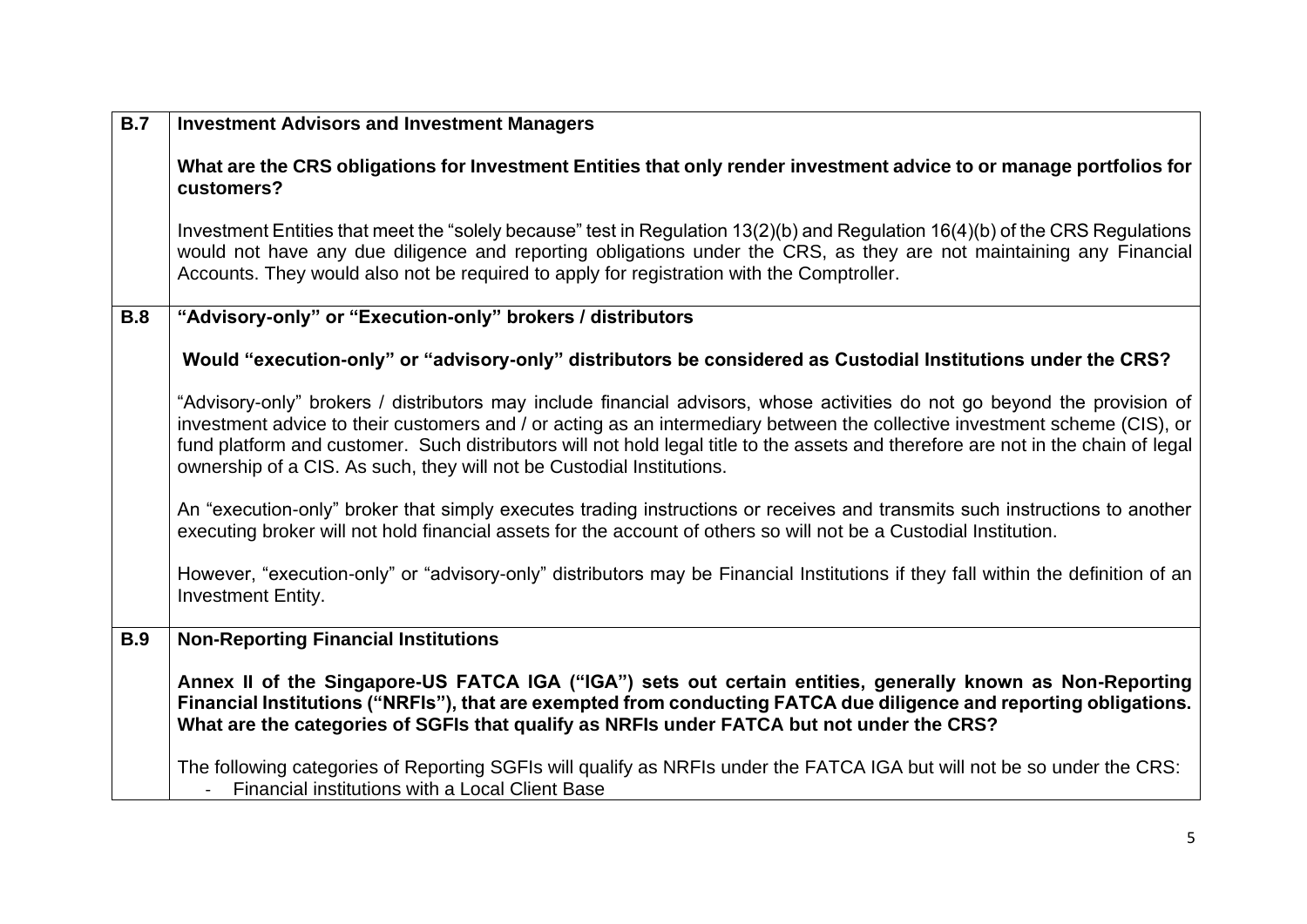<span id="page-5-0"></span>

|     | Local Banks, which include credit societies that are registered under the Co-operative Societies Act<br>Financial Institutions with Only Low-Value Accounts<br>*Sponsored investment entity and controlled foreign corporation<br>*Sponsored closely-held investment vehicle<br>#Investment Entity Wholly Owned by Exempt Beneficial Owners<br><b>Anvestment Advisors and Investment Managers</b><br>*For these sponsored entity categories, a similar outcome can be obtained for CRS where the Reporting SGFI employs the<br>FATCA sponsoring entity (e.g. the fund manager) as a third-party service provider. |
|-----|-------------------------------------------------------------------------------------------------------------------------------------------------------------------------------------------------------------------------------------------------------------------------------------------------------------------------------------------------------------------------------------------------------------------------------------------------------------------------------------------------------------------------------------------------------------------------------------------------------------------|
|     | # The concept of Exempt Beneficial Owner is FATCA-specific and is not applicable in the CRS. However, Reporting SGFIs<br>that qualify under this category in FATCA, would still have no reporting obligations under the CRS if their direct account-<br>holders are not Reportable Persons.                                                                                                                                                                                                                                                                                                                       |
|     | $\land$ Investment Entities that meet the "solely because" test in Regulation 13(2)(b) and Regulation 16(4)(b) of the CRS<br>Regulations would not have any due diligence and reporting obligations under the CRS, as they are not maintaining any<br>Financial Accounts. They would also not be required to apply for registration with the Comptroller.                                                                                                                                                                                                                                                         |
|     | C) FINANCIAL ACCOUNTS                                                                                                                                                                                                                                                                                                                                                                                                                                                                                                                                                                                             |
| C.1 | <b>Financial Accounts held by sole-proprietorships</b>                                                                                                                                                                                                                                                                                                                                                                                                                                                                                                                                                            |
|     | Are Financial Accounts held by sole-proprietorships required to be treated as individual accounts under the CRS?                                                                                                                                                                                                                                                                                                                                                                                                                                                                                                  |
|     | The treatment of Financial Accounts held by sole-proprietorships under CRS is the same as that under FATCA.                                                                                                                                                                                                                                                                                                                                                                                                                                                                                                       |
|     | A sole-proprietorship can be owned by an individual or a company. Only accounts held by sole-proprietorships that are<br>owned by individuals should be treated as individual accounts.                                                                                                                                                                                                                                                                                                                                                                                                                           |
|     |                                                                                                                                                                                                                                                                                                                                                                                                                                                                                                                                                                                                                   |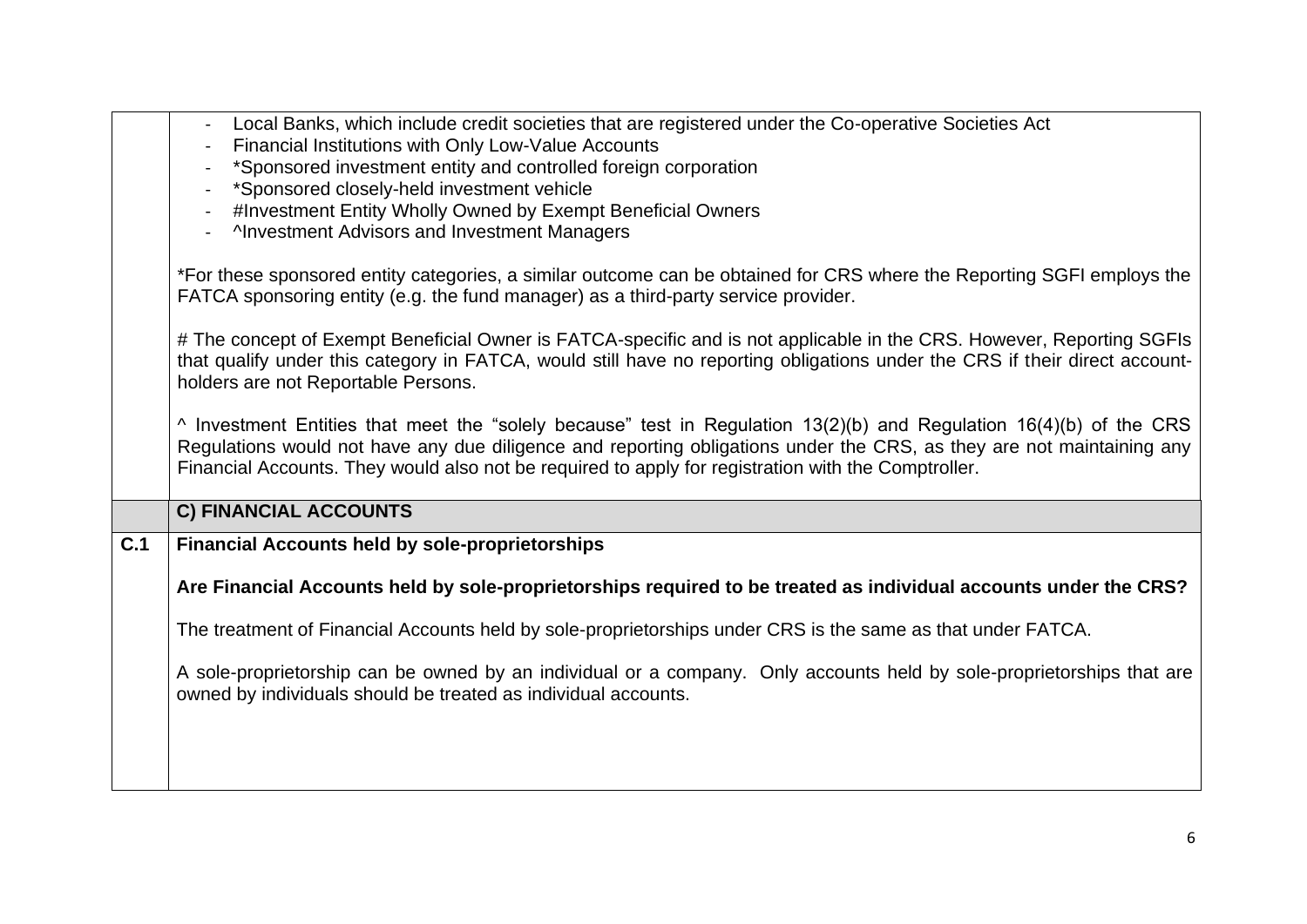| C.2 | <b>Supplementary Retirement Scheme (SRS) Investment accounts</b>                                                                                                                                                                                                                                                                                                                                                                                                                                                                                                                                                                                                                                                                                                                                                                                                                                |
|-----|-------------------------------------------------------------------------------------------------------------------------------------------------------------------------------------------------------------------------------------------------------------------------------------------------------------------------------------------------------------------------------------------------------------------------------------------------------------------------------------------------------------------------------------------------------------------------------------------------------------------------------------------------------------------------------------------------------------------------------------------------------------------------------------------------------------------------------------------------------------------------------------------------|
|     | Are SRS accounts and SRS investment accounts subject to CRS due diligence and reporting requirements? If so,<br>who is responsible for conducting the CRS due diligence and reporting on SRS accounts and SRS investment<br>accounts?                                                                                                                                                                                                                                                                                                                                                                                                                                                                                                                                                                                                                                                           |
|     | SRS accounts and SRS investment accounts are not Excluded Accounts and are subject to CRS due diligence and reporting<br>if they meet the definition of Financial Accounts.                                                                                                                                                                                                                                                                                                                                                                                                                                                                                                                                                                                                                                                                                                                     |
|     | In general, the categorisation of an SRS account or SRS investment account that is a Financial Account (i.e. whether it is a<br>Depository Account, Custodial Account, Equity or debt interest, Cash Value Insurance Contract or Annuity Contract) should<br>be considered to determine the Financial Institution that maintains the account and that is hence responsible for conducting<br>the CRS due diligence and reporting on the account. For example, where cash contributions are deposited into an SRS<br>account, the SRS operator that maintains the account is responsible for conducting due-diligence and reporting on such<br>account, which is a Depository Account.                                                                                                                                                                                                           |
|     | When money from an SRS account is used to invest in products offered by Financial Institutions, the nature and<br>categorisation of the investment can also be considered to determine the Financial Institution that maintains the Financial<br>Account.                                                                                                                                                                                                                                                                                                                                                                                                                                                                                                                                                                                                                                       |
|     | For example, where money from the SRS account is used to buy cash value insurance products, the insurance company<br>that is obligated to pay an amount upon the occurrence of a specified contingency under the insurance contract will be<br>responsible for conducting the CRS due diligence and reporting. Similarly, where SRS money is invested in a fund and the<br>name of the SRS Investor appears in the fund's share register, the fund, being an Investment Entity, would be responsible<br>for complying with the obligations under the CRS with respect to the account that is directly held by the SRS Investor. In this<br>case, the fund may appoint other financial intermediaries as its agents to undertake the due diligence and reporting<br>obligations on its behalf, but the fund remains ultimately responsible for ensuring that the CRS requirements are fulfilled. |
|     | Updated on: 13 Oct 2017                                                                                                                                                                                                                                                                                                                                                                                                                                                                                                                                                                                                                                                                                                                                                                                                                                                                         |
|     |                                                                                                                                                                                                                                                                                                                                                                                                                                                                                                                                                                                                                                                                                                                                                                                                                                                                                                 |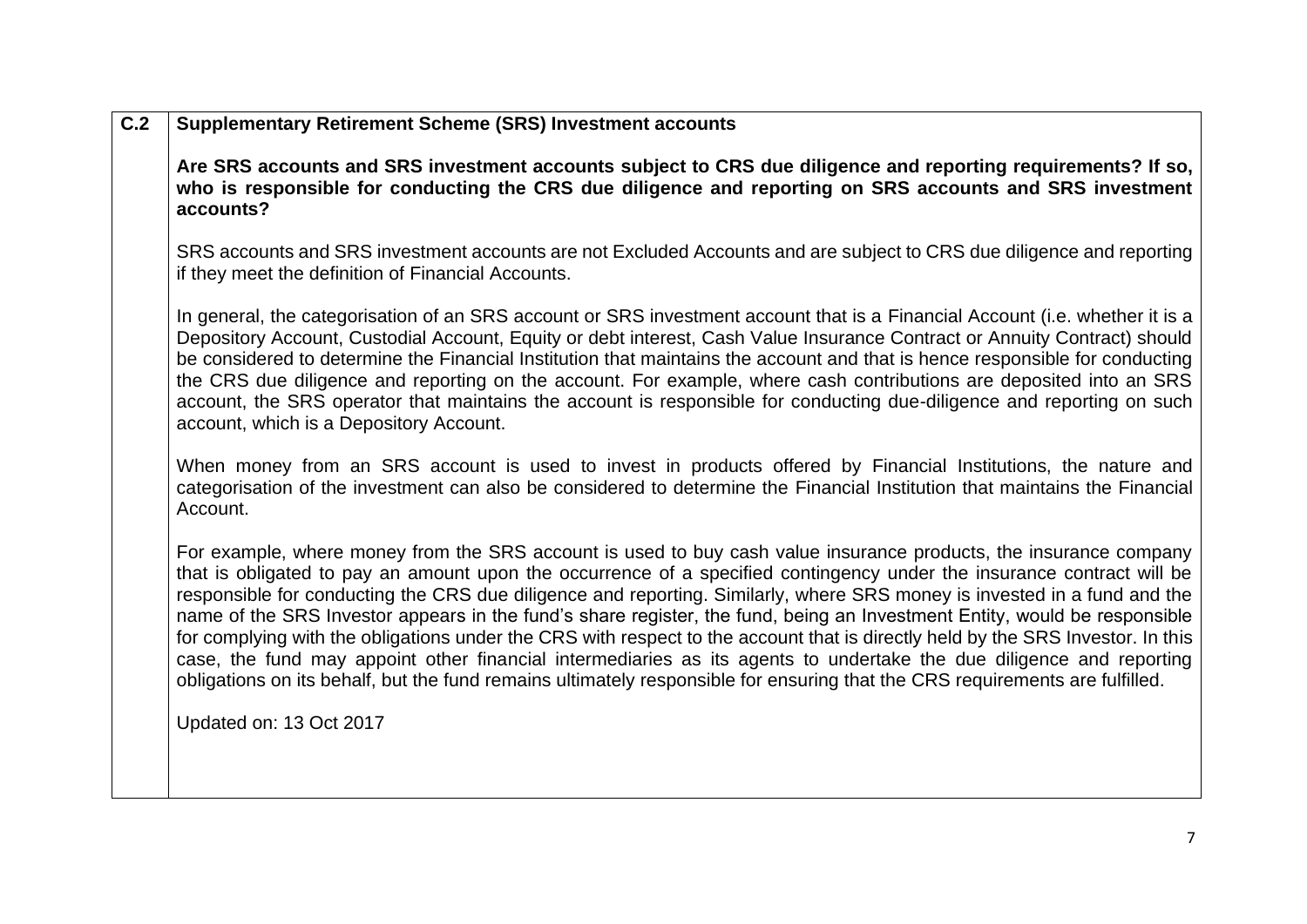| C.3 | <b>Central Securities Depository ("CSD")</b>                                                                                                                                                                                                                                                                                                                                                                                                                                                                                                                                                                  |
|-----|---------------------------------------------------------------------------------------------------------------------------------------------------------------------------------------------------------------------------------------------------------------------------------------------------------------------------------------------------------------------------------------------------------------------------------------------------------------------------------------------------------------------------------------------------------------------------------------------------------------|
|     | Would the CSD have to report on the direct individual accounts (or nominees for indirect accounts) that it maintains?                                                                                                                                                                                                                                                                                                                                                                                                                                                                                         |
|     | The due diligence reporting obligations for the CSD with regard to direct individual accounts are the same as that under<br>FATCA.                                                                                                                                                                                                                                                                                                                                                                                                                                                                            |
|     | The Singapore Exchange ("SGX"), through its wholly owned subsidiary, The Central Depository (Pte) Limited ("CDP"), serves<br>as the CSD for Singapore. Where the participants of the Singapore securities settlement system hold interests recorded in<br>a CSD directly, i.e., 'Direct CSD Accounts', the CSD will be treated as maintaining the Financial Accounts and is responsible<br>for undertaking the CRS due diligence and reporting obligations.                                                                                                                                                   |
|     | Conversely, where the participants of the Singapore securities settlement system hold interests recorded in a CSD through<br>third party Reporting SGFIs (such as depository agents or custodians), the CDP would not have visibility over the identities<br>of the beneficial owners of these nominee accounts and will not be treated as maintaining the Financial Accounts. The<br>Reporting SGFIs that maintain such Financial Accounts will be responsible for undertaking the due diligence and the reporting<br>obligations.                                                                           |
| C.4 | <b>Central Depository (Pte) Limited ("CDP")</b>                                                                                                                                                                                                                                                                                                                                                                                                                                                                                                                                                               |
|     | Would the CDP be required to report details of the total proceeds from the sale or redemption of any financial assets<br>held in a Direct CSD Account?                                                                                                                                                                                                                                                                                                                                                                                                                                                        |
|     | The reporting obligations for the CDP with regard to sale/redemption proceeds are the same as that under FATCA.                                                                                                                                                                                                                                                                                                                                                                                                                                                                                               |
|     | The CDP does not have details of the total proceeds from the sale or redemption of financial assets as it does not capture<br>the price at which the financial assets are sold. As such, in complying with the reporting obligations under the CRS<br>Regulations, the CDP is not obliged to report information related to the total gross proceeds from the sale or redemption of<br>any financial assets held in a Direct CSD Account. The reporting obligation will be undertaken by other Reporting SGFIs,<br>such as brokerage firms, holding the dealings account(s) that is linked to the CDP account. |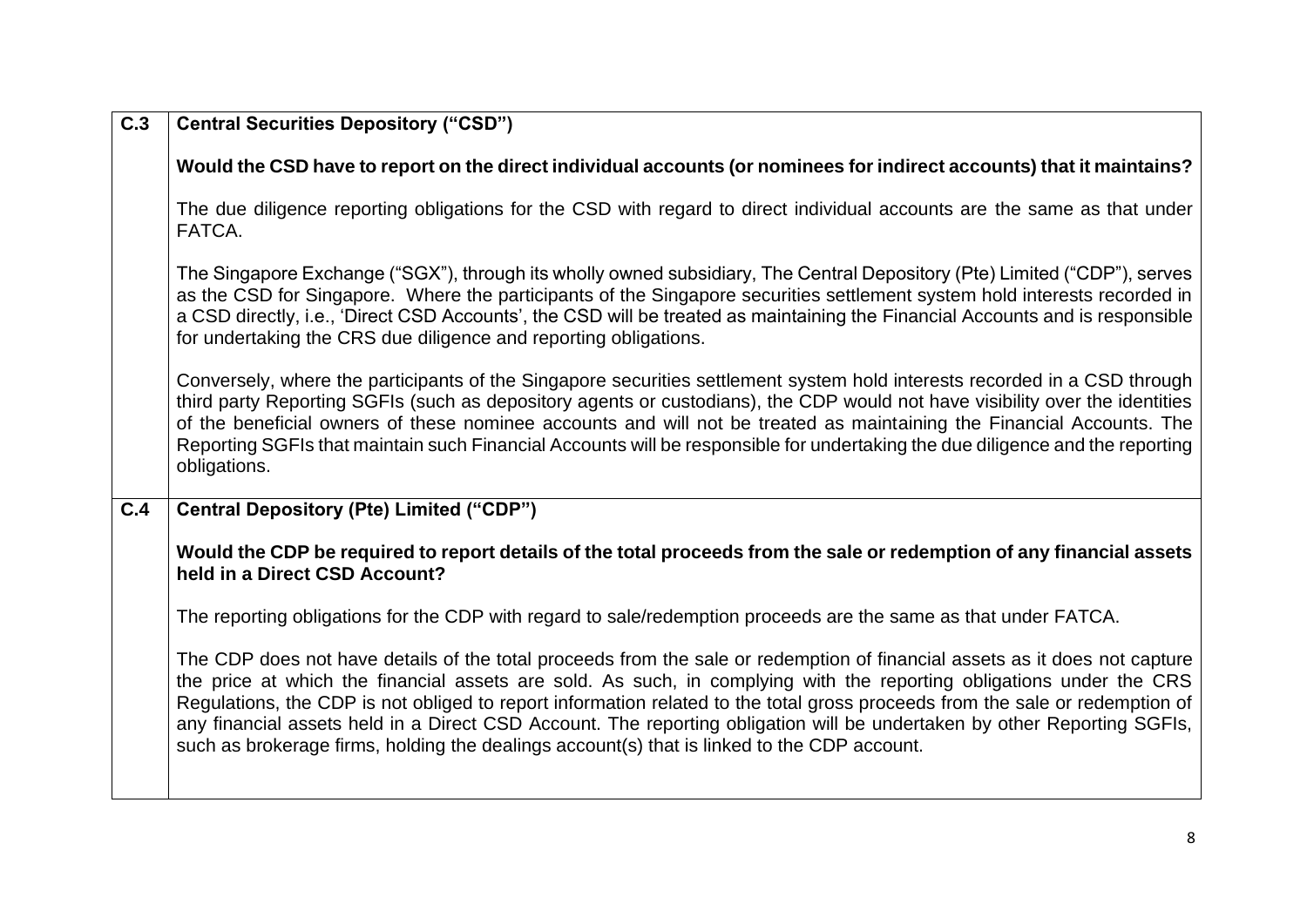| $\overline{C.5}$ | <b>Central Counterparty Clearing House ("CCP")</b>                                                                                                                                                                                                                                                                                                                                                                                                                                                                                                                                |
|------------------|-----------------------------------------------------------------------------------------------------------------------------------------------------------------------------------------------------------------------------------------------------------------------------------------------------------------------------------------------------------------------------------------------------------------------------------------------------------------------------------------------------------------------------------------------------------------------------------|
|                  | With respect to the CCPs' clearing and settlement functions, is the Reporting SGFI required to undertake the<br>reporting of clearing accounts held with the CCP?                                                                                                                                                                                                                                                                                                                                                                                                                 |
|                  | The treatment of clearing accounts held by a Reporting SGFI with the CCP under CRS is the same as that under FATCA.                                                                                                                                                                                                                                                                                                                                                                                                                                                               |
|                  | Through its subsidiaries, SGX operates two clearing houses: CDP which is the securities CCP and Singapore Exchange<br>Derivatives Clearing Limited ("SGX-DC"), which is the derivatives CCP. In its role as CCP, SGX is responsible for clearing<br>securities/ derivatives transactions between members which are all Reporting SGFIs under the CRS.                                                                                                                                                                                                                             |
|                  | A CCP will not be treated as maintaining Financial Accounts as the relevant relationship is between a member and its<br>customer (the Principals to a trade) and not the relationship between SGX and the member or the member's customer.<br>Hence, the CCP is not required to undertake any reporting in connection with the relationship or such clearing activities. It is<br>the Reporting SGFIs (who are members of the CCP) that maintain the Financial Accounts and these Reporting SGFIs are<br>responsible for undertaking the due diligence and reporting obligations. |
| C.6              | <b>Debt Interest</b>                                                                                                                                                                                                                                                                                                                                                                                                                                                                                                                                                              |
|                  | A Financial Account that is subject to the CRS due diligence procedures in the case of a Financial Institution that is<br>an Investment Entity refers to any equity or debt interest in the Financial Institution. However, debt interest is not<br>defined in the CRS. Please provide clarity on the definition of debt interest in a Financial Institution as a Financial<br><b>Account under CRS.</b>                                                                                                                                                                          |
|                  | Reporting SGFIs should interpret "Debt Interest" under CRS in the same manner as under FATCA.                                                                                                                                                                                                                                                                                                                                                                                                                                                                                     |
|                  | A "Debt Interest" refers to any interest created when a lender lends to a borrower, which can arise from arrangements such<br>as a simple loan, bond issue or note issue.                                                                                                                                                                                                                                                                                                                                                                                                         |
|                  | Updated on: 22 April 2019                                                                                                                                                                                                                                                                                                                                                                                                                                                                                                                                                         |
|                  |                                                                                                                                                                                                                                                                                                                                                                                                                                                                                                                                                                                   |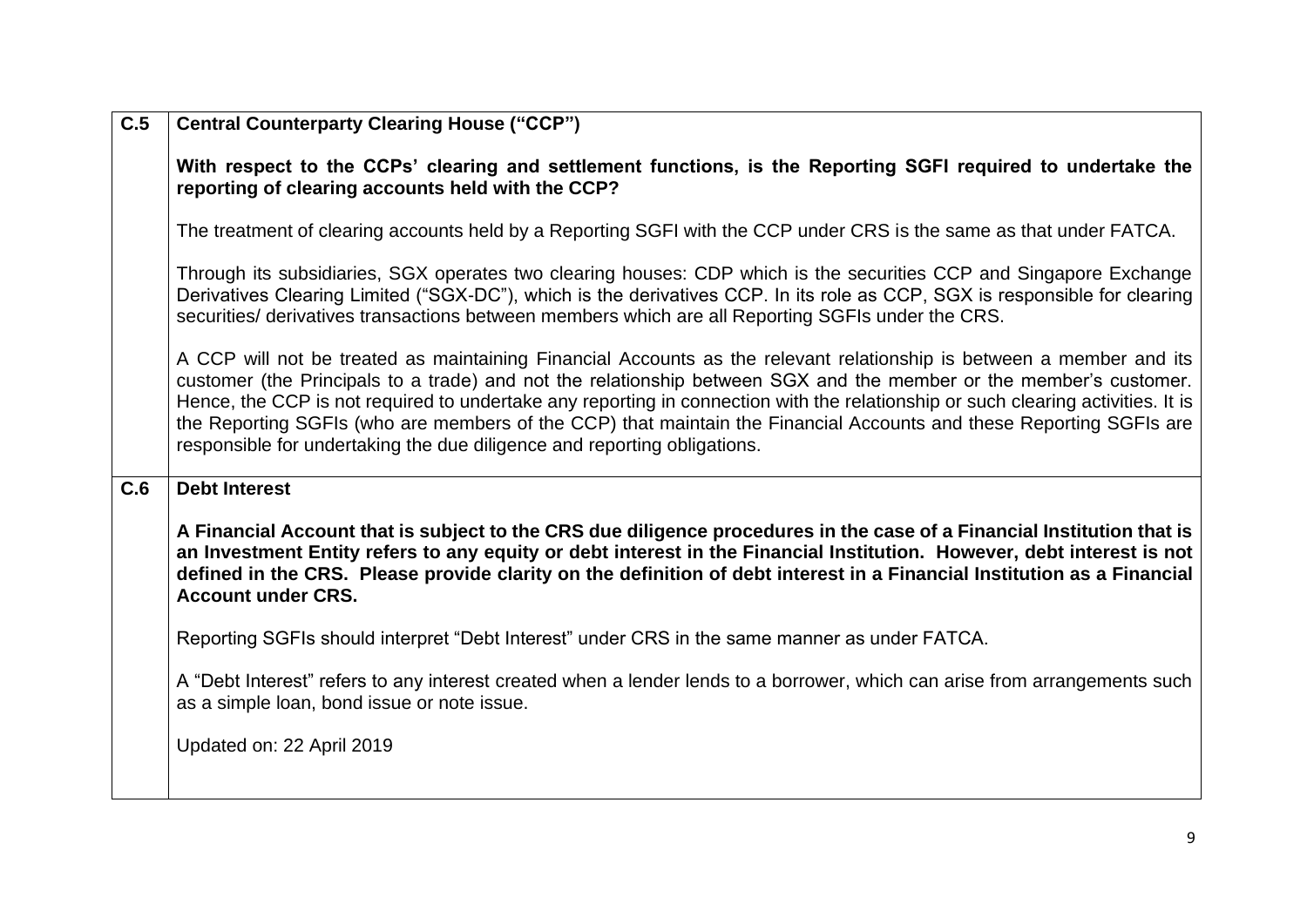| $\overline{C.7}$ | Pooled "unclaimed balances account"                                                                                                                                                                                                                                                                                                                                                                                                                                                                                                                                                                                                                                                                                                                                                                                                                                                  |
|------------------|--------------------------------------------------------------------------------------------------------------------------------------------------------------------------------------------------------------------------------------------------------------------------------------------------------------------------------------------------------------------------------------------------------------------------------------------------------------------------------------------------------------------------------------------------------------------------------------------------------------------------------------------------------------------------------------------------------------------------------------------------------------------------------------------------------------------------------------------------------------------------------------|
|                  | Where a dormant account is closed by a Reporting SGFI and the account balance is transferred to a pooled<br>"unclaimed balances account", are there any reporting requirements under CRS?                                                                                                                                                                                                                                                                                                                                                                                                                                                                                                                                                                                                                                                                                            |
|                  | The treatment of pooled "unclaimed balances account" under CRS is the same as that under FATCA.                                                                                                                                                                                                                                                                                                                                                                                                                                                                                                                                                                                                                                                                                                                                                                                      |
|                  | No. Where the Reporting SGFI has closed a dormant account and transferred the customer's account balances to a pooled<br>"unclaimed balances account", however described, that is maintained by the Reporting SGFI, there will be no customer<br>account to report.                                                                                                                                                                                                                                                                                                                                                                                                                                                                                                                                                                                                                  |
| C.8              | <b>Reactivation of dormant account</b>                                                                                                                                                                                                                                                                                                                                                                                                                                                                                                                                                                                                                                                                                                                                                                                                                                               |
|                  | What are the circumstances under which a 'dormant account' would no longer be considered as 'dormant' under<br>the CRS?                                                                                                                                                                                                                                                                                                                                                                                                                                                                                                                                                                                                                                                                                                                                                              |
|                  | An account will no longer be dormant when:<br>the Account Holder initiates a transaction with regard to the account or any other account held by the Account Holder<br>with the Reporting SGFI; or<br>the Account Holder has communicated with the Reporting SGFI that maintains such account, regarding the account or<br>$\bullet$<br>any other account held by the Account Holder with the Reporting SGFI                                                                                                                                                                                                                                                                                                                                                                                                                                                                         |
|                  | Such "re-activated" accounts will no longer be considered as "excluded accounts" within the meaning of Regulation 11(2)(i)<br>of the CRS Regulations and will be subject to the applicable CRS due diligence and reporting requirements.                                                                                                                                                                                                                                                                                                                                                                                                                                                                                                                                                                                                                                             |
|                  | Depending on when the "reactivated" account was first opened (New or Preexisting Account) and the Account Holder type<br>(Individual or Entity), the Reporting SGFI can apply the applicable due diligence procedures under the CRS Regulations on<br>the "re-activated" account to establish if it is a Reportable Account by the later of the last day of the calendar year or 90<br>calendar days following the date when the account is no longer dormant. However, if a Preexisting Account is "reactivated"<br>before the due date (31 Dec 2017 for High Value Accounts; 31 Dec 2018 for Lower Value Accounts and Preexisting Entity<br>Accounts) for the review of the account, the Reporting SGFI will have up to the review due date that is applicable i.e. either<br>31 Dec 2017 or 31 Dec 2018, as the case may be, to establish if the account is a Reportable Account. |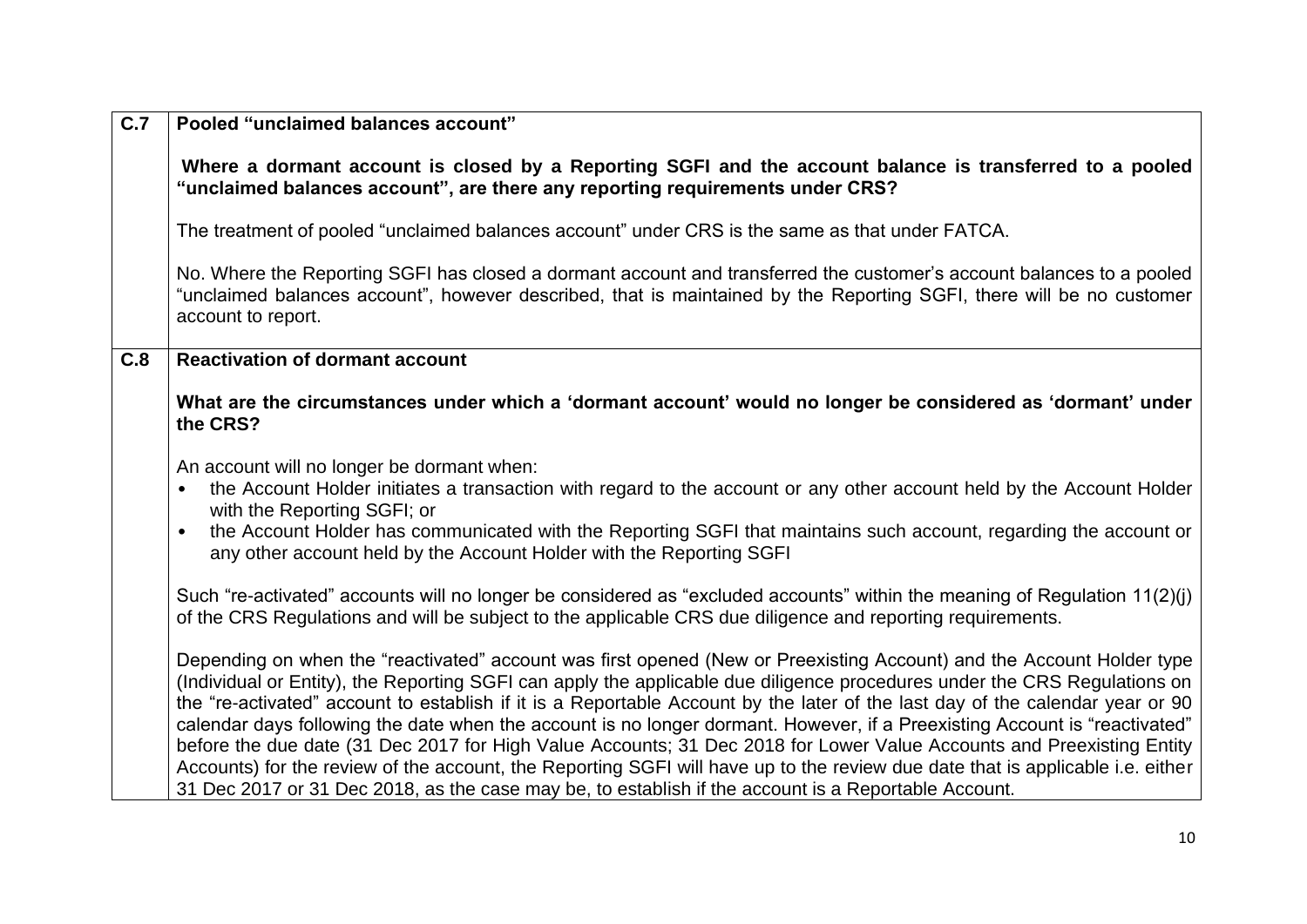|      | Updated on: 15 Feb 2017<br>Updated on: 18 July 2017                                                                                                                                                                                                                                                                                                                                                                                                                                             |
|------|-------------------------------------------------------------------------------------------------------------------------------------------------------------------------------------------------------------------------------------------------------------------------------------------------------------------------------------------------------------------------------------------------------------------------------------------------------------------------------------------------|
| C.9  | <b>Failed trades</b>                                                                                                                                                                                                                                                                                                                                                                                                                                                                            |
|      | Entities that are acting as executing brokers may be subject to failed trades and consequently for a short period<br>become legal owners of the assets that they intend to broker. Would the holding of the assets or resultant claims<br>lead to Financial Accounts being established by the broker?                                                                                                                                                                                           |
|      | The treatment for holding of assets or resultant claims from failed trades under CRS is the same as that under FATCA.                                                                                                                                                                                                                                                                                                                                                                           |
|      | The holding of the assets or resultant claims in the above situations will not lead to Financial Accounts being established by<br>the broker.                                                                                                                                                                                                                                                                                                                                                   |
| C.10 | Subscription/redemption accounts of transfer agents                                                                                                                                                                                                                                                                                                                                                                                                                                             |
|      | A transfer agent may hold cash for a short period within the settlement cycle for an underlying investor ahead of<br>subscription into a collective investment scheme ("CIS") or subsequent to a redemption from a CIS. Would such<br>subscription/redemption accounts lead to Financial Accounts being established by the transfer agent?                                                                                                                                                      |
|      | The treatment of subscription/redemption accounts of transfer agents under CRS is the same as that under FATCA.                                                                                                                                                                                                                                                                                                                                                                                 |
|      | Subscription and redemption accounts held by transfer agents will not be regarded as Financial Accounts provided that:<br>The accounts are established and used solely for the subscription into or redemption from a CIS; and<br>$\bullet$<br>The monies are delivered to the CIS upon the processing (maximum 7 business days) for the subscription into, or sent<br>$\bullet$<br>to the underlying investor within the settlement cycle (maximum 7 business days) for redemption from a CIS. |
|      |                                                                                                                                                                                                                                                                                                                                                                                                                                                                                                 |

 $\mathbf{r}$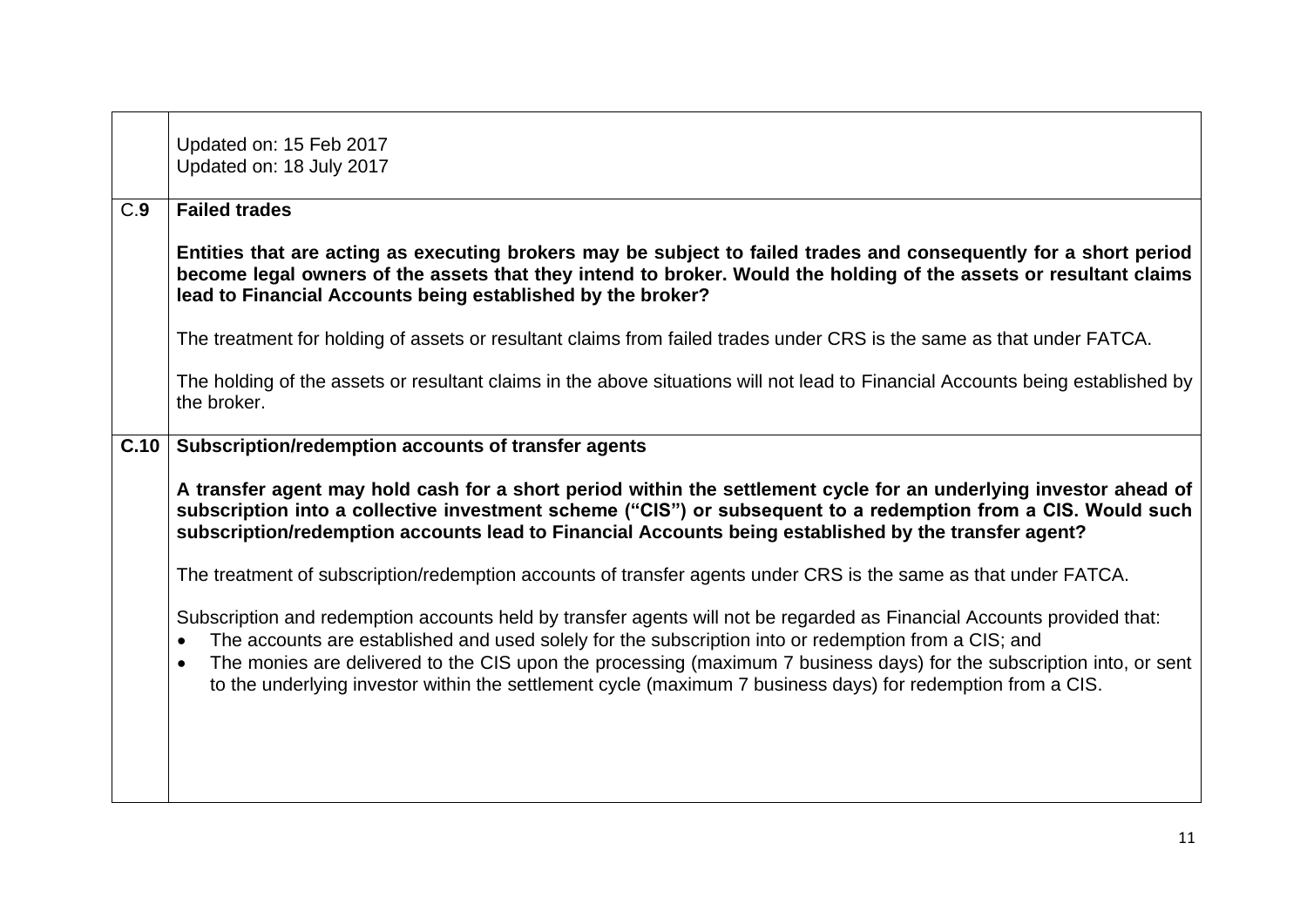| C.11 | <b>Rollovers</b>                                                                                                                                                                                                                                                                                                                                                                                                                                                                                                                                                                                                                                                                                                                              |
|------|-----------------------------------------------------------------------------------------------------------------------------------------------------------------------------------------------------------------------------------------------------------------------------------------------------------------------------------------------------------------------------------------------------------------------------------------------------------------------------------------------------------------------------------------------------------------------------------------------------------------------------------------------------------------------------------------------------------------------------------------------|
|      | Are rollovers considered as new accounts?                                                                                                                                                                                                                                                                                                                                                                                                                                                                                                                                                                                                                                                                                                     |
|      | The treatment of rollovers is the same under CRS as that under FATCA.                                                                                                                                                                                                                                                                                                                                                                                                                                                                                                                                                                                                                                                                         |
|      | Where some or all of the proceeds of a maturing fixed term product are rolled over, automatically or with the Account Holder's<br>interaction, into a new fixed term product, this shall not be deemed to be the creation of a New Account.                                                                                                                                                                                                                                                                                                                                                                                                                                                                                                   |
| C.12 | <b>Syndicated Loans</b>                                                                                                                                                                                                                                                                                                                                                                                                                                                                                                                                                                                                                                                                                                                       |
|      | Would the appointed Agent of syndicated loans be considered be an Investment Entity or Custodial Institution in<br>relation to syndicated loan activities?                                                                                                                                                                                                                                                                                                                                                                                                                                                                                                                                                                                    |
|      | The treatment of an appointed Agent of syndicated loans in relation to syndicated loan activities is the same under CRS as<br>that under FATCA.                                                                                                                                                                                                                                                                                                                                                                                                                                                                                                                                                                                               |
|      | Where a borrower requires a large or sophisticated facility, or multiple types of facility, this is commonly provided by a group<br>of lenders, known as a syndicate, under a syndicated loan agreement. To facilitate the process of administering the loan on<br>a daily basis, one bank from the syndicate is typically appointed as the lead manager/ fronting bank/agent ("Agent"). The<br>Agent's role is to act as the agent for the lenders, and to coordinate and administer all aspects of the loan once the loan<br>agreement has been executed, including acting as a point of contact between the borrower and the lenders in the syndicate<br>and monitoring the compliance of the borrower with certain terms of the facility. |
|      | In essence, the Agent performs exclusively operational functions. For example, the borrower makes all payments of interest<br>and repayments of principal and any other payments required under the loan agreement to the Agent and the Agent then<br>passes these monies back to the lenders to which they are due. Similarly, the lenders advance funds to the borrower through<br>the Agent. The terms of a syndicated loan agreement usually entitle the Agent to undertake the roles described above in<br>return for a fee.                                                                                                                                                                                                             |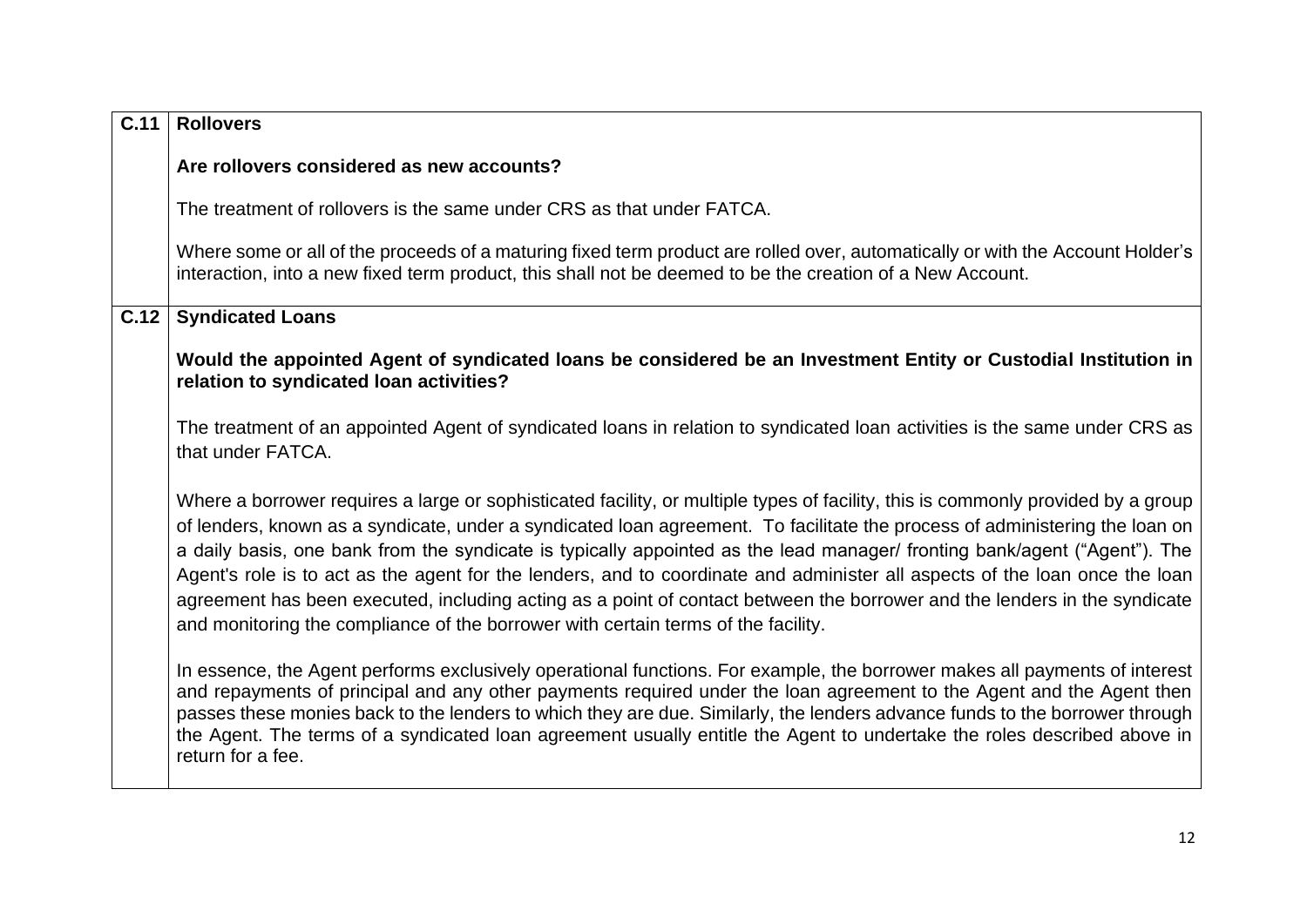|      | In these circumstances the participation of a lender in a syndicated loan, where an Agent acts for and on behalf of a syndicate<br>of lenders which includes that lender, does not lead to the creation of a "Custodial Account" held by the Agent.                             |
|------|---------------------------------------------------------------------------------------------------------------------------------------------------------------------------------------------------------------------------------------------------------------------------------|
|      | The lenders hold their interests in a loan directly rather than through the Agent and, therefore, the participation of a lender<br>does not amount to a "Custodial Account" held by the Agent.                                                                                  |
|      | Hence, in relation to syndicated loan activities, the Agent would not be an Investment Entity or Custodial Institution, provided<br>no other business activities would bring the entity into these classifications.                                                             |
| C.13 | The Commentary on Section III, paragraph 9 lists the conditions for an account to qualify as a dormant account. Do<br>all of these conditions for dormancy have to be met for a Financial Account to qualify for exclusion under Regulation<br>11(2)(j) of the CRS Regulations? |
|      | Yes, all of the conditions for dormancy listed in the Commentary must be met in order for a Financial Account to qualify as<br>an excluded account. Regulation 11(2)(j) was amended on 4 April 2017 to clarify this treatment.                                                  |
|      | Added on: 23 Dec 2016<br>Updated on: 10 Apr 2017                                                                                                                                                                                                                                |
|      |                                                                                                                                                                                                                                                                                 |
|      |                                                                                                                                                                                                                                                                                 |
|      |                                                                                                                                                                                                                                                                                 |
|      |                                                                                                                                                                                                                                                                                 |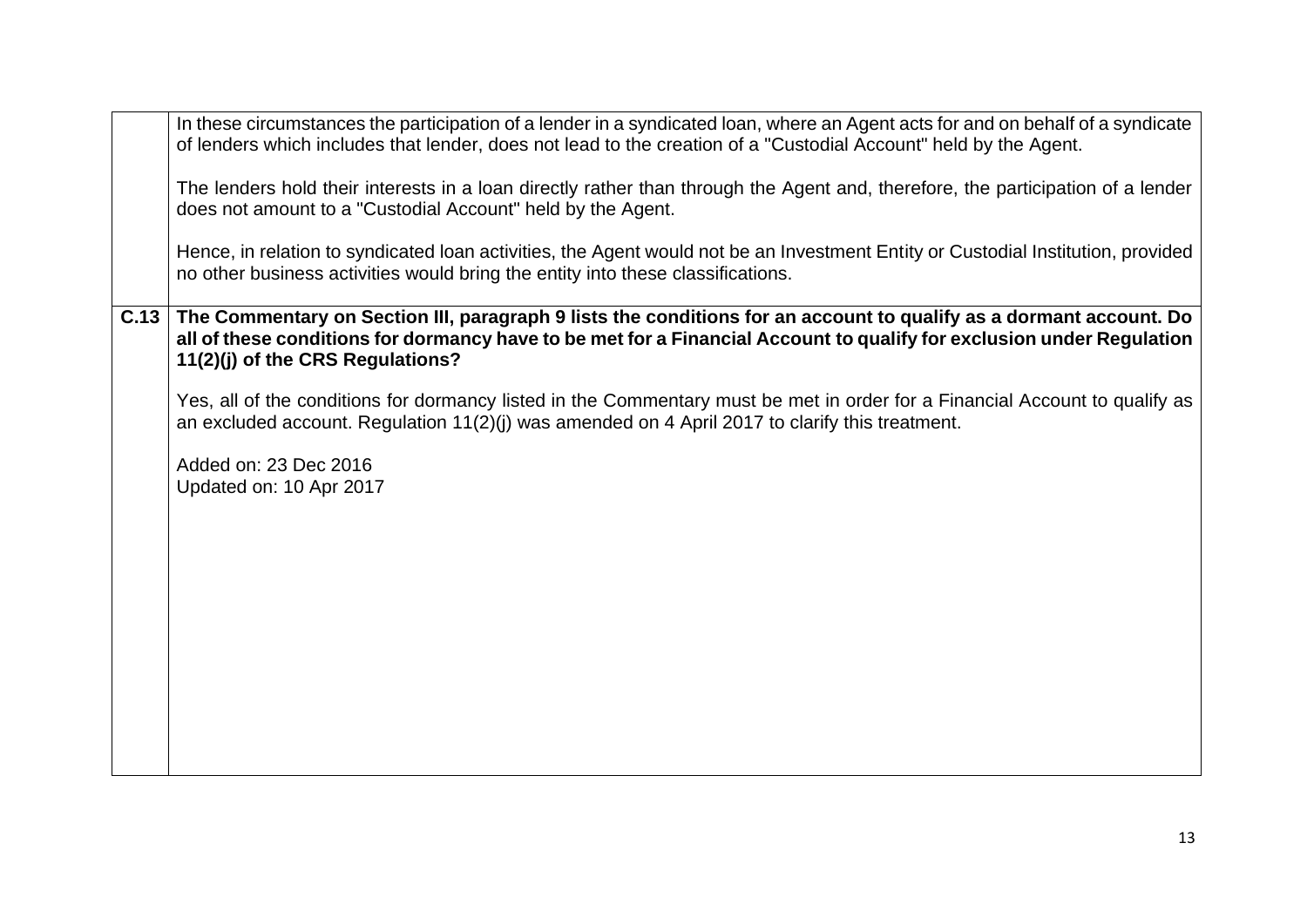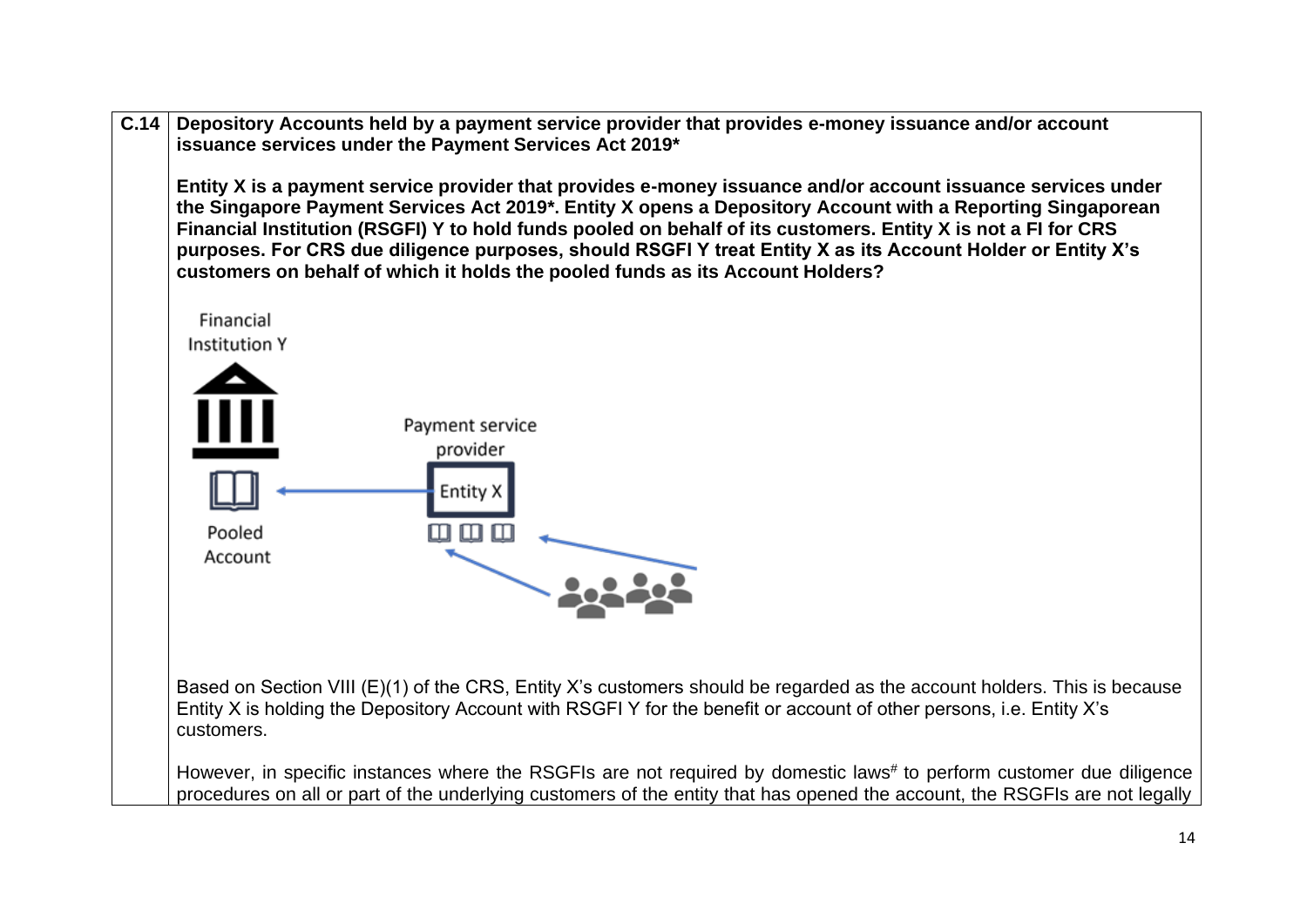required to hold information on these underlying customers. This would result in difficulties for the RSGFIs to obtain the requisite information for CRS purposes and performing the relevant CRS due diligence procedures with respect to such underlying customers. In these specific instances, and only to the extent that underlying customers are not subject to customer due diligence procedures by the RSGFIs under domestic law, the RSGFIs may regard the entity that has opened the Depository Account (i.e. Entity X in the above scenario) as the Account Holder for CRS due diligence purposes. For any underlying customer for which customer due diligence procedures are to be completed by the RSGFIs under domestic laws, the RSGFI should consider the underlying customer the Account Holder for CRS due diligence purposes.

For the avoidance of doubt, in the scenario above, the RSGFI Y should not regard the Depository Account opened by Entity X as an Escrow Account and treat it as an Excluded Account under Section VIII(C)(e) for CRS purposes.

\* *The Payment Services (PS) Act is a framework for the regulation of payment systems and payment service providers in Singapore. It provides for regulatory certainty and consumer safeguards, while encouraging innovation and growth of payment services and FinTech. Parliament passed the PS Act on 14 January 2019.*

# *Domestic legislations including the Monetary Authority of Singapore Act, CAP. 186 ("MAS Act") and the Corruption, Drug Trafficking and Other Serious Crimes (Confiscation of Benefits) Act.*

Added on: 28 August 2020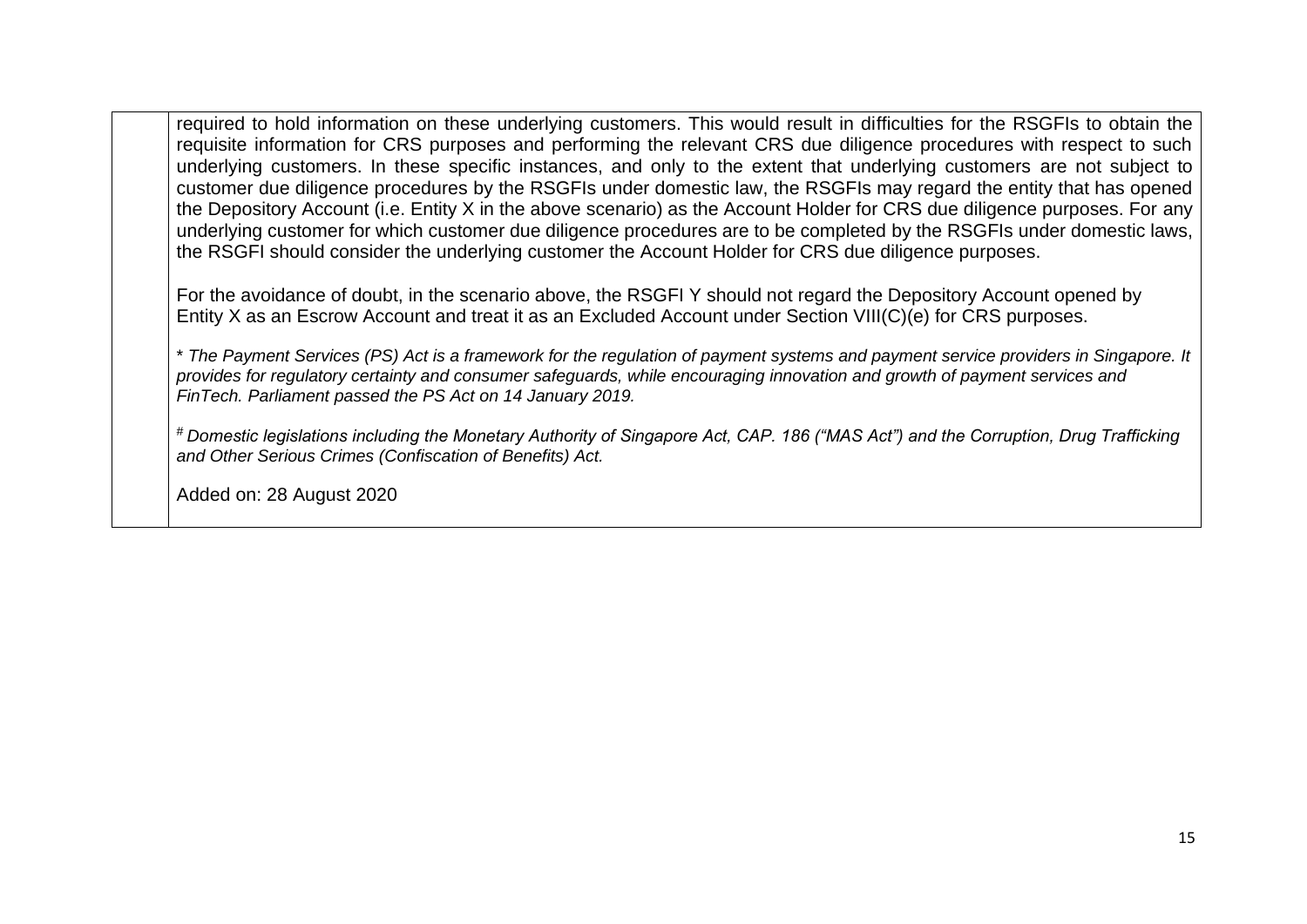<span id="page-15-0"></span>

|     | <b>D) REPORTABLE ACCOUNTS</b>                                                                                                                                                                                                                                                                                                                                                                                                                                                                                    |
|-----|------------------------------------------------------------------------------------------------------------------------------------------------------------------------------------------------------------------------------------------------------------------------------------------------------------------------------------------------------------------------------------------------------------------------------------------------------------------------------------------------------------------|
| D.1 | <b>Passive Income</b>                                                                                                                                                                                                                                                                                                                                                                                                                                                                                            |
|     | One of the criteria for determining whether an entity Account Holder is an Active Non-Financial Entity ("NFE") is<br>that less than 50% of the NFE's gross income for the preceding calendar year or other appropriate reporting period<br>is passive income and less than 50% of the assets held by the NFE during the preceding calendar year or other<br>appropriate reporting period were assets that produce or are held for the production of passive income. What is<br>the definition of passive income? |
|     | Paragraph 126 of the Commentary on Section VIII explains passive income to generally include the portion of gross income<br>that consists of:                                                                                                                                                                                                                                                                                                                                                                    |
|     | a) dividends;<br>b) interest;<br>c) income equivalent to interest;                                                                                                                                                                                                                                                                                                                                                                                                                                               |
|     | d) rents and royalties, other than rents and royalties derived in the active conduct of a business conducted, at least in<br>part, by employees of the NFE;<br>e) annuities;                                                                                                                                                                                                                                                                                                                                     |
|     | the excess of gains over losses from the sale or exchange of financial assets that gives rise to the passive income<br>described in a) to e);                                                                                                                                                                                                                                                                                                                                                                    |
|     | g) the excess of gains over losses from transactions (including futures, forwards, options, and similar transactions) in<br>any financial assets;                                                                                                                                                                                                                                                                                                                                                                |
|     | h) the excess of foreign currency gains over foreign currency losses;<br>net income from swaps; or<br>i)                                                                                                                                                                                                                                                                                                                                                                                                         |
|     | amounts received under Cash Value Insurance Contracts.<br>i)                                                                                                                                                                                                                                                                                                                                                                                                                                                     |
|     | Notwithstanding the above, passive income will not include, in the case of a NFE that regularly acts as a dealer in financial<br>assets, any income from any transaction entered into in the ordinary course of such dealer's business as such a dealer.                                                                                                                                                                                                                                                         |
|     | Updated on: 15 Feb 2017                                                                                                                                                                                                                                                                                                                                                                                                                                                                                          |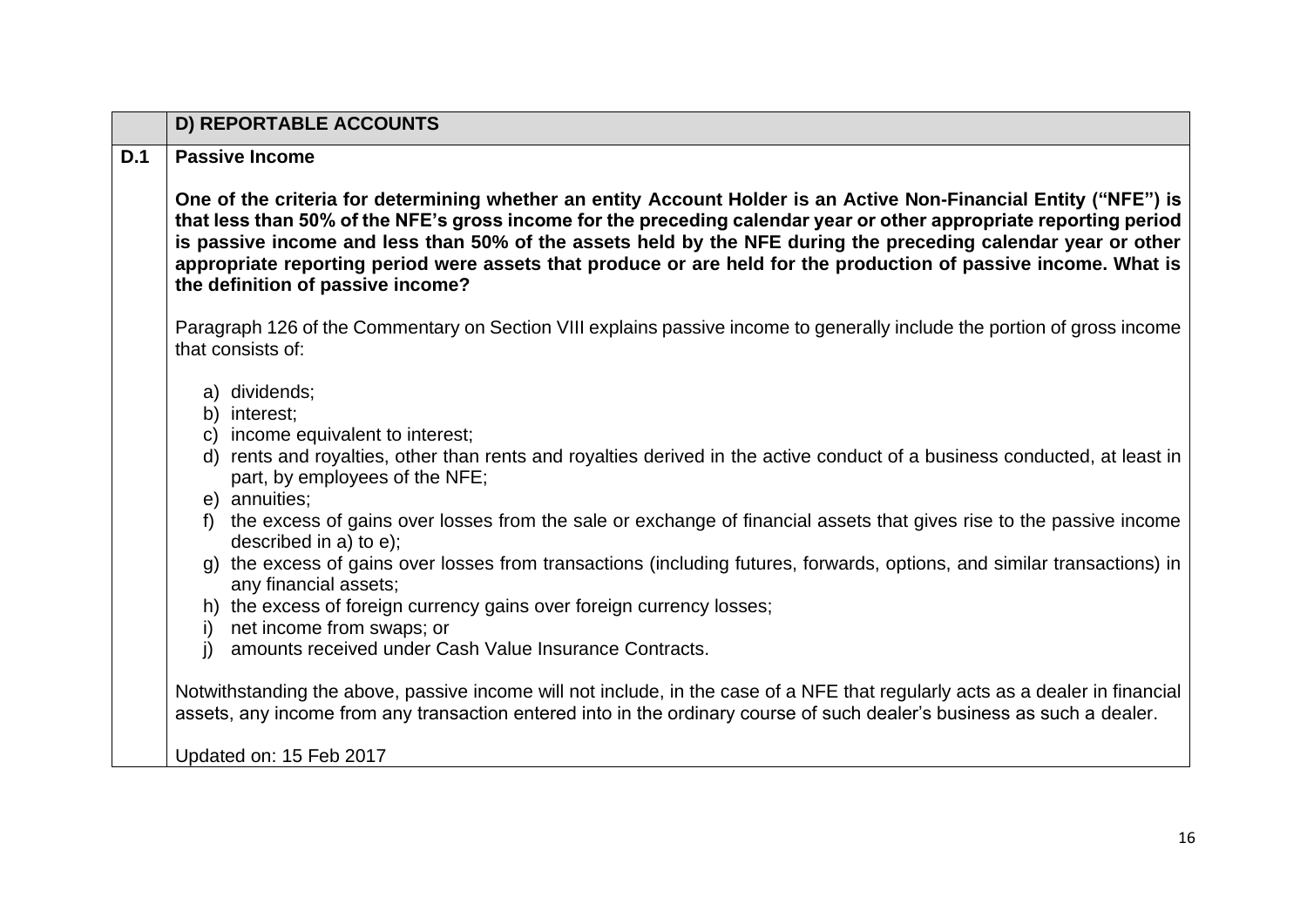| D.2  | <b>Controlling Persons</b>                                                                                                                                                                                                                                                                                                                                                                                                                   |
|------|----------------------------------------------------------------------------------------------------------------------------------------------------------------------------------------------------------------------------------------------------------------------------------------------------------------------------------------------------------------------------------------------------------------------------------------------|
|      | What does the term "Controlling Persons" mean?                                                                                                                                                                                                                                                                                                                                                                                               |
|      | The term "Controlling Persons" corresponds to the term "beneficial owner" as described in Recommendation 10 and the<br>Interpretative Note on Recommendation 10 of the FATF Recommendations (as adopted in February 2012).                                                                                                                                                                                                                   |
|      | Depending on the type of Entity, "Controlling Person" is to be interpreted as follows:                                                                                                                                                                                                                                                                                                                                                       |
|      | • Entity that is a legal person: "Controlling Persons" means the natural person(s) who exercises control over the Entity.<br>"Control" over an Entity is generally exercised by the natural person(s) who ultimately has a controlling ownership interest<br>in the Entity.                                                                                                                                                                  |
|      | • Trust: "Controlling Persons" means the settlor(s), the trustee(s), the protector(s), the beneficiary(ies) or class(es) of<br>beneficiaries, and any other natural person(s) exercising ultimate effective control over the trust<br>• Legal arrangement other than a trust: "Controlling Persons" means persons in equivalent or similar positions as those                                                                                |
|      | that are Controlling Persons of a trust.                                                                                                                                                                                                                                                                                                                                                                                                     |
|      | Please refer to the Commentary on Section VIII, paragraphs 132 to 137 for more details.                                                                                                                                                                                                                                                                                                                                                      |
| D. 3 | <b>Controlling Persons</b>                                                                                                                                                                                                                                                                                                                                                                                                                   |
|      | In seeking to establish whether a Controlling Person of a Passive NFE is a Reportable Person in relation to a<br>Preexisting Entity Account with an aggregate balance or value that exceeds USD 1,000,000 (or equivalent), a<br>Reporting SGFI is required to obtain a self-certification from either the Account Holder or the Controlling Person.<br>If the self-certification is not obtained, what is the Reporting SGFI required to do? |
|      | The Reporting SGFI must rely on the electronic record search (described in subparagraph B(2) of Section III of the CRS),<br>in order to determine whether the Controlling Person is a Reportable Person.                                                                                                                                                                                                                                     |
|      | Please refer to the Commentary on Section V, paragraph 24 for more details.                                                                                                                                                                                                                                                                                                                                                                  |
|      |                                                                                                                                                                                                                                                                                                                                                                                                                                              |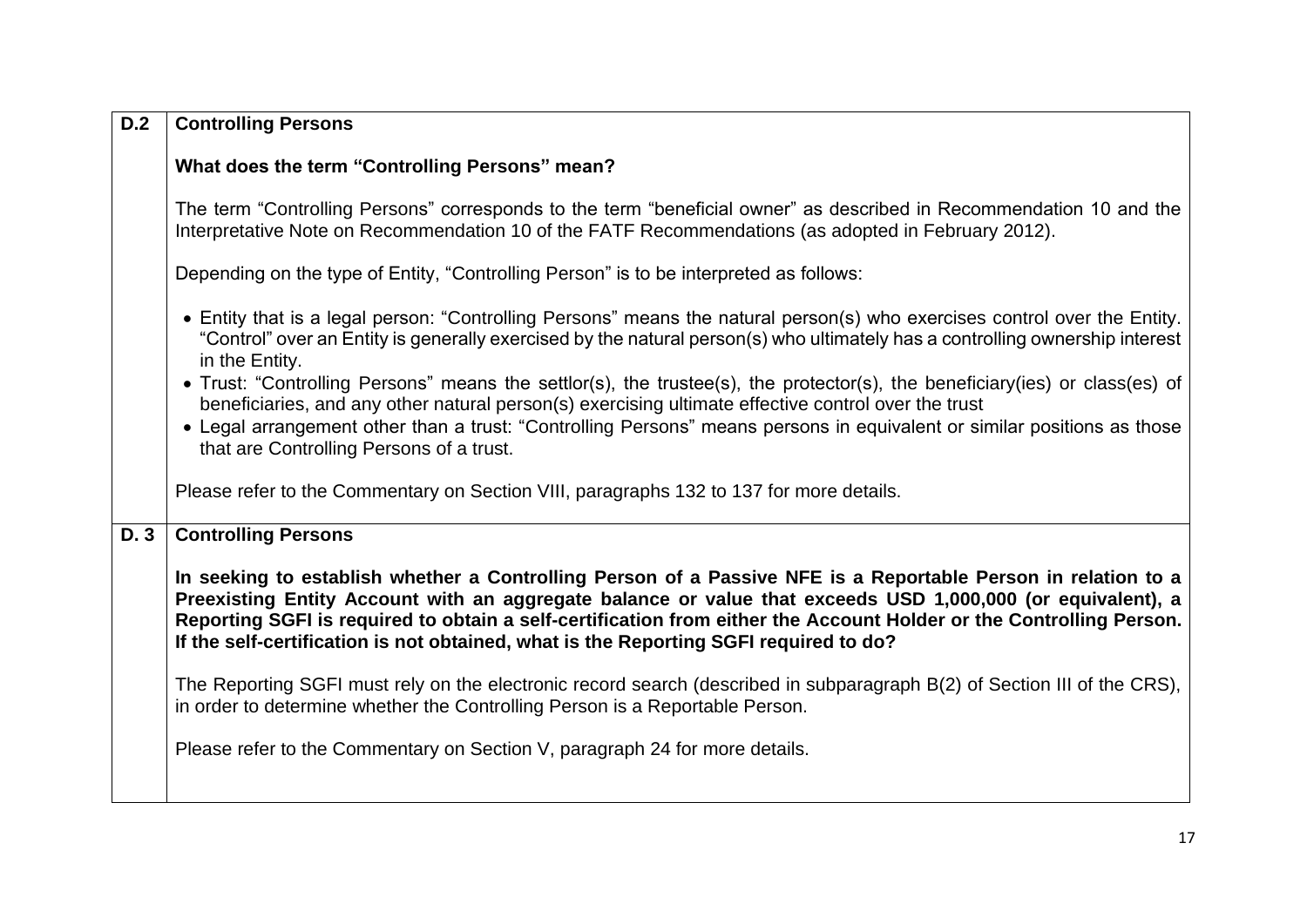| D.4 | <b>Controlling Persons</b>                                                                                                                                                                                                                                                                                                                                |
|-----|-----------------------------------------------------------------------------------------------------------------------------------------------------------------------------------------------------------------------------------------------------------------------------------------------------------------------------------------------------------|
|     | For the purposes of determining the Controlling Persons of a new entity account, a Reporting SGFI may rely on<br>information collected and maintained pursuant to AML/KYC procedures. What are the requirements of these<br><b>AML/KYC procedures?</b>                                                                                                    |
|     | The AML/KYC procedures applied by the SGFI must be consistent with MAS' AML/CFT requirements, which are in turn<br>consistent with the FATF Recommendations (as adopted in February 2012).                                                                                                                                                                |
|     | Please refer to the Commentary on Section VIII, paragraph 137 (relating to Controlling Persons) for more details.                                                                                                                                                                                                                                         |
| D.5 | <b>Controlling Persons</b>                                                                                                                                                                                                                                                                                                                                |
|     | For a Reporting SGFI that is subject to domestic AML/KYC procedures, can the SGFI leverage on these domestic<br><b>AML/KYC procedures for CRS purposes?</b>                                                                                                                                                                                               |
|     | Yes, the SGFI can do so.                                                                                                                                                                                                                                                                                                                                  |
| D.6 | <b>Controlling Persons</b>                                                                                                                                                                                                                                                                                                                                |
|     | For New Entity Accounts, a Reporting SGFI must determine whether the account is held by one or more Reportable<br>Persons, or by Passive NFEs with one or more Controlling Persons who are Reportable Persons. For the purposes<br>of establishing whether the Controlling Person is a Reportable Person, what is a Reporting SGFI allowed to rely<br>on? |
|     | A Reporting SGFI may rely only on a self-certification from either the Account Holder or the Controlling Person of the Passive<br>NFE.                                                                                                                                                                                                                    |
|     | Please refer to the Commentary on Section V, paragraph 27 for more details.                                                                                                                                                                                                                                                                               |
|     |                                                                                                                                                                                                                                                                                                                                                           |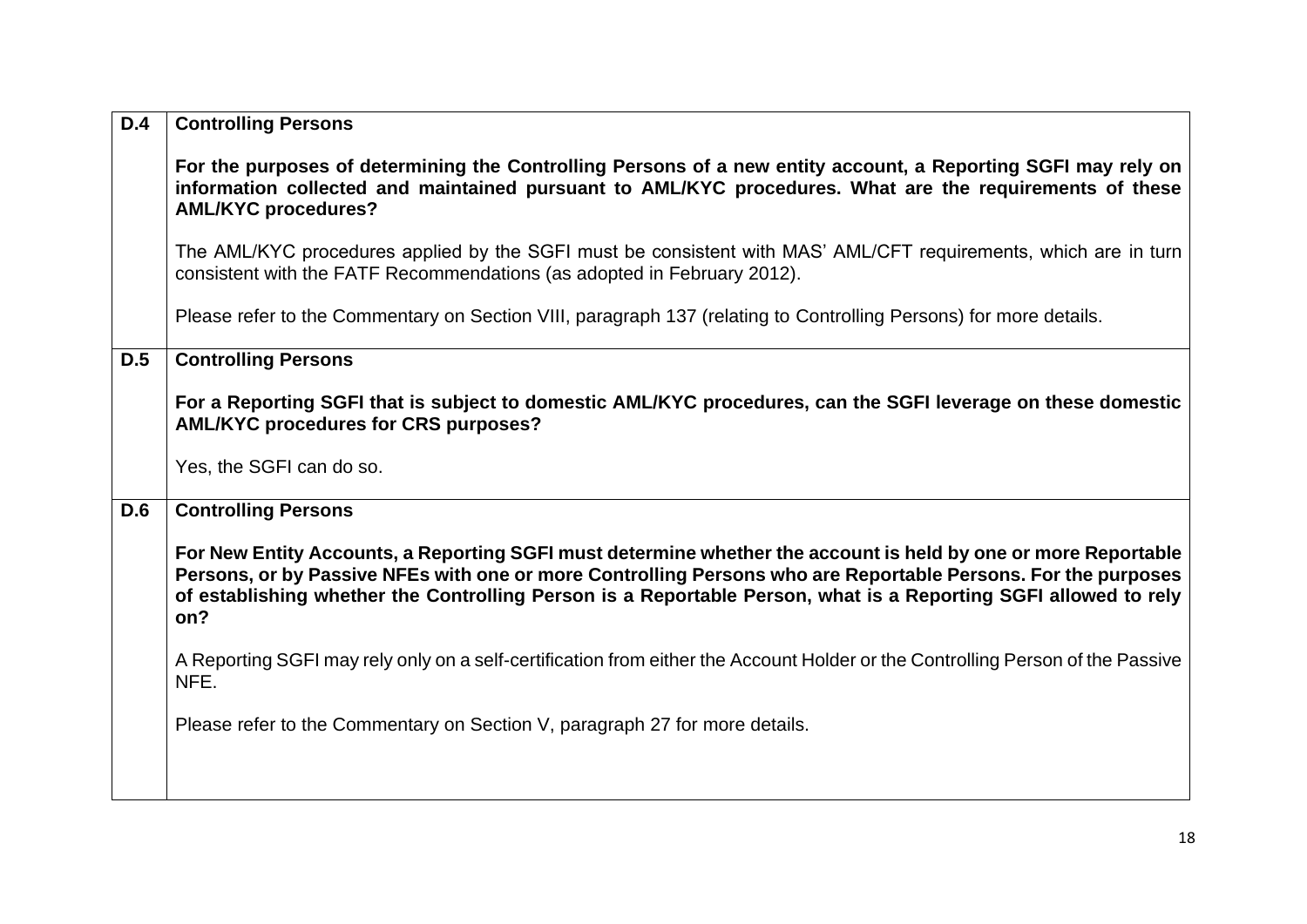## **D.7 Controlling Persons: Equity Interest holders in the case of a trust that is a SGFI**

**In the case of a trust that is a SGFI, which are the parties that are regarded as the holders of the Equity Interests (financial accounts of the trust)?**

In the case of a trust that is a SGFI, an Equity Interest is considered to be held by any person treated as a settlor or beneficiary of all or a portion of the trust, or any other **natural person** exercising ultimate effective control over the trust. This means that where the settlor, beneficiary or other person exercising ultimate effective control over the trust is itself an Entity, the SGFI would be required to look through that Entity to determine the relevant Controlling Person(s) who will be considered to be the Equity Interest Holder. In the conduct of the look through requirement, SGFIs may rely on information collected and maintained pursuant to AML/KYC Procedures. In respect of New Accounts, SGFIs must obtain a selfcertification, which may be part of the account opening documentation and confirm the reasonableness of such selfcertification based on the information obtained by the SGFI in connection with the opening of the account, including any documentation collected pursuant to AML/KYC Procedures. The AML/KYC Procedures applied by the SGFI must be consistent with MAS' AML/CFT requirements, which are in turn consistent with the FATF Recommendations (as adopted in February 2012).

Added on: 28 August 2020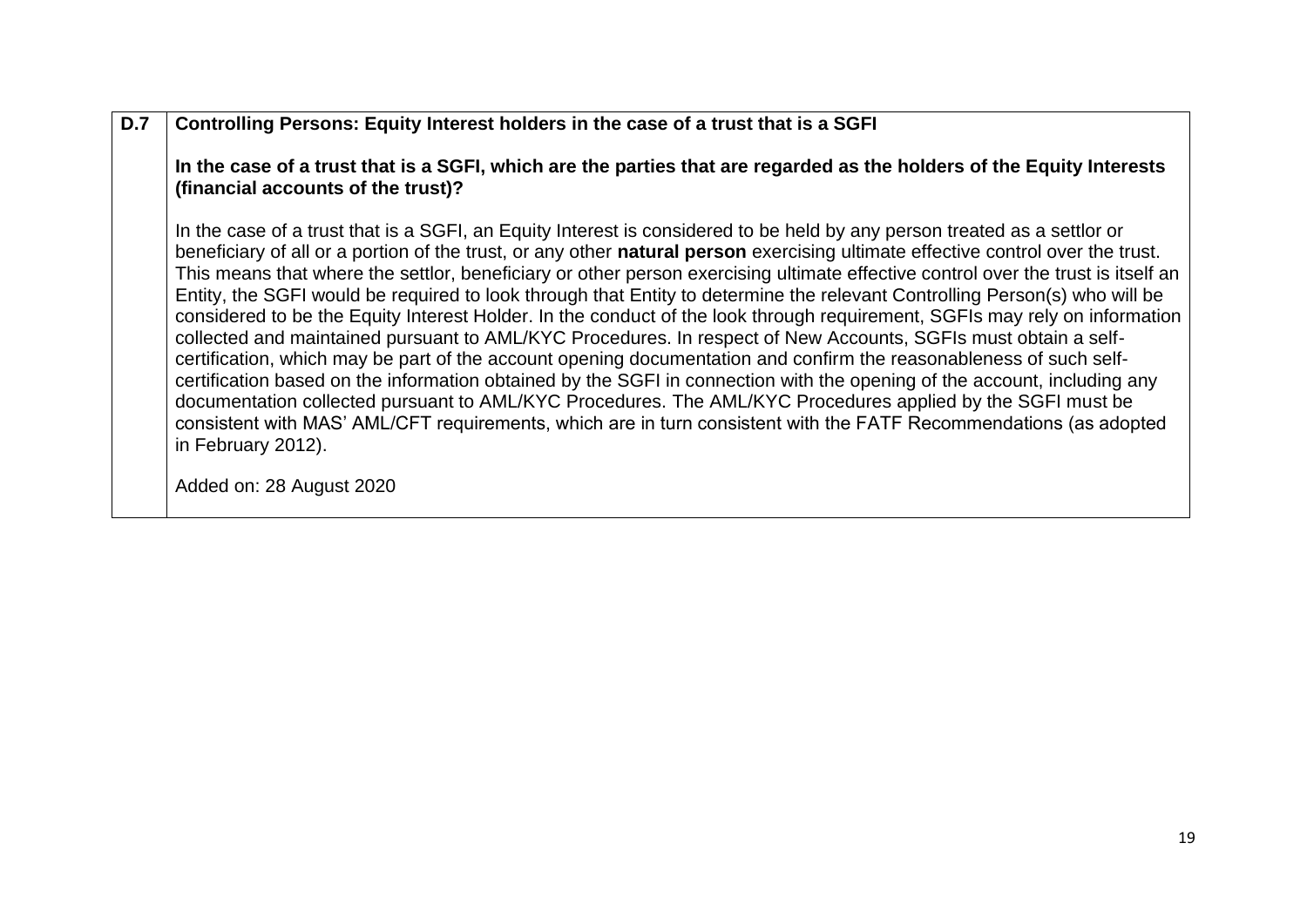<span id="page-19-0"></span>

|     | E) DUE DILIGENCE PROCEDURES                                                                                                                                                                                                                                                                                                                                                                                                                                                                                                                                                                                                                                          |
|-----|----------------------------------------------------------------------------------------------------------------------------------------------------------------------------------------------------------------------------------------------------------------------------------------------------------------------------------------------------------------------------------------------------------------------------------------------------------------------------------------------------------------------------------------------------------------------------------------------------------------------------------------------------------------------|
| E.1 | <b>Non-publicly traded CIS</b>                                                                                                                                                                                                                                                                                                                                                                                                                                                                                                                                                                                                                                       |
|     | Are fund managers responsible for the CRS due diligence and reporting obligations for non-publicly traded CIS<br>under the CRS?                                                                                                                                                                                                                                                                                                                                                                                                                                                                                                                                      |
|     | The due diligence and reporting obligations for non-publicly traded CIS under both CRS and FATCA fall on the fund<br>manager.                                                                                                                                                                                                                                                                                                                                                                                                                                                                                                                                        |
|     | For non-publicly traded CIS, given that the fund manager is responsible for performing AML/CFT due diligence and on-<br>boarding of the investor, the fund manager shall similarly be responsible for complying with the obligations under the CRS.<br>Where the fund manager is not based in Singapore and the CIS is a trust, the local trustee shall be responsible for<br>complying with the obligations under the CRS. The fund manager or trustee may appoint a third-party service provider to<br>fulfil due diligence and reporting requirements, but the fund manager or trustee remains responsible for ensuring that<br>these requirements are fulfilled. |
| E.2 | <b>Self-Certifications: Descriptions of FIs / NFEs</b>                                                                                                                                                                                                                                                                                                                                                                                                                                                                                                                                                                                                               |
|     | What are the acceptable descriptions of Financial Institutions or NFEs of an Entity Account Holder on a self-<br>certification?                                                                                                                                                                                                                                                                                                                                                                                                                                                                                                                                      |
|     | For Entity Account Holders that are Financial Institutions, would descriptions such as "Depository Institution",<br>"Custodial Institution" or "Specified Insurance Company" be acceptable?                                                                                                                                                                                                                                                                                                                                                                                                                                                                          |
|     | For Entity Account Holders that are NFEs, what form or examples of descriptions are acceptable?                                                                                                                                                                                                                                                                                                                                                                                                                                                                                                                                                                      |
|     | Reporting SGFIs have the flexibility to design their own self-certification, as long as the self-certification meets the<br>requirements of a "valid self-certification" as provided for under Regulation 14 of the CRS Regulations.                                                                                                                                                                                                                                                                                                                                                                                                                                 |
|     | The Business and Industry Advisory Committee to the OECD (BIAC) has drafted a set of sample self-certification forms,<br>available on the <b>OECD AEOI Portal</b> (under CRS Implementation and Assistance > Sample Self-Certification Forms) to                                                                                                                                                                                                                                                                                                                                                                                                                     |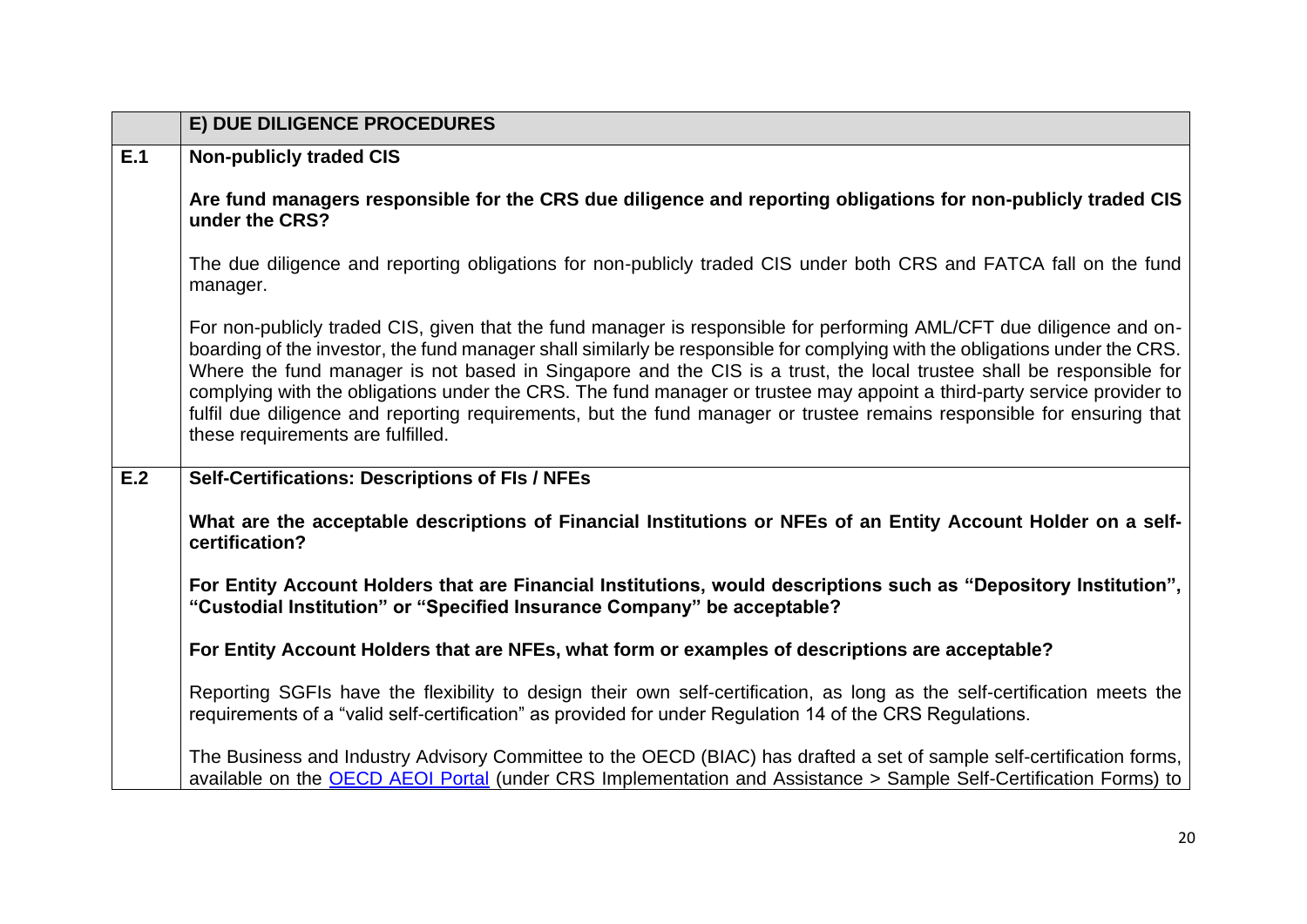|     | assist FIs with the implementation of the CRS. Reporting SGFIs may refer to the entity tax residency self-certification form                                                                                                                                                                                                                                                                                                                                                                                                                                                                                                                                                                                                                     |
|-----|--------------------------------------------------------------------------------------------------------------------------------------------------------------------------------------------------------------------------------------------------------------------------------------------------------------------------------------------------------------------------------------------------------------------------------------------------------------------------------------------------------------------------------------------------------------------------------------------------------------------------------------------------------------------------------------------------------------------------------------------------|
|     | for a sample description of FIs and NFEs.                                                                                                                                                                                                                                                                                                                                                                                                                                                                                                                                                                                                                                                                                                        |
| E.3 | Self-Certifications: Account Holders with no tax residence                                                                                                                                                                                                                                                                                                                                                                                                                                                                                                                                                                                                                                                                                       |
|     | In the case where an Account Holder has stated in his/her self-certification that he/she has no tax residency, what<br>are the due diligence requirements expected of the Reporting SGFI maintaining the account?                                                                                                                                                                                                                                                                                                                                                                                                                                                                                                                                |
|     | A self-certification without any indication of the Account Holder's tax residency (and TIN) will not meet the requirements<br>of a "valid self-certification" under the CRS Regulations. Hence, a Reporting SGFI is not considered to have obtained a<br>"valid self-certification" in relation to the opening of a New Account if the Account Holder states in his/her self-certification<br>that he/she has no tax residency. To obtain a "valid self-certification" when an Account Holder has stated in his/her self-<br>certification that he/she has no tax residency, the Reporting SGFI should confirm the reasonableness of the self-<br>certification by requesting for a reasonable explanation and appropriate documentary evidence. |
|     | Where the Account Holder is unable to substantiate the claim that he/she has no tax residency, then the Reporting SGFI<br>should not proceed to open the account. The responses in FAQs E.6 and E.7 are not applicable in this case as a valid<br>self-certification has not been obtained.                                                                                                                                                                                                                                                                                                                                                                                                                                                      |
|     | IRAS may review such accounts as part of our compliance review procedures on Reporting SGFIs to ensure effective<br>implementation of CRS requirements.                                                                                                                                                                                                                                                                                                                                                                                                                                                                                                                                                                                          |
|     | Updated on: 15 Feb 2017                                                                                                                                                                                                                                                                                                                                                                                                                                                                                                                                                                                                                                                                                                                          |
| E.4 | <b>Self-Certifications: Place of Birth</b>                                                                                                                                                                                                                                                                                                                                                                                                                                                                                                                                                                                                                                                                                                       |
|     | Are Reporting SGFIs required to obtain and report the place of birth of each Reportable Person under Singapore<br>laws?                                                                                                                                                                                                                                                                                                                                                                                                                                                                                                                                                                                                                          |
|     | Under Singapore laws, there is no requirement for Financial Institutions to obtain and report the place of birth of individuals.<br>As such, for CRS purposes, the place of birth is not required to be obtained and reported to IRAS.                                                                                                                                                                                                                                                                                                                                                                                                                                                                                                           |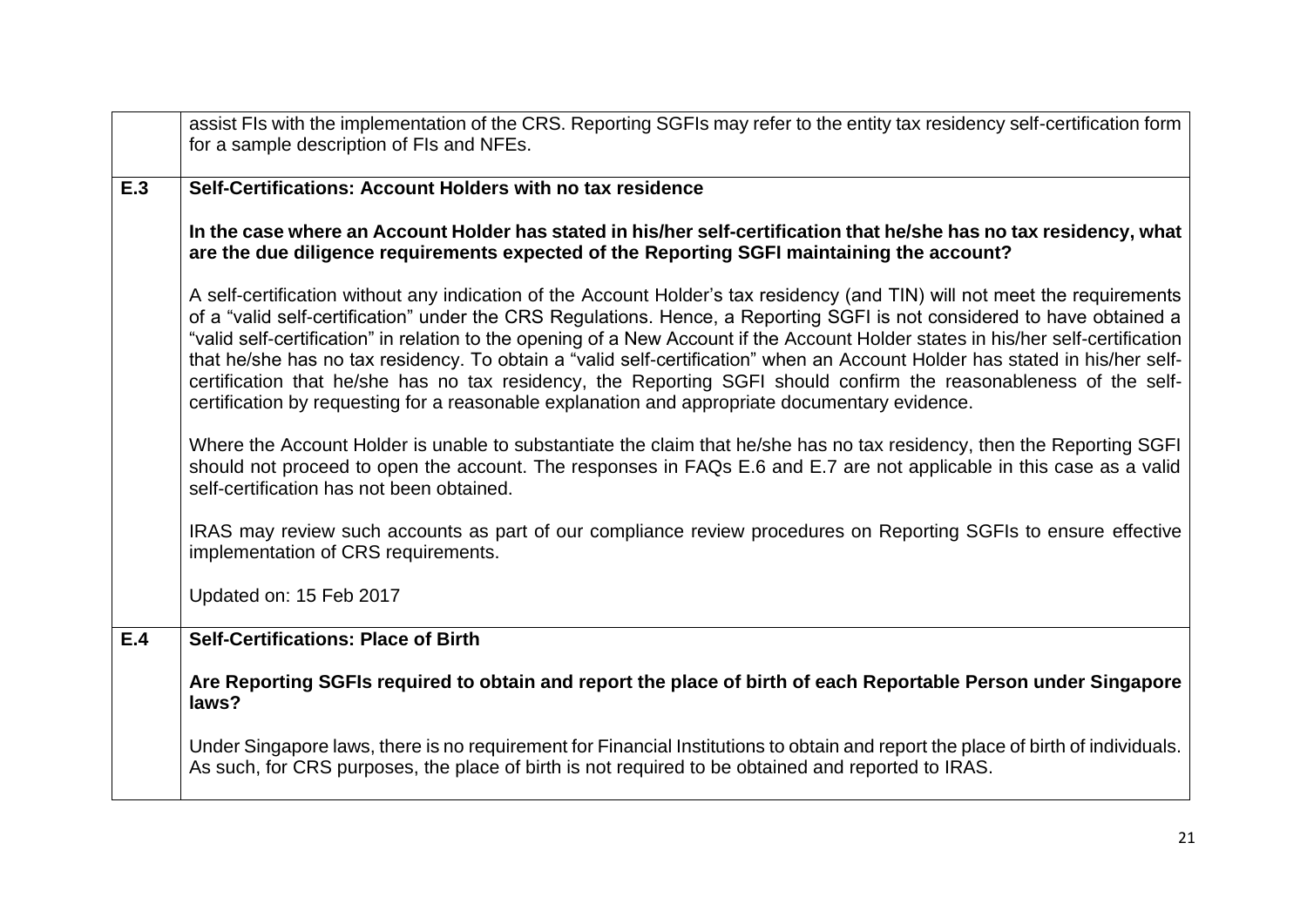| E.5 | <b>Self-Certifications: Information on TIN</b>                                                                                                                                                                                                                                                                                                                                                                                                                                                |
|-----|-----------------------------------------------------------------------------------------------------------------------------------------------------------------------------------------------------------------------------------------------------------------------------------------------------------------------------------------------------------------------------------------------------------------------------------------------------------------------------------------------|
|     | Under the CRS, the Tax Identification Number ("TIN") is not required to be reported if (I) a TIN is not issued by<br>the relevant Reportable Jurisdiction or (II) the domestic law of the relevant Reportable Jurisdiction does not<br>require the collection of the TIN issued by such Reportable Jurisdiction. How do we know if a jurisdiction does<br>not issue TIN?                                                                                                                      |
|     | Information with respect to committed jurisdictions' TINs and tax residency rules are available at the OECD AEOI Portal<br>to help both taxpayers and Financial Institutions comply with their obligations under the CRS.                                                                                                                                                                                                                                                                     |
|     | Account Holders that are unsure of their tax residency can either seek advice from the tax administration which they<br>believe they could be resident in or from a tax practitioner.                                                                                                                                                                                                                                                                                                         |
| E.6 | What should a Reporting SGFI do with a new account for which the Account Holder had provided a valid self-<br>certification at account opening, but subsequently the self-certification is found to fail the "reasonableness test"?                                                                                                                                                                                                                                                           |
|     | Once the Reporting SGFI has obtained a valid self-certification, it must confirm the reasonableness of the self-certification,<br>based on the information obtained in connection with the opening of the account, including any documentation obtained<br>pursuant to AML/KYC procedures. A Reporting SGFI is considered to have confirmed the reasonableness of a self-<br>certification if it does not know or have reason to know that the self-certification is incorrect or unreliable. |
|     | Where the validation of the self-certification takes place after account opening and the self-certification fails the<br>reasonableness test, the Reporting SGFI is expected to either obtain (i) a new and valid self-certification or (ii) a reasonable<br>explanation and documentation, as appropriate, supporting the reasonableness of the self-certification within the next 90<br>days.                                                                                               |
|     |                                                                                                                                                                                                                                                                                                                                                                                                                                                                                               |
|     |                                                                                                                                                                                                                                                                                                                                                                                                                                                                                               |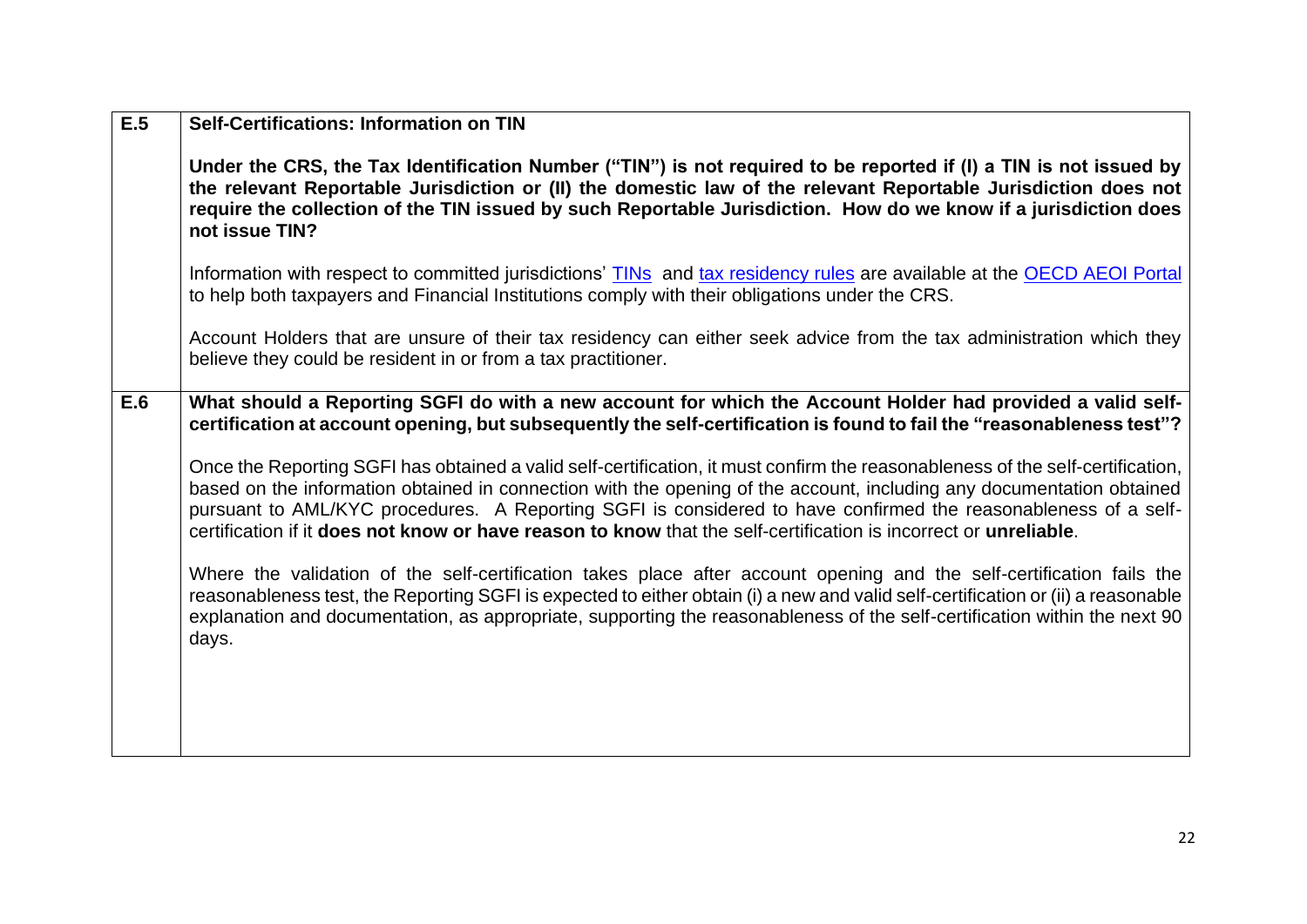| E.7 | What should the Reporting SGFI do if it is unable to obtain (i) a new and valid self-certification in the scenario<br>described in the previous FAQ, or (ii) a reasonable explanation and documentation from the Account Holder after<br>90 days to support the reasonableness of a self-certification?                                                                                                                                                                                                                                                                                                                                      |
|-----|----------------------------------------------------------------------------------------------------------------------------------------------------------------------------------------------------------------------------------------------------------------------------------------------------------------------------------------------------------------------------------------------------------------------------------------------------------------------------------------------------------------------------------------------------------------------------------------------------------------------------------------------|
|     | The Reporting SGFI is not required to close the account, but will have to report the Account Holder to IRAS based on the<br>residence status provided in the original self-certification and any other jurisdiction(s) in which the Reporting SGFI has<br>indications that the Account Holder is resident in.                                                                                                                                                                                                                                                                                                                                |
|     | Reporting SGFIs are expected to continue to use reasonable efforts to obtain a valid self-certification from the Account<br>Holder. Such efforts must be made at least once a year until (i) a new and valid self-certification or (ii) a reasonable<br>explanation and documentation is obtained.                                                                                                                                                                                                                                                                                                                                           |
|     | IRAS may review such accounts as part of our compliance review procedures on Reporting SGFIs to ensure effective<br>implementation of CRS requirements.                                                                                                                                                                                                                                                                                                                                                                                                                                                                                      |
| E.8 | What are examples of situations/scenarios within the scope of Regulation 14(7) where the Reporting SGFI had<br>made reasonable efforts to determine whether the Account Holder is a Reportable Person?                                                                                                                                                                                                                                                                                                                                                                                                                                       |
|     | Obtaining of self-certifications for New Accounts is a critical aspect of ensuring CRS is effective. A valid self-certification<br>must be obtained during the opening for a new account, unless the new account fulfils the conditions to be treated as a<br>Preexisting Account under Regulation 15(13)(b) or the Reporting SGFI reasonably determines (based on information on<br>hand or that is publicly available) that the entity Account Holder is not a Reportable Person.                                                                                                                                                          |
|     | Notwithstanding the above, in cases where due to the specificities of a transaction, it is not possible to obtain a valid self-<br>certification on 'day one' of the account opening process, the Reporting SGFI can have more time (being not more than<br>90 days after the date of opening of the account) to obtain the valid self-certification. Examples of such situations that fall<br>within the scope of Regulation 14(7) and (9) of the CRS Regulations, include<br>where an insurance contract has been assigned from one person to another;<br>where an investor acquires shares in an investment trust on the secondary market |
|     | Therefore, Regulation 14(7) of the CRS Regulations shall always be interpreted in line with this FAQ.                                                                                                                                                                                                                                                                                                                                                                                                                                                                                                                                        |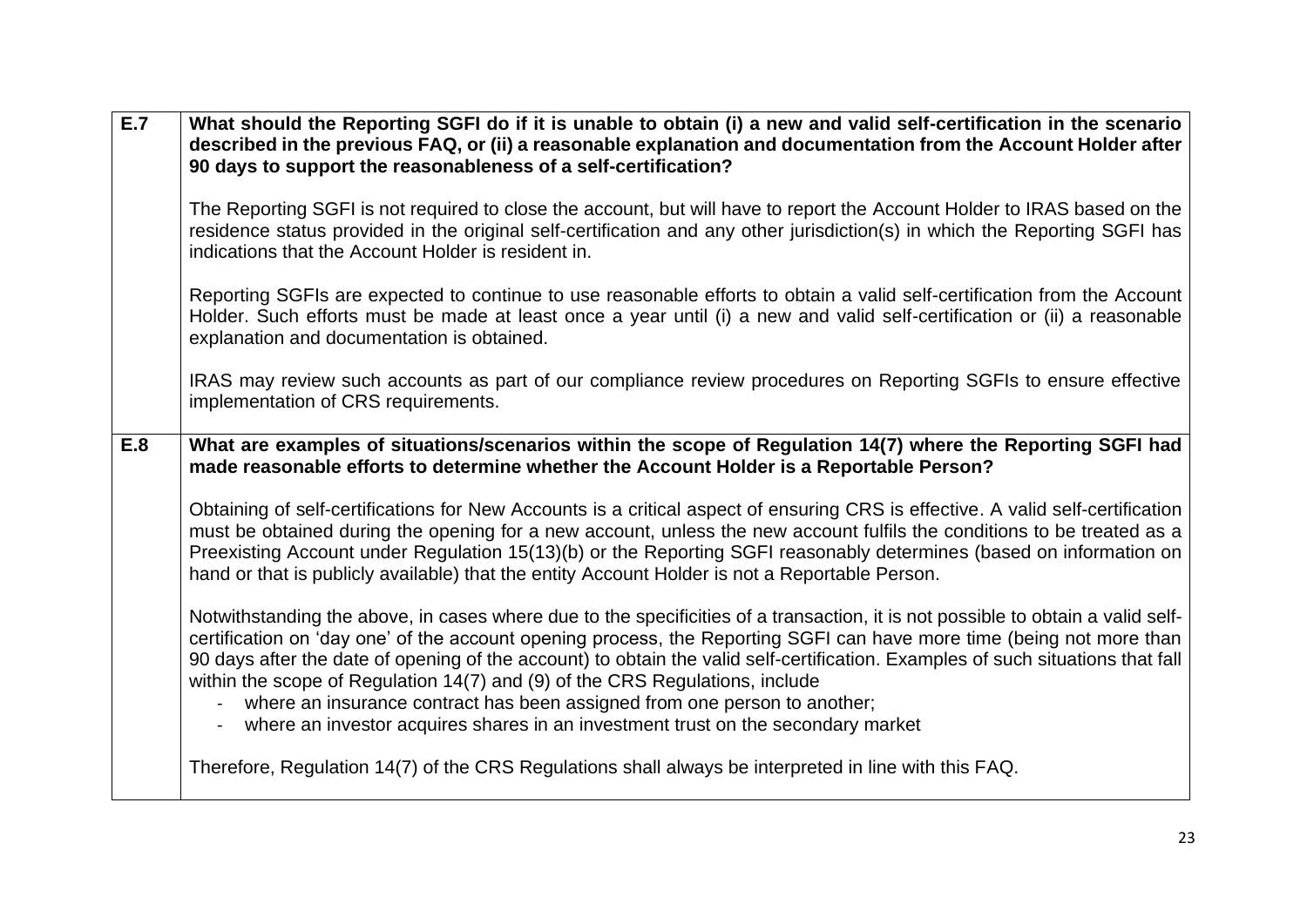|      | Updated on: 2 Nov 2017                                                                                                                                                                                                                                                                                                                                                                                                                                                  |
|------|-------------------------------------------------------------------------------------------------------------------------------------------------------------------------------------------------------------------------------------------------------------------------------------------------------------------------------------------------------------------------------------------------------------------------------------------------------------------------|
| E.9  | <b>CPF conversion</b>                                                                                                                                                                                                                                                                                                                                                                                                                                                   |
|      | What are the CRS due diligence procedures required from a Reporting SGFI which maintains a cash investment<br>account converted from CPF Investment accounts under Section 15 of the CPF Act?                                                                                                                                                                                                                                                                           |
|      | CPF Investment accounts are Excluded Accounts for the purposes of CRS. When a CPF member attains the age of 55<br>years, he/she is entitled to withdraw the sum standing to his/her credit from the CPF Board. In addition, the CPF member<br>can also opt to convert the investments in his/her CPF Investment Account to a cash investment account. The converted<br>cash investment account will no longer be considered as an Excluded Account under CRS.           |
|      | As the conversion of a CPF Investment Account into a cash investment account involves the conversion of an existing<br>account, the Reporting SGFI can apply the due diligence procedures for Preexisting Individual Accounts on the converted<br>cash investment account to establish if it is a Reportable Account by the later of the last day of the calendar year or 90<br>calendar days following the date that the Reporting SGFI is notified of the conversion. |
| E.10 | <b>Published spot rate</b>                                                                                                                                                                                                                                                                                                                                                                                                                                              |
|      | Under the Currency Translation Rule, all dollar amounts are in US dollars ("USD") and shall be read to include<br>equivalent amounts in other currencies. The exchange rates will affect the determinable value for High Value<br><b>Account or Lower Value Account.</b>                                                                                                                                                                                                |
|      | How do Reporting SGFIs apply the Currency Translation Rule?                                                                                                                                                                                                                                                                                                                                                                                                             |
|      | What exchange rate sources will be acceptable for determining the balance or value of accounts denominated in<br>a currency other than the US dollar?                                                                                                                                                                                                                                                                                                                   |
|      | Where accounts are denominated in a currency other than the US dollar, the US dollar threshold amounts described in<br>the CRS must be converted to the currency that the accounts are denominated in, using a published spot rate determined<br>as of the last day of the calendar year preceding the year in which the determination is done. The method of conversion<br>must be applied consistently.                                                               |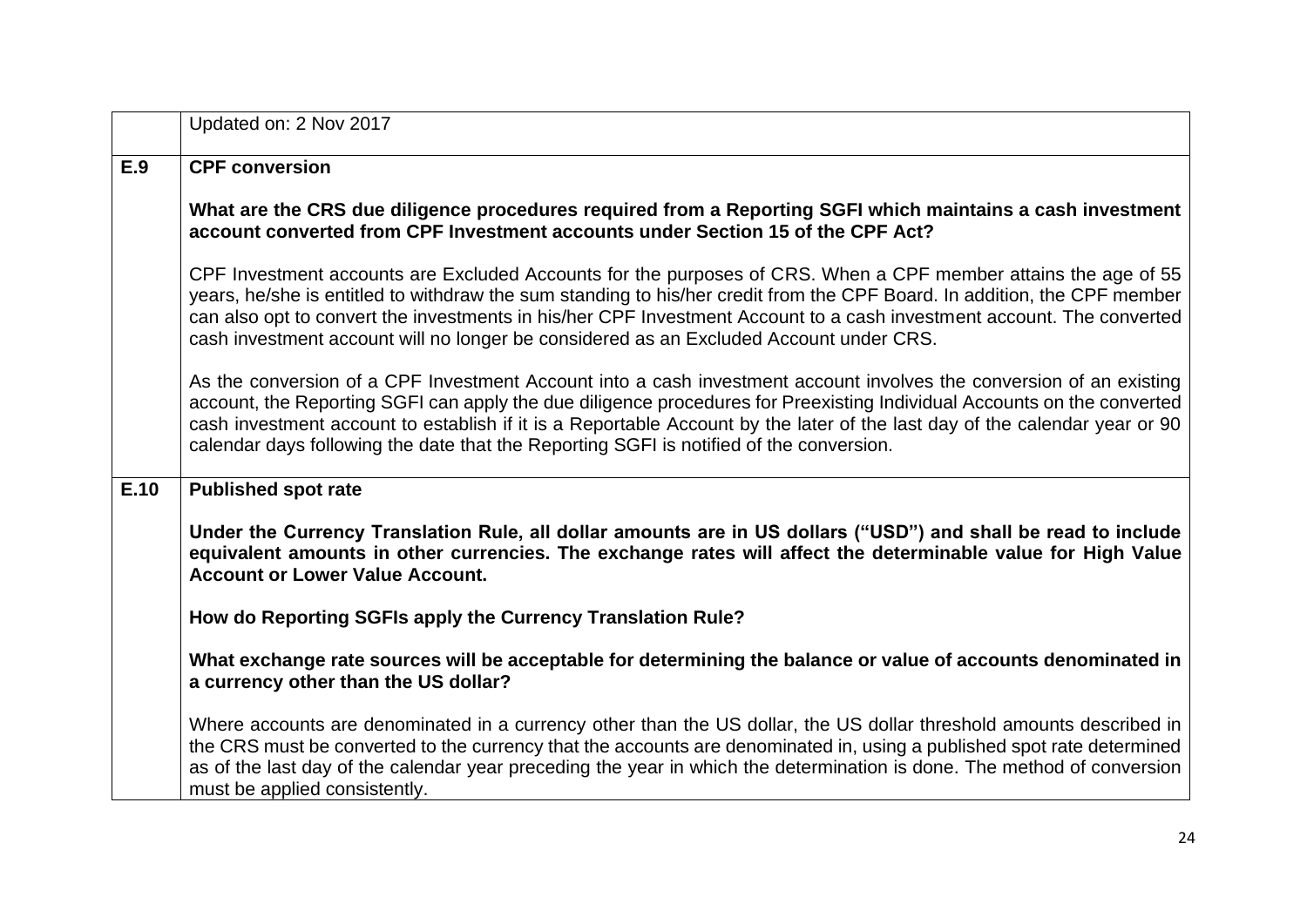|              | Example<br>A Reporting SGFI maintains a Preexisting Individual Account that has an account balance of SGD1,200,000 as of 31<br>December 2016. The Reporting SGFI wants to determine if the account is a Preexisting High Value Account and convert<br>the US dollar threshold amount of \$1,000,000 to Singapore Dollar ("SGD") using the published spot rate determined as of<br>the last day of the calendar year (i.e. 31 December 2015) preceding the year in which the threshold is being applied (i.e.<br>2016 in this example). Assuming the spot rate was USD1:SGD1.38 on 31 December 2015, the applicable threshold<br>amount in SGD is \$1,380,000 and accordingly, the Preexisting Account is not regarded as a High Value Account.<br>An example of acceptable published exchange rates would be those available on MAS website.<br>(https://secure.mas.gov.sg/msb/ExchangeRates.aspx) |
|--------------|----------------------------------------------------------------------------------------------------------------------------------------------------------------------------------------------------------------------------------------------------------------------------------------------------------------------------------------------------------------------------------------------------------------------------------------------------------------------------------------------------------------------------------------------------------------------------------------------------------------------------------------------------------------------------------------------------------------------------------------------------------------------------------------------------------------------------------------------------------------------------------------------------|
| E.11         | Where a Financial Institution (other than a trust) is resident in two or more Participating Jurisdictions, with which<br>jurisdiction must it carry out the reporting and due diligence obligations?<br>Such a Financial Institution will be subject to the reporting and due diligence obligations of the Participating Jurisdiction in<br>which it maintains the Financial Account(s).                                                                                                                                                                                                                                                                                                                                                                                                                                                                                                           |
|              | Please refer to the Commentary on Section VIII, paragraph 5 for more details.                                                                                                                                                                                                                                                                                                                                                                                                                                                                                                                                                                                                                                                                                                                                                                                                                      |
| <b>E.11A</b> | E.11A X, a Financial Institution (other than a trust), is resident for CRS purposes in Singapore as well as one or<br>more participating jurisdictions. In the following scenarios, would X be required to register as a Financial<br>Institution with IRAS and be subject to the reporting and due diligence obligations in Singapore?<br>Scenario A: X does not maintain any Financial Accounts in Singapore<br>Scenario B: X does not have a branch located in Singapore<br>$\bullet$                                                                                                                                                                                                                                                                                                                                                                                                           |
|              | For Scenario A, X does not need to register with IRAS, provided that reporting and due diligence are carried out in<br>another participating jurisdiction where its Financial Accounts are maintained. Similarly in Scenario B, X does not need<br>to register with IRAS, provided that reporting and due diligence are carried out in another participating jurisdiction where<br>X has a branch located.                                                                                                                                                                                                                                                                                                                                                                                                                                                                                         |
|              | Added on: 18 July 2017                                                                                                                                                                                                                                                                                                                                                                                                                                                                                                                                                                                                                                                                                                                                                                                                                                                                             |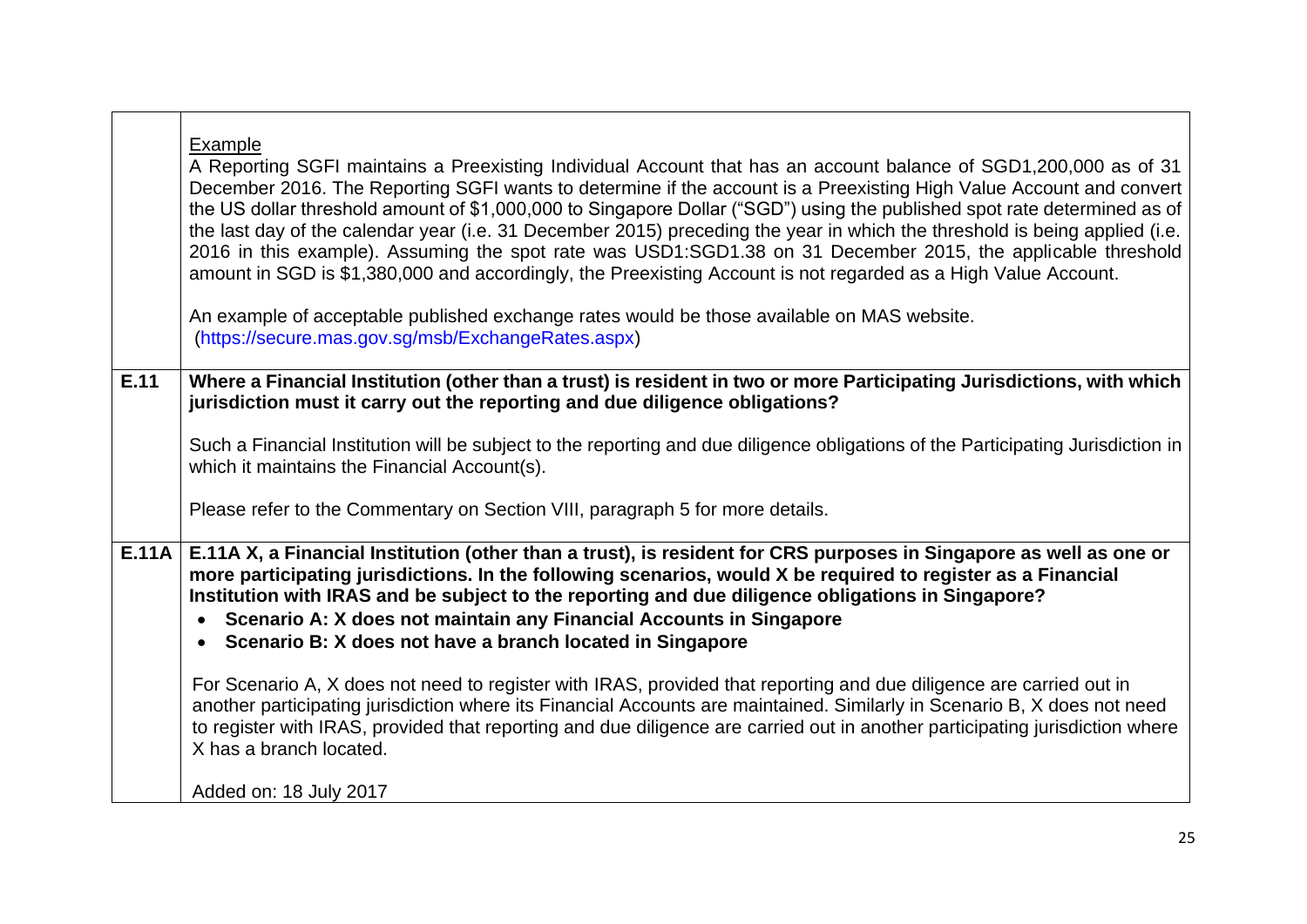| E.12 | <b>Residence Address Test</b>                                                                                                                                                                                                                                                                                          |
|------|------------------------------------------------------------------------------------------------------------------------------------------------------------------------------------------------------------------------------------------------------------------------------------------------------------------------|
|      | A Reporting SGFI may apply the "residence address test" for the purposes of identifying Reportable Accounts<br>among Preexisting Individual Lower Value Accounts. What are the requirements that the residence address<br>obtained from the Account Holder must meet for the purposes of the "Residence Address Test"? |
|      | The residence address that the Reporting SGFI has on its records must be current and is based on Documentary<br>Evidence.                                                                                                                                                                                              |
|      | Please refer to the Commentary on Section III, paragraphs 9 to 11 for more details.                                                                                                                                                                                                                                    |
| E.13 | <b>Residence Address Test</b>                                                                                                                                                                                                                                                                                          |
|      | If the "Residence Address Test" is applied and there is a change of circumstance causing a Reporting SGFI to<br>have reason to know that the original documentation is incorrect or unreliable, what are the next steps which the<br><b>SGFI should take?</b>                                                          |
|      | The Reporting SGFI must obtain a self-certification and new documentary evidence to establish the residence(s) for tax<br>purposes of the Account Holder; alternatively, the Reporting SGFI must apply the electronic record search procedure.                                                                         |
|      | Please refer to the Commentary on Section III, paragraph 13 for more details.                                                                                                                                                                                                                                          |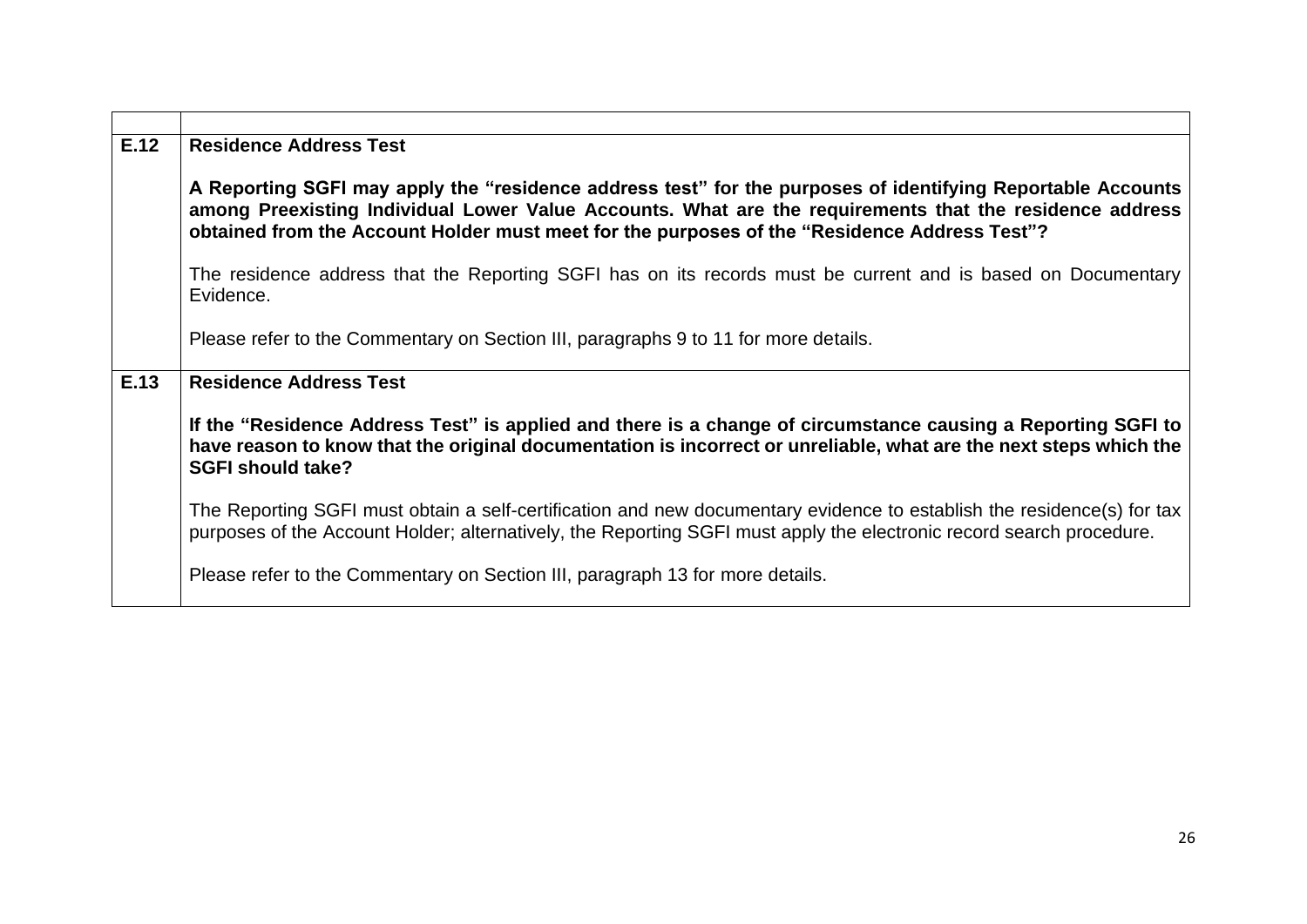| E.14 | <b>Change of circumstances</b>                                                                                                                                                                                                                                                                                                                                                                                                           |
|------|------------------------------------------------------------------------------------------------------------------------------------------------------------------------------------------------------------------------------------------------------------------------------------------------------------------------------------------------------------------------------------------------------------------------------------------|
|      | What would constitute a "change of circumstances"?                                                                                                                                                                                                                                                                                                                                                                                       |
|      | A "change of circumstances" includes any change that results in the addition of information relevant to a person's status or<br>otherwise conflicts with such person's status. In addition, a change in circumstances includes any change or addition of<br>information to the Account Holder's account/any account associated with such account, if such change or addition of<br>information affects the status of the Account Holder. |
|      | Please refer to the Commentary on Section III, paragraph 17 for more details.                                                                                                                                                                                                                                                                                                                                                            |
| E.15 | <b>Change of circumstances</b>                                                                                                                                                                                                                                                                                                                                                                                                           |
|      | Where there is a change of circumstances that causes a Reporting SGFI to know or have reason to know that the<br>original self-certification or other documentation associated with the account is incorrect or unreliable, what is the<br><b>Reporting SGFI required to do?</b>                                                                                                                                                         |
|      | The Reporting SGFI cannot rely on the original self-certification, and must re-determine the status of an account by obtaining<br>either (i) a valid self-certification that establishes the residence(s) for tax purposes of the Account Holder, or (ii) a reasonable<br>explanation and documentation (as appropriate) supporting the validity of the original self-certification                                                      |
|      | In relation to a New Individual Account, please refer to the Commentary on Section IV, paragraphs 12 to 15, for more details<br>on the procedures applicable to change of circumstances.                                                                                                                                                                                                                                                 |
|      | In relation to an Entity Account, the Reporting SGFI must re-determine the status of the account in accordance with the<br>procedures set forth in paragraph 27 of the Commentary on Section V.                                                                                                                                                                                                                                          |
|      | A Reporting SGFI is expected to institute procedures to ensure that any change that constitutes a change of circumstances<br>is identified by the Reporting SGFI. In addition, a Reporting SGFI is expected to notify any person providing a self-<br>certification of the person's obligation to notify the Reporting SGFI of a change of circumstances.                                                                                |
|      |                                                                                                                                                                                                                                                                                                                                                                                                                                          |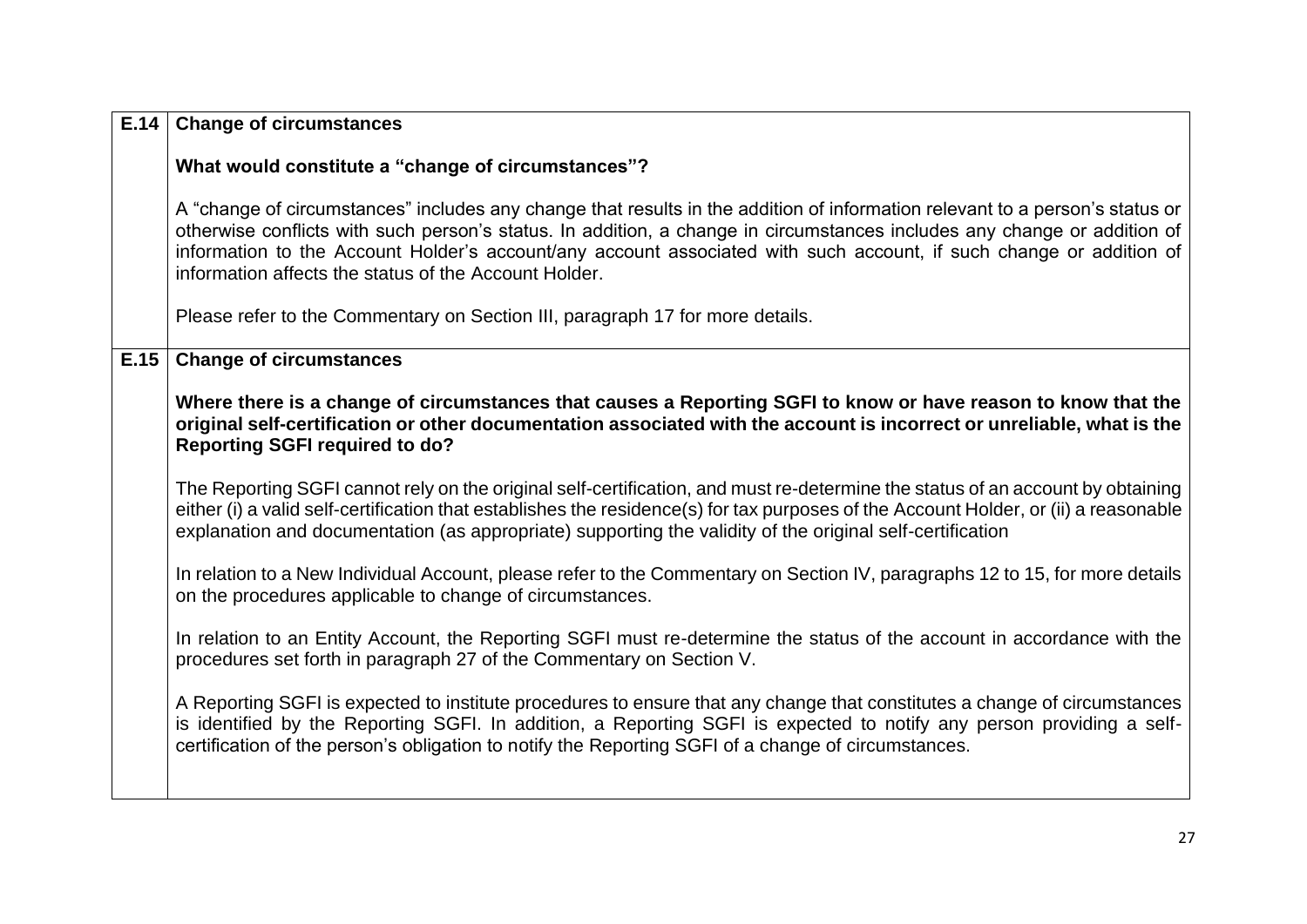| E.16 | <b>Change of circumstances</b>                                                                                                                                                                                                                                                                                                                                                                                                                                                          |
|------|-----------------------------------------------------------------------------------------------------------------------------------------------------------------------------------------------------------------------------------------------------------------------------------------------------------------------------------------------------------------------------------------------------------------------------------------------------------------------------------------|
|      | When does the Reporting SGFI need to re-determine the status of an account following a change of circumstances?                                                                                                                                                                                                                                                                                                                                                                         |
|      | The Reporting SGFI must apply the review procedures as specified in the Commentary by the later of the last day of the<br>relevant calendar year (or other appropriate reporting period), or 90 calendar days following the notice or discovery of the<br>change of circumstances.                                                                                                                                                                                                      |
| E.17 | Do Reporting SGFIs need to apply the CRS due diligence procedures on all the accounts that they maintain?                                                                                                                                                                                                                                                                                                                                                                               |
|      | No. Reporting SGFIs are only required to apply the CRS due diligence procedures on the Financial Accounts (as defined in<br>Regulation 11 of the CRS Regulations) that they maintain. A "Financial Account" is one that is maintained by a Reporting<br><b>SGFI and includes:</b><br><b>Depository Accounts;</b><br><b>Custodial Accounts;</b><br>Equity and debt interest in certain Investment Entities;<br>Cash Value Insurance Contracts; and<br><b>Annuity Contracts</b><br>$\sim$ |
| E.18 | <b>Closed Accounts</b>                                                                                                                                                                                                                                                                                                                                                                                                                                                                  |
|      | Are Reporting SGFIs required to perform due diligence procedures for accounts that are closed during the calendar<br>year?                                                                                                                                                                                                                                                                                                                                                              |
|      | Yes. Reporting SGFIs are required to perform CRS due diligence procedures on all Financial Accounts that they maintain,<br>including those that are closed during the calendar year.                                                                                                                                                                                                                                                                                                    |
|      |                                                                                                                                                                                                                                                                                                                                                                                                                                                                                         |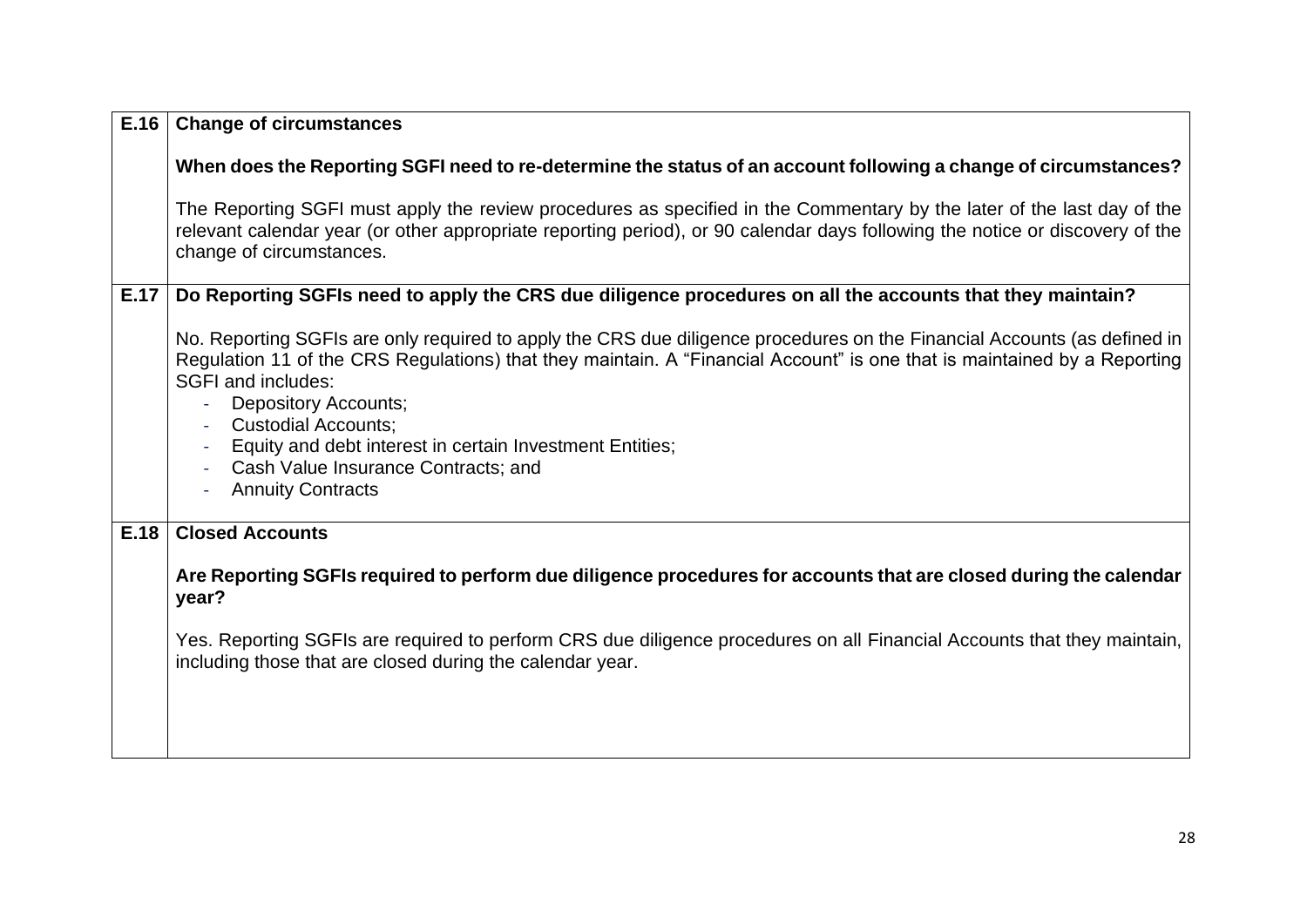| E.19 | Under the CRS, the phrase "reason to know" is commonly used in relation to the standard of knowledge expected<br>of Fls, whereas the phrase "reason to believe" is used in the CRS Regulations (for example in Regulation 15(12)(d)).<br>Is the intention to set a higher standard of knowledge on Reporting SGFIs under the CRS Regulations?                                                                                                                                                                                                                                                                                                          |
|------|--------------------------------------------------------------------------------------------------------------------------------------------------------------------------------------------------------------------------------------------------------------------------------------------------------------------------------------------------------------------------------------------------------------------------------------------------------------------------------------------------------------------------------------------------------------------------------------------------------------------------------------------------------|
|      | The use of "reason to believe" in the CRS Regulations is not intended to set a higher standard, and is intended to have the<br>same standard of knowledge as "reason to know".                                                                                                                                                                                                                                                                                                                                                                                                                                                                         |
|      | Added on: 23 Dec 2016                                                                                                                                                                                                                                                                                                                                                                                                                                                                                                                                                                                                                                  |
| E.20 | <b>Paper Record Search: Preexisting High Value Accounts</b>                                                                                                                                                                                                                                                                                                                                                                                                                                                                                                                                                                                            |
|      | The Commentary on Section III, paragraph 36 states that "If the Reporting Financial Institution's electronically<br>searchable information does not include all the information described in subparagraph C(3), then the Reporting<br>Financial Institution is only required to perform the paper record search with respect to the information described<br>in subparagraph C(3) that is not included in its electronically searchable information."                                                                                                                                                                                                  |
|      | In a case where the only information that is unavailable in the Reporting SGFI's electronically searchable<br>information is the Account Holder's residence status described in subparagraph C(3)(a) of Section III, and the<br>Reporting SGFI does not collect or maintain such information in its paper records, please clarify if the Reporting<br>SGFI is still required to perform the paper record search with respect to the Account Holder's residence status.                                                                                                                                                                                 |
|      | In the scenario described above, where the Reporting SGFI is certain that it does not collect or maintain the Account Holder's<br>residence status information in paper records when the enhanced review procedures with respect to the Preexisting High<br>Value Accounts are applied, it need not perform a paper record search for the Account Holder's residence status. If the<br>residence status of the Account Holder is found to be available in the Reporting SGFI's paper records, the FI has to explain<br>why it had not complied with the relevant CRS due diligence requirements when reviewing the Preexisting High Value<br>Accounts. |
|      | Added on: 15 Feb 2017                                                                                                                                                                                                                                                                                                                                                                                                                                                                                                                                                                                                                                  |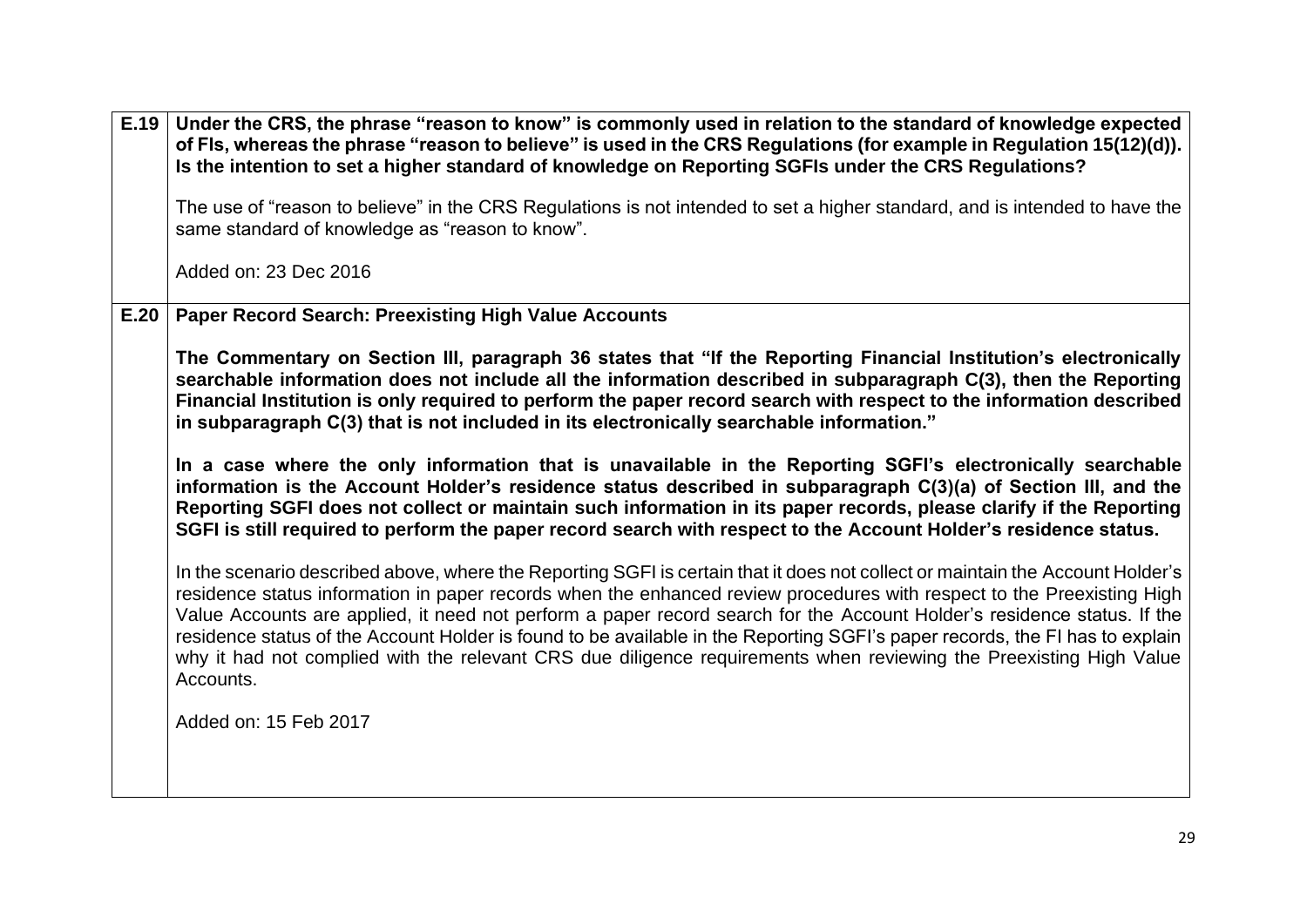| E.21 |      | Self-Certifications: TIN in respect of Singapore Tax Residents                                                                                                                                                                                                                                                                                                                                                                                                                                                                                       |
|------|------|------------------------------------------------------------------------------------------------------------------------------------------------------------------------------------------------------------------------------------------------------------------------------------------------------------------------------------------------------------------------------------------------------------------------------------------------------------------------------------------------------------------------------------------------------|
|      |      | In relation to the opening of New Accounts, are Reporting SGFIs required to obtain the Singapore TIN ("SG TIN")<br>of an Account Holder or a Controlling Person (of a Passive NFE) that has indicated Singapore as the jurisdiction<br>of tax residence on the self-certification?                                                                                                                                                                                                                                                                   |
|      |      | The definition of a "valid self-certification" as provided for under Regulation 14(11) of the CRS Regulations, requires<br>Reporting SGFIs to obtain the SG TIN of an Account Holder or a Controlling Person (of a Passive NFE) that has indicated<br>Singapore as the jurisdiction of tax residence, even when the Account Holder or the Controlling Person is solely a tax<br>resident in Singapore. The provision of the SG TIN substantiates the Account Holders' or the Controlling Persons' claim<br>that they are tax residents in Singapore. |
|      |      | Reporting SGFIs that have not been collecting the SG TIN on self-certifications are to:                                                                                                                                                                                                                                                                                                                                                                                                                                                              |
|      | (i)  | Start collecting the SG TINs of their Account Holders or Controlling Persons, that are Singapore tax residents, on<br>the self-certifications from 1 July 2017 to meet the requirements of a "valid self-certification" under the CRS<br>Regulations. Any Reporting SGFI that cannot effect the necessary changes to its forms or procedures by 1 July<br>2017 to start collecting SG TIN from this date should inform and approach IRAS early for further discussion; and                                                                           |
|      | (ii) | In respect of self-certifications that the Reporting SGFIs have collected on new accounts opened from 1 January<br>2017 to 30 June 2017 (or before 30 June 2017, if the SGFIs have the forms or procedures to start collecting SG<br>TINs on their self-certifications),                                                                                                                                                                                                                                                                             |
|      |      | a. Where the Account Holders or the Controlling Persons have indicated that they are tax residents in Singapore;<br>and                                                                                                                                                                                                                                                                                                                                                                                                                              |
|      |      | b. Where the Account Holders or the Controlling Persons have not provided their SG TIN as identification number<br>on the self-certification or the account opening documentation (which incorporates the self-certification),                                                                                                                                                                                                                                                                                                                       |
|      |      | follow up with such Account Holders or the Controlling Persons to verify their SG TIN; or obtain the SG TIN from<br>these Account Holders or Controlling Persons using a new self-certification by 31 December 2017.                                                                                                                                                                                                                                                                                                                                 |
|      |      | For individuals, SG TIN refers to the NRIC, FIN, Income Tax Reference Number ("ITR") and the IRAS Assigned Tax<br>Reference Number ("ASGD"). For non-individual entities, SG TIN refers to the UEN, ITR and ASGD.                                                                                                                                                                                                                                                                                                                                    |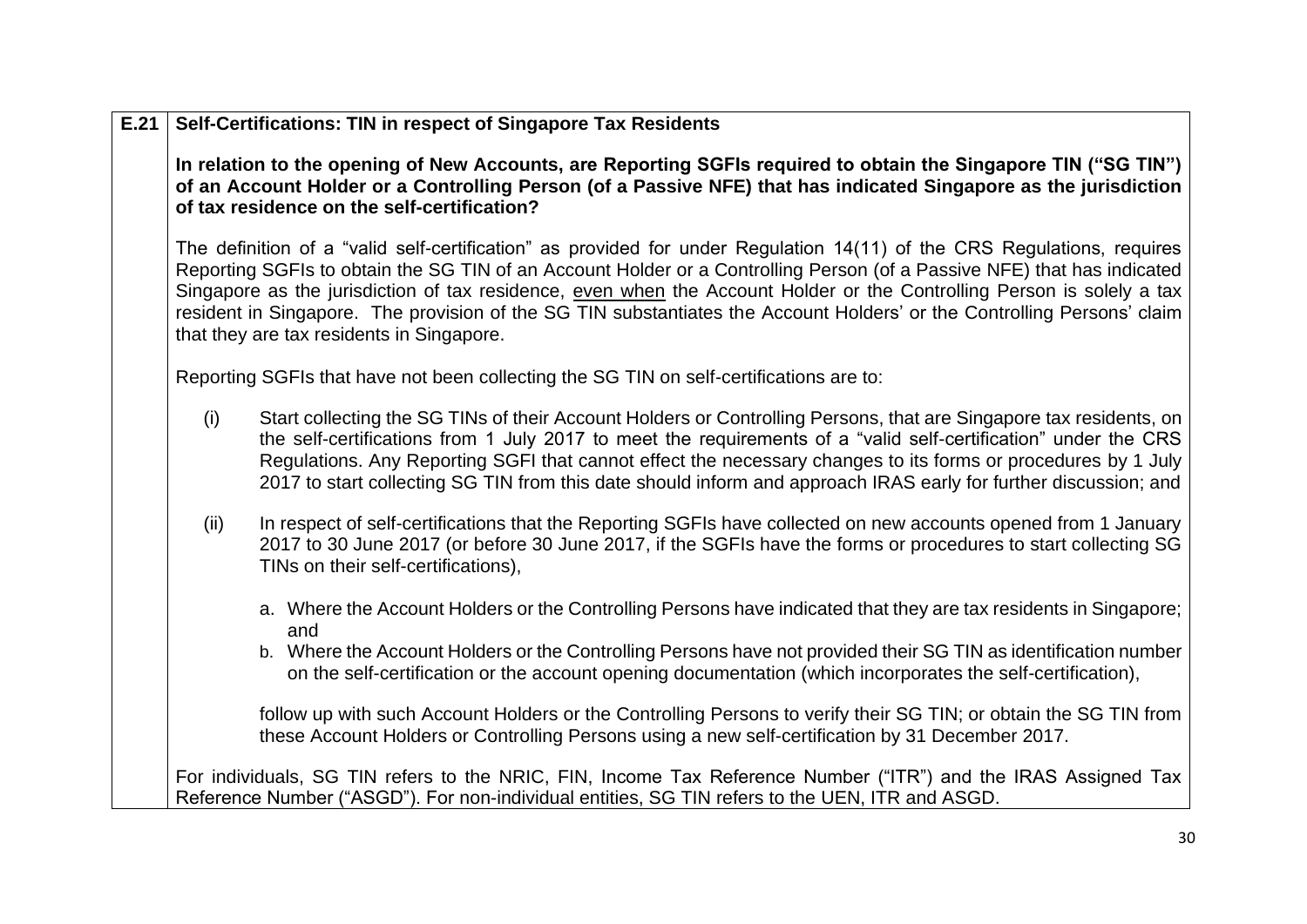|      | Added on: 15 Feb 2017<br>Updated on: 10 Apr 2017                                                                                                                                                                                                                                                                                                                                                                                                                                                                                                                                                                                                                                                   |
|------|----------------------------------------------------------------------------------------------------------------------------------------------------------------------------------------------------------------------------------------------------------------------------------------------------------------------------------------------------------------------------------------------------------------------------------------------------------------------------------------------------------------------------------------------------------------------------------------------------------------------------------------------------------------------------------------------------|
| E.22 | Self-Certifications: TIN in respect of Singapore Tax Residents                                                                                                                                                                                                                                                                                                                                                                                                                                                                                                                                                                                                                                     |
|      | In relation to self-certifications collected for remediation of Preexisting Accounts, are Reporting SGFIs expected<br>to obtain the SG TIN of an Account Holder or a Controlling Person (of a Passive NFE) that has indicated Singapore<br>as the jurisdiction of tax residence on the self-certification?                                                                                                                                                                                                                                                                                                                                                                                         |
|      | Yes. For example, when an Account Holder A of a Preexisting Account has a tax indicia that is associated with Jurisdiction<br>X and A declares that he/she is a Singapore tax resident on the self-certification, the Reporting SGFI should obtain A's SG<br>TIN to substantiate A's claim that he/she is a Singapore tax resident.                                                                                                                                                                                                                                                                                                                                                                |
|      | A self-certification is a statement containing information which Reporting SGFIs require from their Account Holders or<br>Controlling Persons to fulfil their due-diligence and reporting obligations under the CRS Regulations. IRAS does not expect<br>Reporting SGFIs to have different approaches or forms for obtaining self-certifications in respect of New Accounts and<br>Preexisting Accounts. Hence, Reporting SGFIs that have not been collecting the SG TIN on self-certifications for Preexisting<br>Accounts are to start collecting the SG TINs of their Account Holders or Controlling Persons, that are Singapore tax<br>residents, on the self-certifications from 1 July 2017. |
|      | For self-certifications that the Reporting SGFIs have collected on Preexisting Accounts from 1 January 2017 to 30 June<br>2017 (or before 30 June 2017 when the Reporting SGFIs have the forms or procedures to start collecting SG TINs on their<br>self-certifications) as part of the remediation process and where the Account Holders or the Controlling Persons have not<br>provided their SG TIN on their self-certifications, Reporting SGFIs are required to take reasonable efforts to obtain the SG<br>TIN if the Reporting SGFIs do not have the SG TIN of the Account Holders or the Controlling Persons in their records.                                                            |
|      | Added on: 10 Apr 2017                                                                                                                                                                                                                                                                                                                                                                                                                                                                                                                                                                                                                                                                              |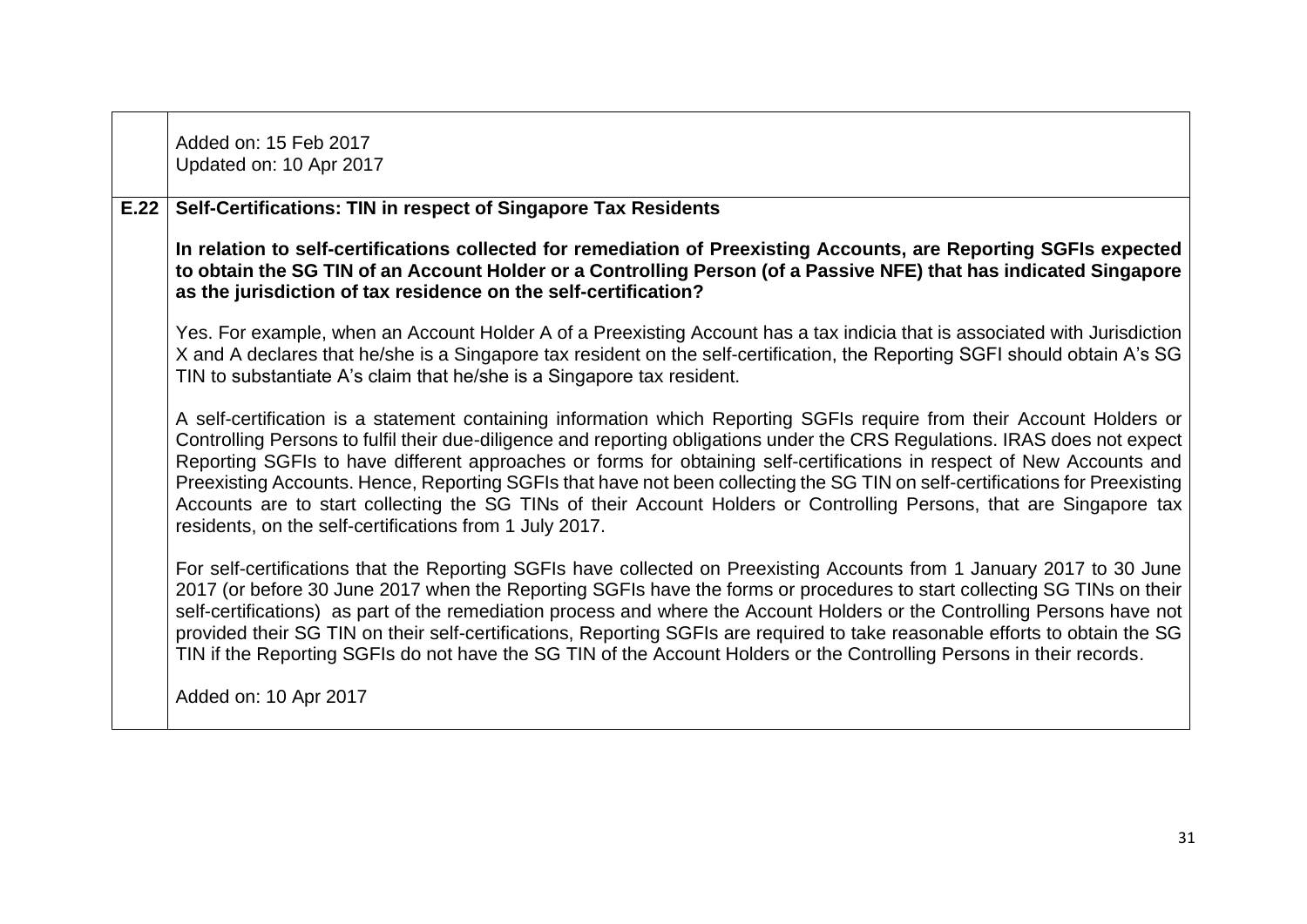| E.23 | <b>Undocumented accounts: Singapore indicia</b>                                                                                                                                                                                                                                                                                                                                                                                                                                                                                                                                      |  |
|------|--------------------------------------------------------------------------------------------------------------------------------------------------------------------------------------------------------------------------------------------------------------------------------------------------------------------------------------------------------------------------------------------------------------------------------------------------------------------------------------------------------------------------------------------------------------------------------------|--|
|      | A Reporting SGFI conducting an electronic record search on a preexisting individual account may discover<br>indicia listed in subparagraphs B(2)(a) to B(2)(e) of Section III of the CRS pointing towards Singapore tax<br>residence, and a hold mail or in-care-of address in a foreign jurisdiction. Should such an account be reported as<br>an undocumented account given that Singapore is not a foreign jurisdiction?                                                                                                                                                          |  |
|      | No, this account should not be reported as an undocumented account. Where indicia pointing towards Singapore tax<br>residence is discovered for any indicia listed in sub-paragraphs B(2)(a) to B(2)(e) of Section III of the CRS, accompanied<br>by a hold mail instruction or in-care-of address in a foreign jurisdiction, the criteria in Regulation 16(8)(d)(ii) will not be<br>considered to have been met, and the Account Holder should be treated as a tax resident of Singapore.                                                                                           |  |
|      | For example, a Reporting SGFI may discover the following indicia:<br>a) No identification of the Account Holder as a resident of a foreign jurisdiction;<br>b) No current mailing or residence address in a foreign jurisdiction;<br>c) A Singapore telephone number and no telephone number in a foreign jurisdiction;<br>d) Standing instructions to transfer funds to an account maintained in Singapore;<br>e) Effective power of attorney or signatory authority granted to a person with an address in Singapore; and<br>f) Hold-mail or in-care-of address in Jurisdiction X. |  |
|      | In this case, the Account Holder should be treated as a tax resident of Singapore                                                                                                                                                                                                                                                                                                                                                                                                                                                                                                    |  |
|      | Added on: 18 July 2017<br>Updated on: 25 August 2017                                                                                                                                                                                                                                                                                                                                                                                                                                                                                                                                 |  |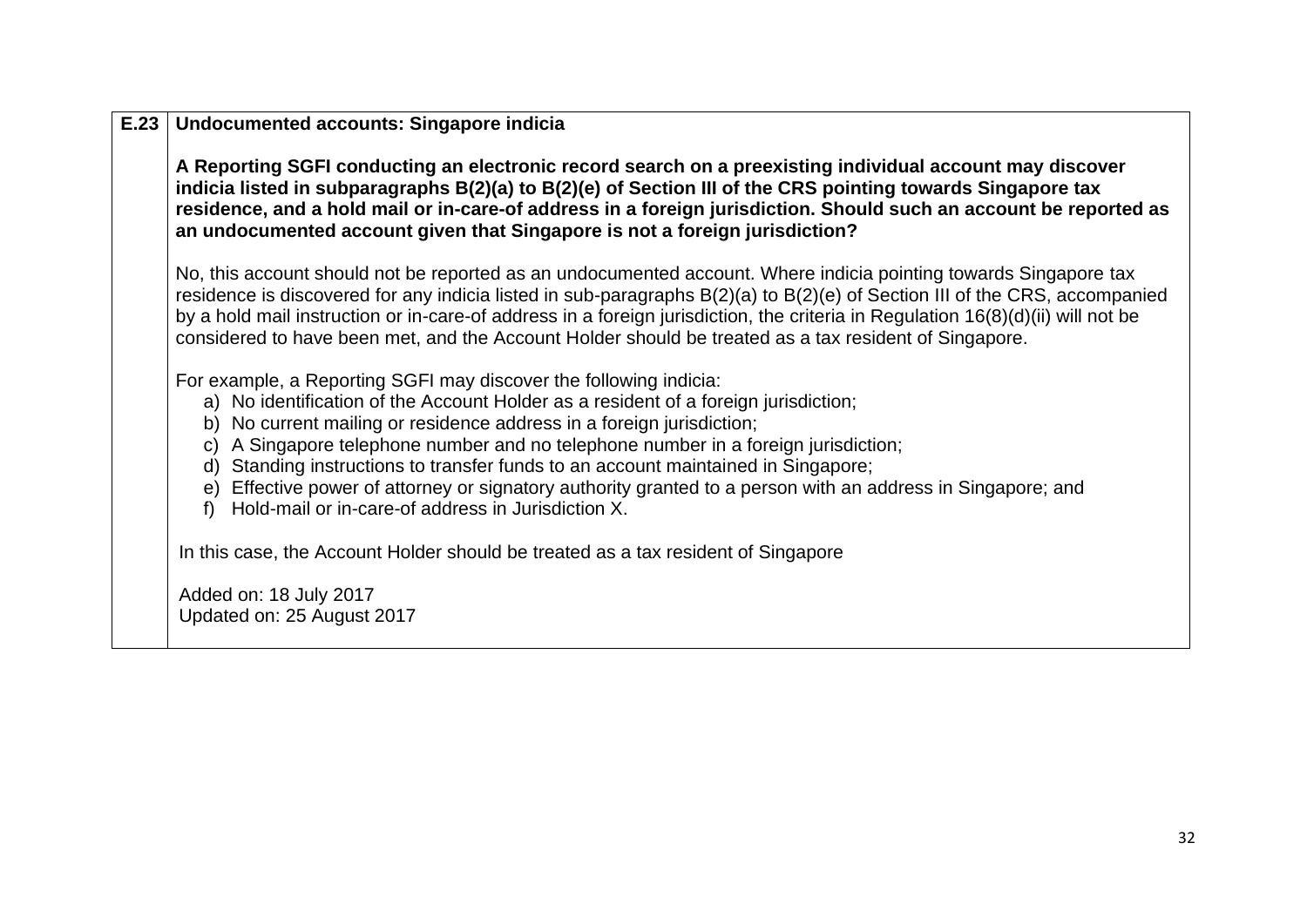<span id="page-32-0"></span>

|     | F) REPORTING OBLIGATIONS                                                                                                                                                                                                                                                                                                                                                                                  |
|-----|-----------------------------------------------------------------------------------------------------------------------------------------------------------------------------------------------------------------------------------------------------------------------------------------------------------------------------------------------------------------------------------------------------------|
| F.1 | <b>Gross proceeds reporting</b>                                                                                                                                                                                                                                                                                                                                                                           |
|     | The reporting of gross proceeds under the CRS is only required from Reporting Year ("RY") 2018 and onwards,<br>whereas the reporting of gross proceeds under FATCA is required from RY 2016 onwards. Where Reporting SGFIs<br>are reliant on the same reporting solutions to cover the reporting requirements under FATCA and CRS, such SGFIs<br>may prefer to align both sets of reporting requirements. |
|     | Would Reporting SGFIs be allowed to report gross proceeds under the CRS earlier without penalties?                                                                                                                                                                                                                                                                                                        |
|     | The CRS Regulations only requires the reporting of gross proceeds from Reporting Year (RY) 2018 and onwards. Reporting<br>SGFIs have to ensure that any early reporting of CRS information does not conflict with their duty not to do so under any<br>laws, contracts or rules of professional conduct.                                                                                                  |
|     | Updated on: 25 August 2017                                                                                                                                                                                                                                                                                                                                                                                |
| F.2 | <b>Nil Returns</b>                                                                                                                                                                                                                                                                                                                                                                                        |
|     | Would a Reporting SGFI need to file a nil return for each Reportable Jurisdiction or would a Reporting SGFI only<br>be required to file a nil return if it has no Reportable Accounts for all Reportable Jurisdictions?                                                                                                                                                                                   |
|     | Reporting SGFIs are only required to submit one CRS return containing information on all Reportable Accounts. Conversely,<br>a Reporting SGFI would be required to file a nil return only if it has no Reportable Accounts for all Reportable Jurisdictions.                                                                                                                                              |
| F.3 | <b>Customer Notification</b>                                                                                                                                                                                                                                                                                                                                                                              |
|     | Are Reporting SGFIs required to notify customers that information in relation to their accounts would be reported<br>to IRAS?                                                                                                                                                                                                                                                                             |
|     | Under the CRS Regulations, there is no requirement for Reporting SGFIs to provide pre-notifications to Account Holders<br>that are being reported. Reporting SGFIs may provide the pre-notifications if they wish to do so.                                                                                                                                                                               |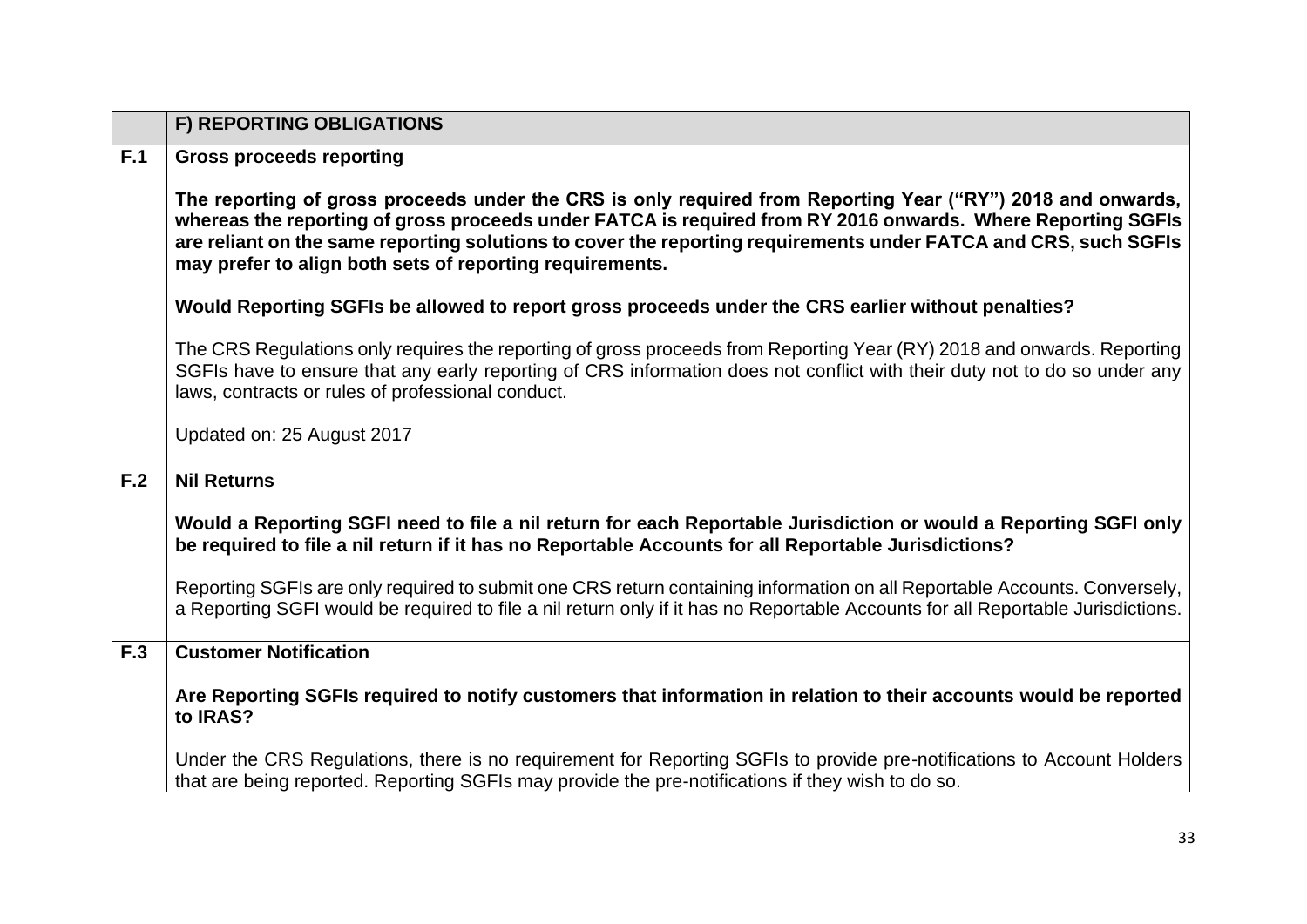| F.4 |        | <b>Cash Value Insurance Contract or Annuity Contract</b>                                                                                                                                                                                                                                                                                                                                       |
|-----|--------|------------------------------------------------------------------------------------------------------------------------------------------------------------------------------------------------------------------------------------------------------------------------------------------------------------------------------------------------------------------------------------------------|
|     | place? | Under Section III of the CRS, a Preexisting Individual Account that is a Cash Value Insurance Contract or an Annuity<br>Contract is not required to be reviewed, identified or reported, provided the Reporting FI is effectively prevented<br>by law from selling such contracts to residents of a Reportable Jurisdiction. Does Singapore have such laws in                                  |
|     |        | No, Singapore does not have such laws which prevent the selling of such contracts to residents of a Reportable Jurisdiction.                                                                                                                                                                                                                                                                   |
| F.5 |        | <b>Cash Value Insurance Contract</b>                                                                                                                                                                                                                                                                                                                                                           |
|     |        | With regard to Cash Value Insurance Contracts, the CRS commentary states that death benefits and other living<br>benefits are excluded from the definition of "Cash Value".                                                                                                                                                                                                                    |
|     |        | Does this mean that payouts made in the event of death, sickness, personal injury, etc are excluded from the<br>information reported to IRAS?                                                                                                                                                                                                                                                  |
|     |        | Each account that is reported to IRAS will include the following information:                                                                                                                                                                                                                                                                                                                  |
|     | (i)    | Balance or value of the account as of 31 December of the Reporting Year (or an appropriate reporting period of<br>12 months): This would refer to the Cash Value or surrender value of the contract. In deriving this value, death<br>benefits and other living benefits specified under paragraph 75(a) and (b) of the Commentary on Section VIII of<br>the CRS will not need to be reported. |
|     | (ii)   | Gross Amount paid to the account during the Reporting Year: The "gross amount" to be reported would include<br>any payments made to the Account Holder during the reporting period, even if such payments are not considered<br>Cash Value in accordance with subparagraph C(8) of Section VIII. Please refer to the Commentary on Section I,<br>paragraph 21 for more details.                |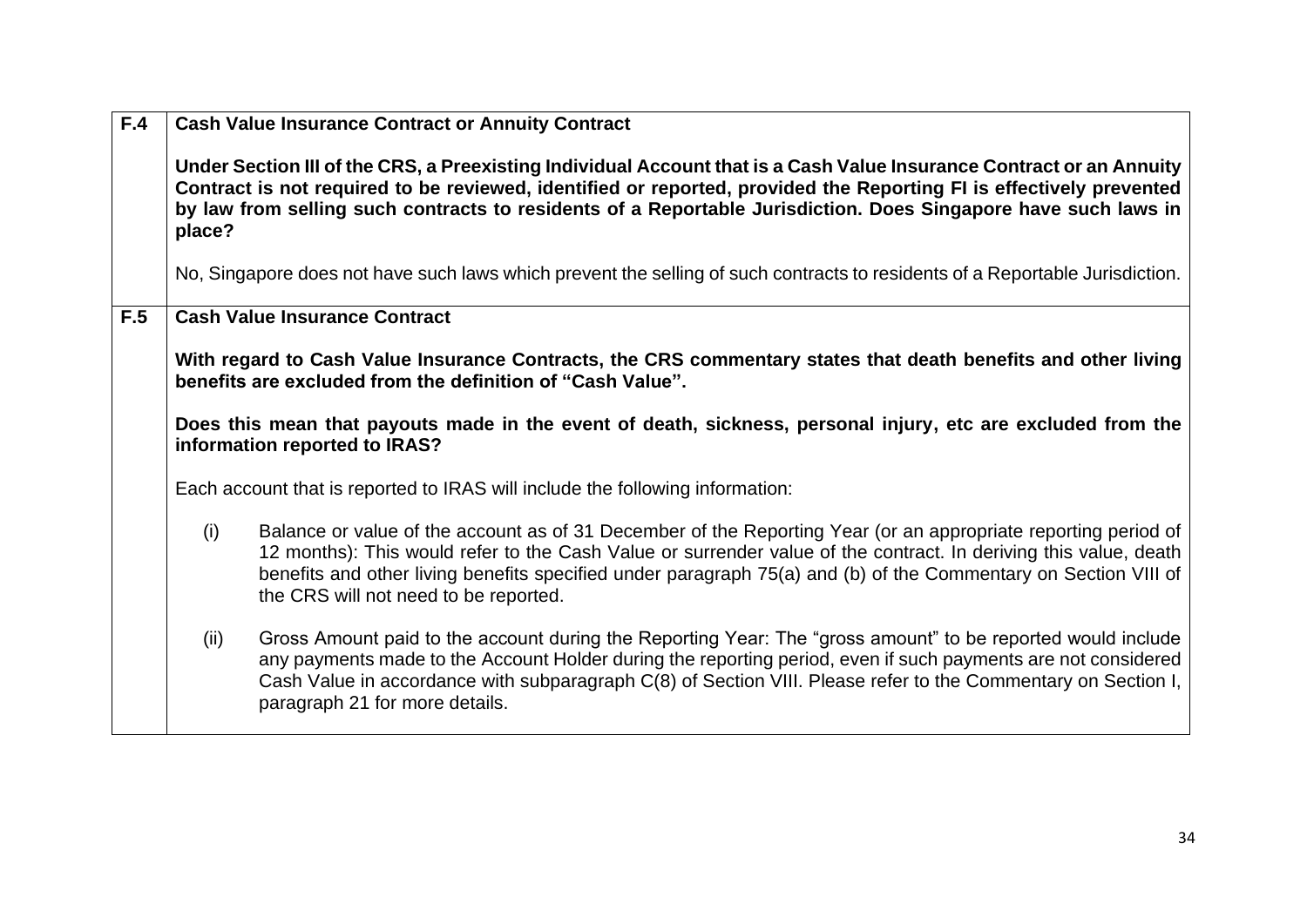| F.6 | <b>Cash Value Insurance Contract or Annuity Contract</b>                                                                                                                                                                                                                                                                                                                                                                                                                                                                                              |
|-----|-------------------------------------------------------------------------------------------------------------------------------------------------------------------------------------------------------------------------------------------------------------------------------------------------------------------------------------------------------------------------------------------------------------------------------------------------------------------------------------------------------------------------------------------------------|
|     | For Cash Value Insurance Contracts or Annuity Contracts that mature, are surrendered or are terminated during a<br>given Reporting Year, what information is required to be reported to IRAS?                                                                                                                                                                                                                                                                                                                                                         |
|     | The following information must be reported:<br>Closure of the account<br>Gross amount paid to the account during the Reporting Year.                                                                                                                                                                                                                                                                                                                                                                                                                  |
| F.7 | <b>Trusts which are Passive NFEs</b>                                                                                                                                                                                                                                                                                                                                                                                                                                                                                                                  |
|     | For trusts which are Passive NFEs, what are the measures that Reporting SGFIs could put in place to ensure<br>compliance from such Account Holders, for example, ensuring the information received from the Account Holders<br>in relation to the status of discretionary beneficiaries, and whether distributions have been received in a calendar<br>year, are timely and accurate?                                                                                                                                                                 |
|     | Each Reporting SGFI has the flexibility to put in place the appropriate measures of determining whether distributions have<br>been made from the trusts during a calendar year.                                                                                                                                                                                                                                                                                                                                                                       |
|     | An example of the measures that Reporting SGFIs could put in place to ensure compliance from such Account Holders is<br>to require a notification from the trust or trustee that a distribution has been made to a discretionary beneficiary. Where a<br>trust which is Passive NFE Account Holder fails to provide the requisite information by the time stipulated by the Reporting<br>SGFI, the Reporting SGFI should treat and report all discretionary beneficiaries in their records as Controlling Persons for<br>the relevant Reporting Year. |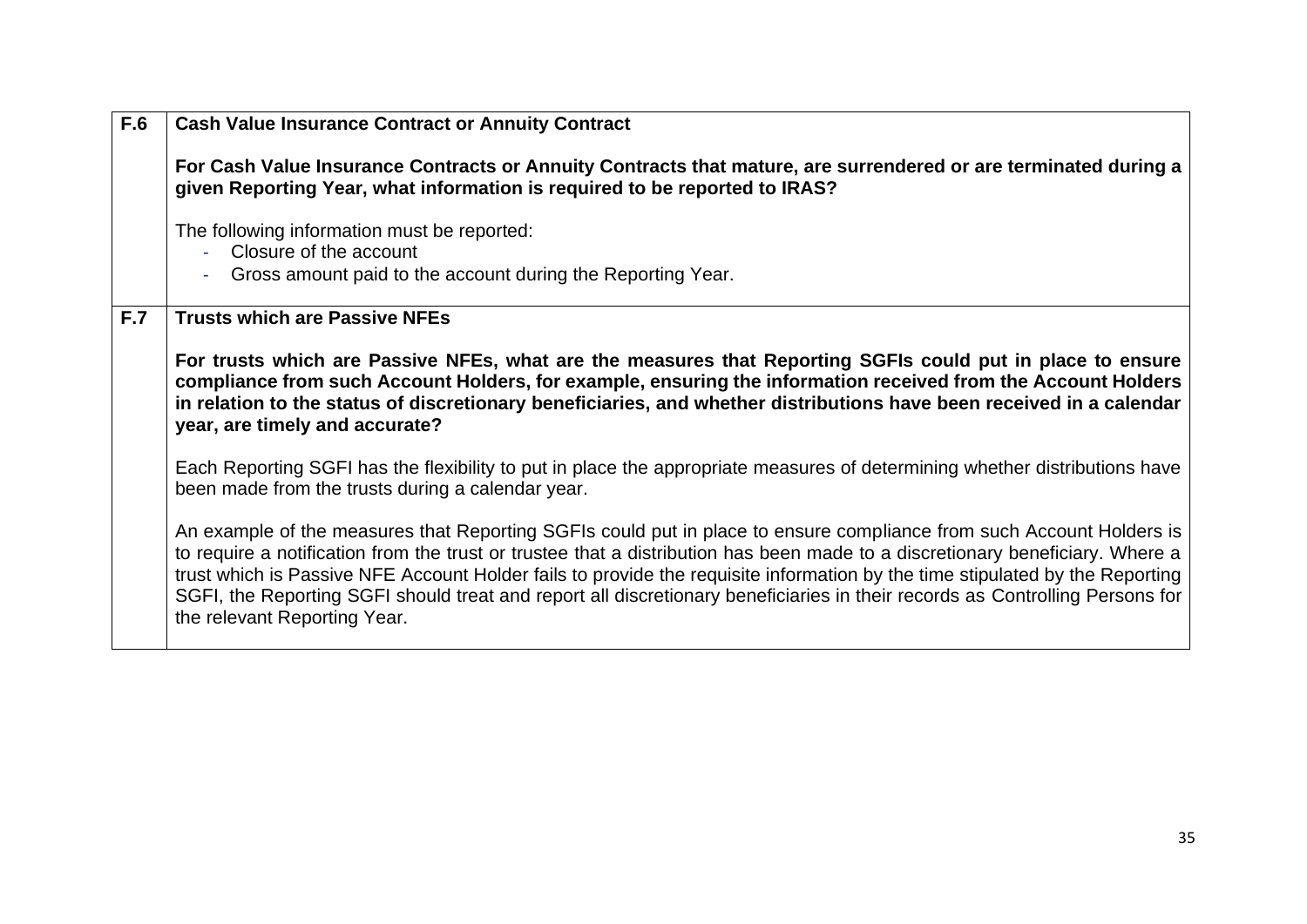| <b>F.8</b> | <b>Discretionary trusts which are Passive NFEs</b>                                                                                                                                                                                                                                                                                     |
|------------|----------------------------------------------------------------------------------------------------------------------------------------------------------------------------------------------------------------------------------------------------------------------------------------------------------------------------------------|
|            | For discretionary trusts which are Passive NFEs, can a Reporting SGFI report information on a beneficiary who is<br>a Controlling Person of the trust only in the year the beneficiaries receive distributions from the trust?                                                                                                         |
|            | Yes. This is a reporting option that is available to Reporting SGFIs under Regulation 16(2). Reporting SGFIs that intend to<br>elect this option must have appropriate measures and procedures in place to identify when a distribution is made to a<br>discretionary beneficiary of the trust in any given year.                      |
| F.9        | Where the trust is an Investment Entity, can the account balance information to be reported for each Account<br>Holder of the trust be different, depending on whether the trust is revocable or irrevocable, whether the settlor is a<br>beneficiary or not, and whether the trust is discretionary or not?                           |
|            | Yes. Where the value or balance attributable to each Account Holder is individually derived based on the nature or<br>arrangement of the trust, such value or balance can be reported. For example, where the settlor is not a beneficiary of an<br>irrevocable trust, the account balance attributable to him can be reported as nil. |
| F.10       | Where the Financial Institution is an Investment Entity, what are the Financial Accounts that are required to be<br>reported by the Financial Institution?                                                                                                                                                                             |
|            | A Financial Institution that is an Investment Entity is required to report on its Financial Accounts, i.e. the equity and/or debt<br>interests in the Financial Institution, that are Reportable Accounts.                                                                                                                             |
|            | Please note that Financial Accounts that are held by a Financial Institution that is an Investment Entity, as an Account<br>Holder with a Depository Institution e.g. its bank accounts with the Depository Institution, are not its Reportable Accounts.                                                                              |
|            | Added: 22 April 2019                                                                                                                                                                                                                                                                                                                   |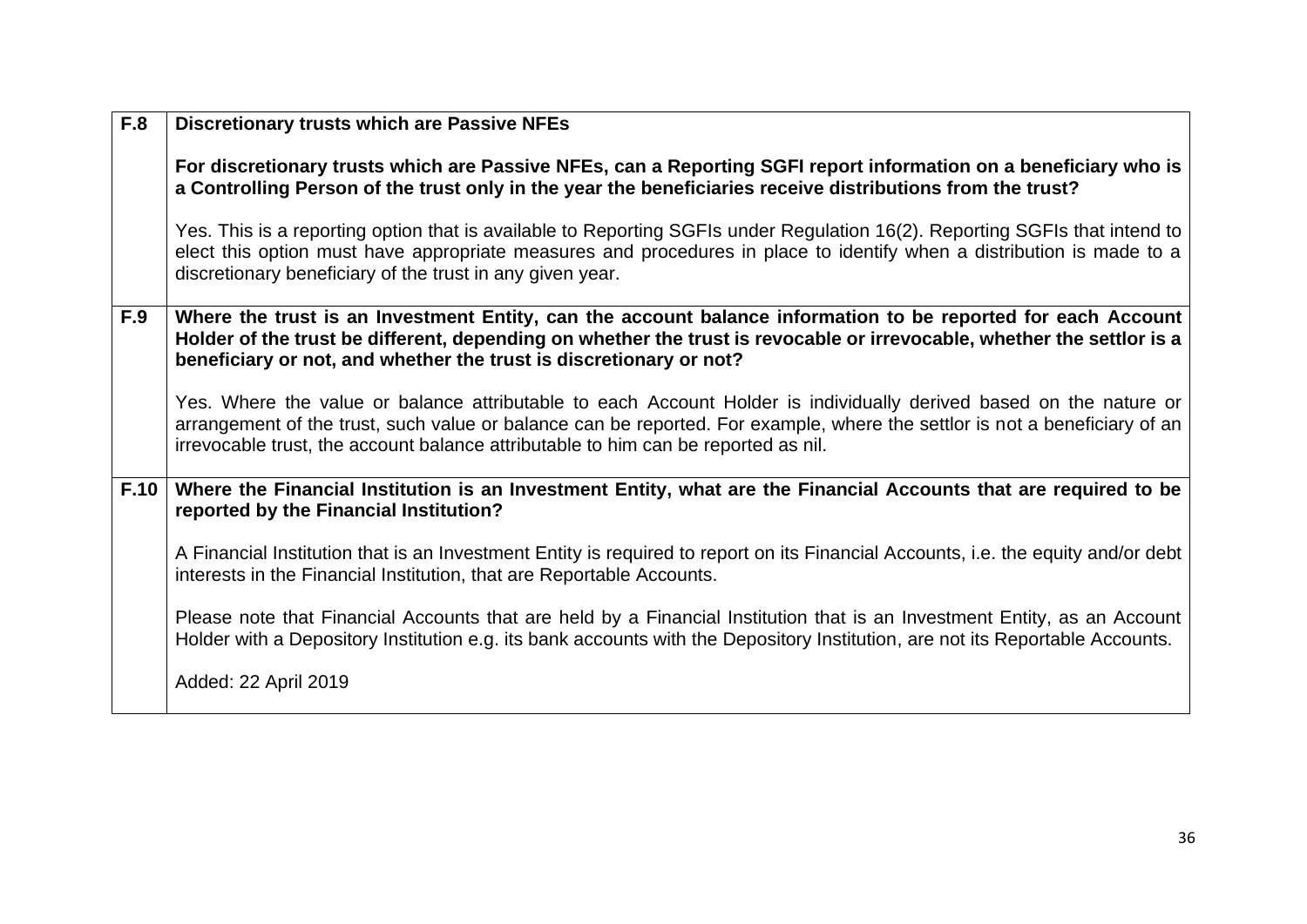<span id="page-36-0"></span>

|     | <b>G) REGISTRATION REQUIREMENTS</b>                                                                                                                                                                                                                                                                                                                                                |
|-----|------------------------------------------------------------------------------------------------------------------------------------------------------------------------------------------------------------------------------------------------------------------------------------------------------------------------------------------------------------------------------------|
| G.1 | When should an entity that becomes a Reporting SGFI apply for CRS registration?                                                                                                                                                                                                                                                                                                    |
|     | Under Regulation 13(1) of the CRS Regulations, an entity that becomes a Reporting SGFI at any time during a calendar<br>year must submit an application to register with IRAS by 31 March of the following year. For example, an entity that<br>becomes a Reporting SGFI between 1 January 2018 and 31 December 2018 will have to apply to register with IRAS by<br>31 March 2019. |
|     | Updated on 23 Oct 2021                                                                                                                                                                                                                                                                                                                                                             |
| G.2 | <b>Identifying number</b>                                                                                                                                                                                                                                                                                                                                                          |
|     | What is the definition of "identifying number" under the CRS Regulations?                                                                                                                                                                                                                                                                                                          |
|     | For the purpose of complying with the registration requirements under CRS, Reporting SGFIs are required to register with<br>IRAS using their Unique Entity Number ("UEN"). Reporting SGFIs must use the same UEN for CRS registration to submit<br>CRS returns electronically.                                                                                                     |
|     | Updated on: 22 April 2019                                                                                                                                                                                                                                                                                                                                                          |
| G.3 | How will Reporting SGFIs register with IRAS for CRS and report CRS information to IRAS?                                                                                                                                                                                                                                                                                            |
|     | Reporting SGFIs can submit an application for CRS registration with IRAS via the Apply for CRS Registration e-Service.<br>Reporting SGFIs can upload their XML files that contain the CRS information through myTax Portal.                                                                                                                                                        |
|     | More details on CRS registration are available on the IRAS CRS webpage.                                                                                                                                                                                                                                                                                                            |
|     | Updated on: 12 January 2018<br>Updated on: 22 April 2019                                                                                                                                                                                                                                                                                                                           |
|     |                                                                                                                                                                                                                                                                                                                                                                                    |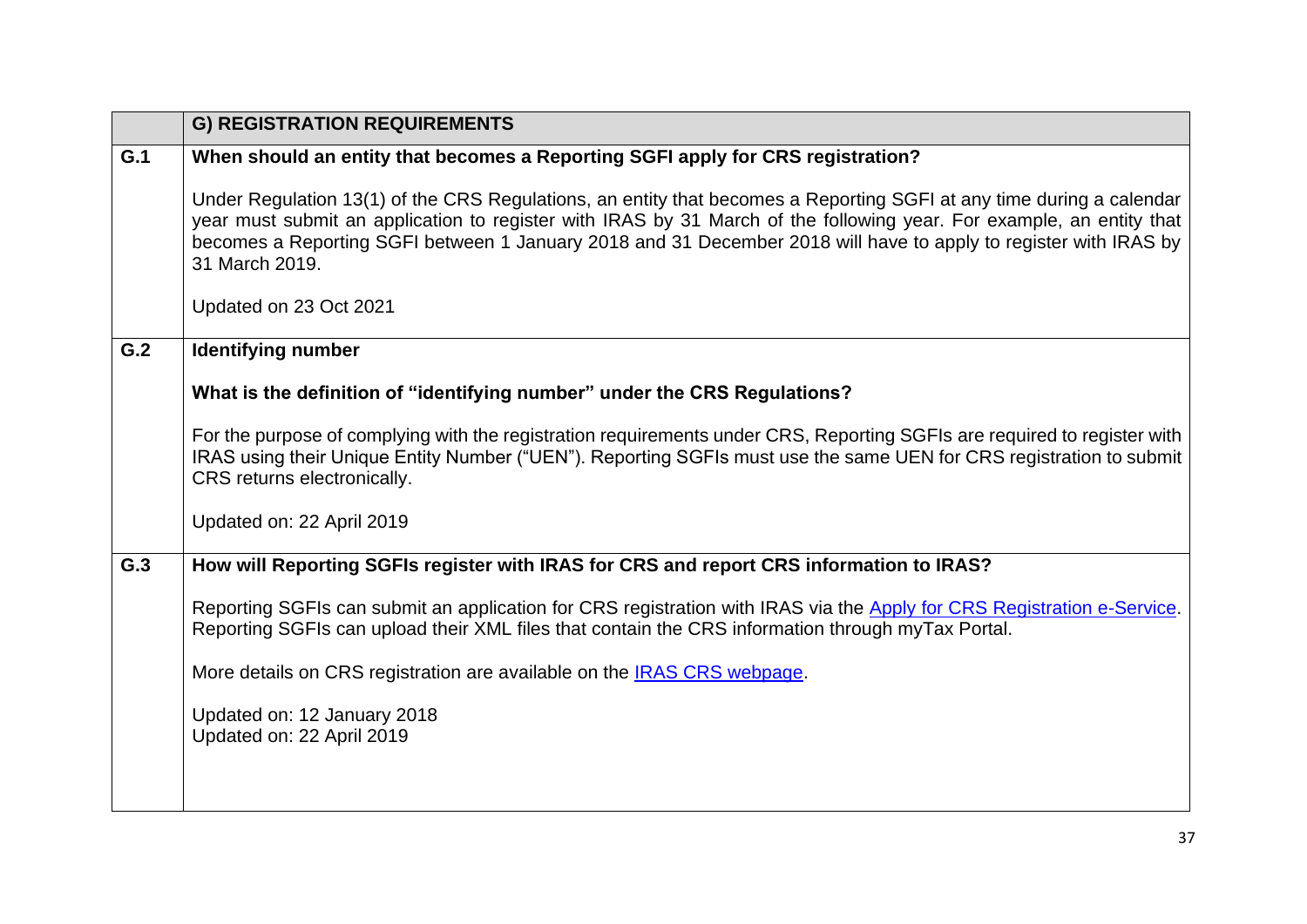| G.4 | How does a Reporting SGFI inform IRAS of any changes in the registration information provided to IRAS?                                                                                                                                                                                                                                                                                                                                                                                                                                                                                                                                                                                                                                                                                                                                                                                                                                                                                                                                                                                                                                                                                                                                                                                                                                                                                                                                                                                                                                                       |
|-----|--------------------------------------------------------------------------------------------------------------------------------------------------------------------------------------------------------------------------------------------------------------------------------------------------------------------------------------------------------------------------------------------------------------------------------------------------------------------------------------------------------------------------------------------------------------------------------------------------------------------------------------------------------------------------------------------------------------------------------------------------------------------------------------------------------------------------------------------------------------------------------------------------------------------------------------------------------------------------------------------------------------------------------------------------------------------------------------------------------------------------------------------------------------------------------------------------------------------------------------------------------------------------------------------------------------------------------------------------------------------------------------------------------------------------------------------------------------------------------------------------------------------------------------------------------------|
|     | The Reporting SGFI can email IRAS (CRS@iras.gov.sg) with subject heading "Change in registration information of<br><name of="" reporting="" sgfi="">" to provide the updated information and, where available, the supporting document.</name>                                                                                                                                                                                                                                                                                                                                                                                                                                                                                                                                                                                                                                                                                                                                                                                                                                                                                                                                                                                                                                                                                                                                                                                                                                                                                                               |
|     | Updated on 23 Oct 2021<br>Updated on 22 April 2019                                                                                                                                                                                                                                                                                                                                                                                                                                                                                                                                                                                                                                                                                                                                                                                                                                                                                                                                                                                                                                                                                                                                                                                                                                                                                                                                                                                                                                                                                                           |
| G.5 | Do all Reporting SGFIs need to apply for CRS registration?                                                                                                                                                                                                                                                                                                                                                                                                                                                                                                                                                                                                                                                                                                                                                                                                                                                                                                                                                                                                                                                                                                                                                                                                                                                                                                                                                                                                                                                                                                   |
|     | Reporting SGFI is not required to apply for CRS registration if:<br>a. It is an Investment Entity; and only carries out one or both of the following activities as an investment entity:<br>(i) Rendering investment advice to a customer, and acting on behalf of that customer for the purpose of<br>investing, managing or administering financial assets deposited in the name of that customer with another<br>financial institution;<br>(ii) Managing portfolios for a customer, and acting on behalf of that customer for the purpose of investing,<br>managing or administering financial assets deposited in the name of that customer with another financial<br>institution.<br>b. It is an entity, other than a trust, that is resident in Singapore and one or more Participating Jurisdictions, and meets<br>the following conditions:<br>(i) The Reporting SGFI does not maintain any financial accounts in Singapore or it does not have a branch<br>located in Singapore; and<br>(ii) Reporting and due diligence are carried out in the other Participating Jurisdiction(s) where the financial<br>accounts are maintained or the branch is located.<br>c. It is a trust that is resident for CRS purpose in Singapore and one or more Participating Jurisdictions and meets<br>the following conditions:<br>(i) All the information required to be reported in relation to Reportable Accounts of the trust is reported in the<br>other Participating Jurisdiction(s) because the trust is treated as resident for tax purposes there; and |
|     | Each trustee, including the Singapore resident trustee, must be able to demonstrate that all necessary reporting in the<br>other Participating Jurisdiction by the trust takes place.                                                                                                                                                                                                                                                                                                                                                                                                                                                                                                                                                                                                                                                                                                                                                                                                                                                                                                                                                                                                                                                                                                                                                                                                                                                                                                                                                                        |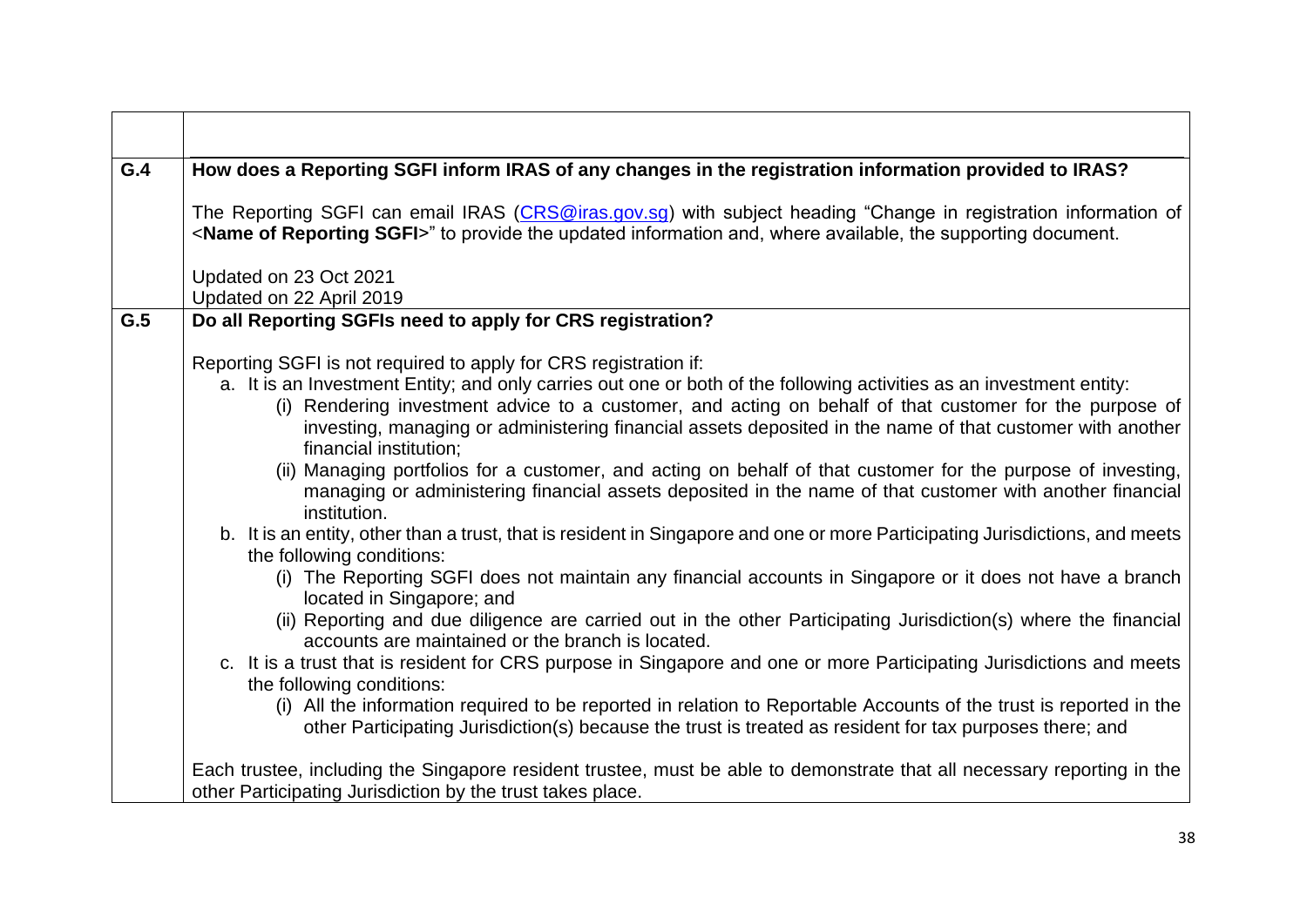| G.6 | Is a Trustee-Documented Trust required to apply to register with IRAS for CRS purposes?                                                                                                                                                                                                                                                                                                                                                                                                                                                            |
|-----|----------------------------------------------------------------------------------------------------------------------------------------------------------------------------------------------------------------------------------------------------------------------------------------------------------------------------------------------------------------------------------------------------------------------------------------------------------------------------------------------------------------------------------------------------|
|     | No. A Trustee-Documented Trust (i.e. a trust which qualifies as a Non-Reporting FI because the trustee of the trust is a<br>Reporting SGFI and the trustee undertakes the due diligence and reporting obligations of the trust) need not apply to<br>register with IRAS for CRS purposes. However, for reporting purposes, the trustee of such a trust will have to provide<br>certain details such as the name and Tax Reference Number, if applicable, of the trust to IRAS before the trustee can<br>submit a CRS Return on the trust's behalf. |
| G.7 | Does the trustee of a Trustee-Documented Trust need to apply for CRS registration?                                                                                                                                                                                                                                                                                                                                                                                                                                                                 |
|     | For a trust to qualify as a Non-Reporting SGFI, the trustee that undertakes the CRS due diligence and reporting obligations<br>of the trust has to be a Reporting SGFI. The trustee will apply for CRS registration in its capacity as a Reporting SGFI.<br>The trustee need not separately apply for CRS registration for being a trustee of the trustee-documented trust.                                                                                                                                                                        |
| G.8 | My company is a Sponsoring Entity for some Sponsored Entities under FATCA and will also be undertaking the<br>CRS due diligence and reporting obligations for the same entities which are Reporting SGFIs under the CRS. As<br>a "Sponsoring Entity", does my company need to apply for CRS registration?                                                                                                                                                                                                                                          |
|     | Unlike FATCA, the CRS does not have the concepts of "Sponsoring Entity" and "Sponsored Entity" nor does it provide for<br>the "Sponsored Investment Entity" exemption. An entity that is a Sponsored Entity under FATCA and meets the definition<br>of a Reporting SGFI under the CRS Regulations will have to apply for CRS registration and be responsible for complying<br>with its own CRS obligations.<br>However, the CRS Regulations allow a Reporting SGFI to use an agent or service provider to fulfil all its CRS obligations.          |
|     | In this regard, a Sponsoring Entity under FATCA can act as an agent or service provider to the Reporting SGFI and assist<br>the Reporting SGFI in fulfilling its CRS obligations. Therefore, unless the "Sponsoring Entity" is itself a Reporting SGFI, it<br>need not apply for CRS registration in order to act as the agent or service provider of a Reporting SGFI.                                                                                                                                                                            |
|     | Updated on 24 November 2017                                                                                                                                                                                                                                                                                                                                                                                                                                                                                                                        |

 $\Gamma$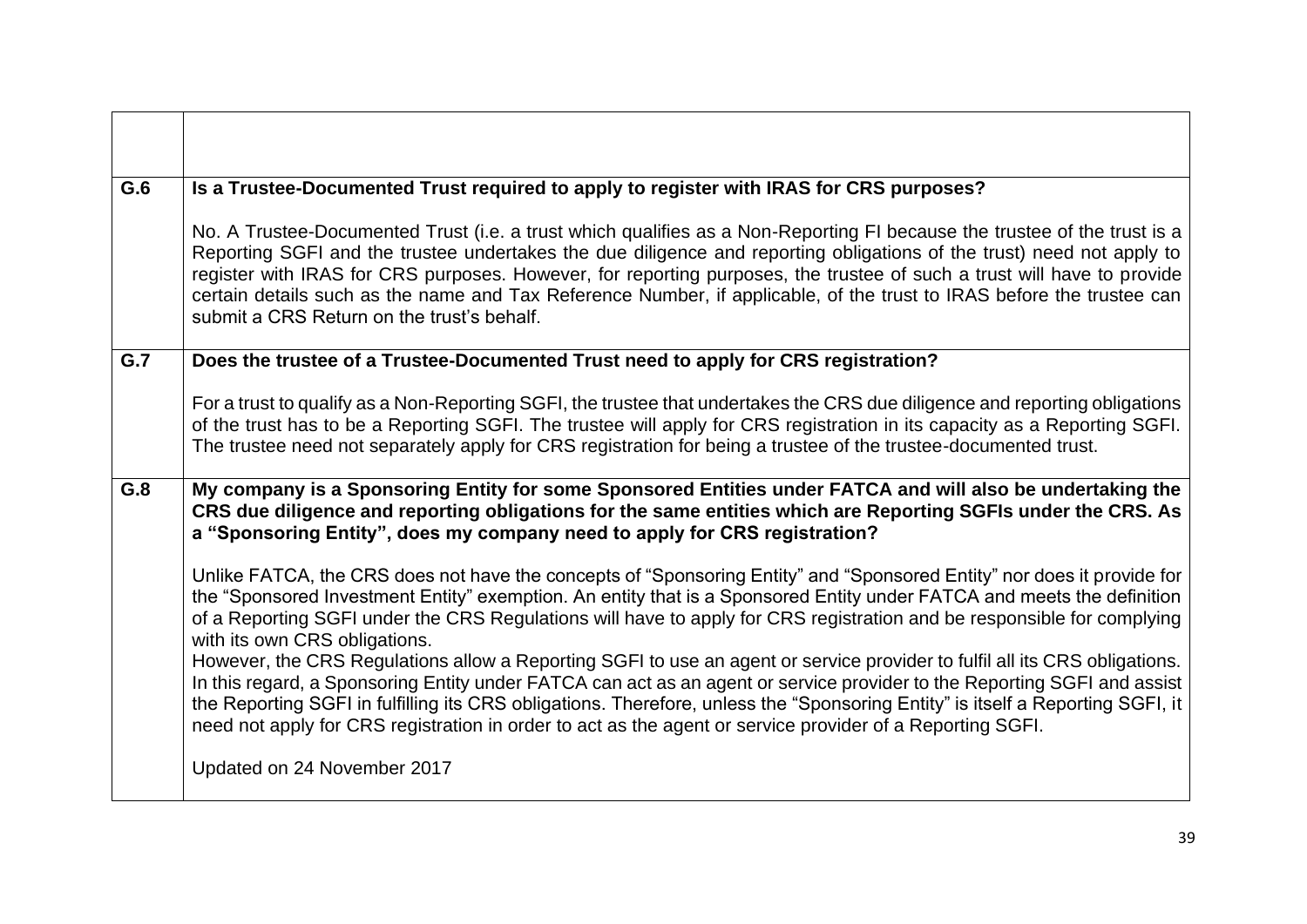| G.9  | Does a fund, that is a Sponsored Entity under FATCA and is also a Reporting SGFI for CRS, need to apply for<br><b>CRS registration?</b>                                                                                                                                                                                                                                                                                                                                                                                                                                                                                    |
|------|----------------------------------------------------------------------------------------------------------------------------------------------------------------------------------------------------------------------------------------------------------------------------------------------------------------------------------------------------------------------------------------------------------------------------------------------------------------------------------------------------------------------------------------------------------------------------------------------------------------------------|
|      | An entity that is a Sponsored Entity under FATCA and meets the definition of a Reporting SGFI under the CRS Regulations<br>will have to apply for CRS registration. Unless otherwise considered by IRAS (see FAQ 2 above), Reporting SGFIs will<br>have to submit an application for CRS registration even though they do not have similar registration obligations under<br>FATCA.                                                                                                                                                                                                                                        |
|      | Updated on 24 November 2017                                                                                                                                                                                                                                                                                                                                                                                                                                                                                                                                                                                                |
| G.10 | My company is a service provider (that is not a Reporting SGFI) and we will be helping a Reporting SGFI with its<br>CRS reporting. Does my company need to apply for CRS registration?                                                                                                                                                                                                                                                                                                                                                                                                                                     |
|      | No. The company, which undertakes the CRS reporting obligations on behalf of a Reporting SGFI, will have to be<br>authorised (via Corppass) by the Reporting SGFI as a Third Party in order to access the AEOI e-Services on the Reporting<br>SGFI's behalf. The Corppass allows Reporting SGFIs to authorise their staff or Third Parties as users who can access<br>the AEOI e-Services and transact with IRAS on the Reporting SGFI's behalf.                                                                                                                                                                           |
|      | Added on 24 November 2017<br>Updated on 22 April 2019                                                                                                                                                                                                                                                                                                                                                                                                                                                                                                                                                                      |
| G.11 | My company is a service provider that is not domiciled in Singapore, can we register for CRS so that we can<br>carry out reporting on behalf of a Reporting SGFI?                                                                                                                                                                                                                                                                                                                                                                                                                                                          |
|      | No. The "Apply for CRS Registration" e-Service is strictly for Reporting SGFIs to register for CRS. A company that is not<br>domiciled in Singapore will not be able to submit a CRS Return on behalf of a Reporting SGFI. Given that the reporting<br>entities under the CRS are Singaporean FIs, the AEOI e- Services are primarily catered to resident FIs and their<br>staff/representatives who are based in Singapore. In this regard, the company may wish to consider providing the<br>prepared CRS Return to the Reporting SGFI concerned. The Reporting SGFI can then submit the CRS Return to IRAS<br>directly. |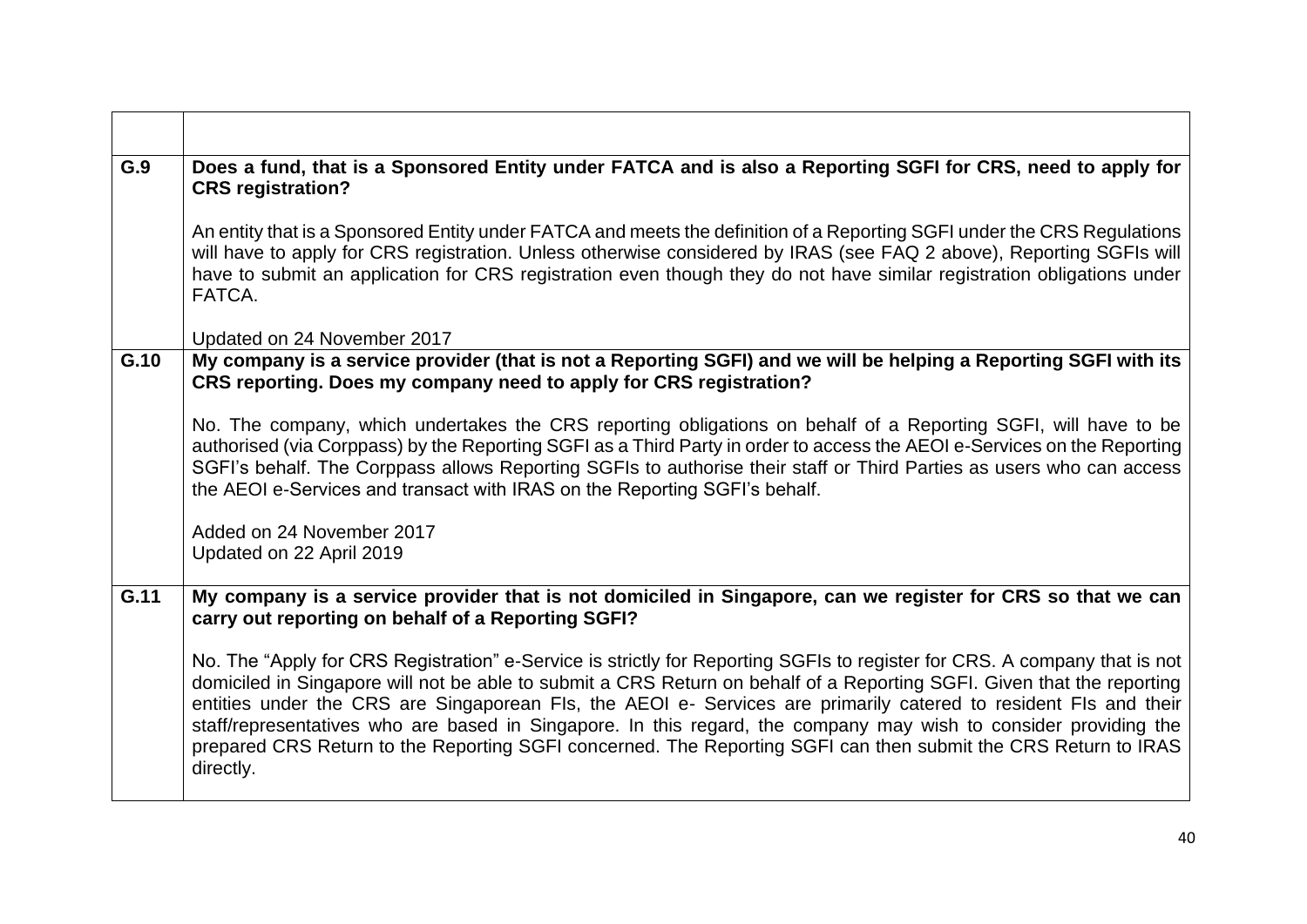|      | Added on 24 November 2017                                                                                                                                                                                                                                                                                                                                                                                                                              |
|------|--------------------------------------------------------------------------------------------------------------------------------------------------------------------------------------------------------------------------------------------------------------------------------------------------------------------------------------------------------------------------------------------------------------------------------------------------------|
|      | Updated on 22 April 2019                                                                                                                                                                                                                                                                                                                                                                                                                               |
| G.12 | Should each sub-fund of an umbrella fund separately submit an application for CRS registration?                                                                                                                                                                                                                                                                                                                                                        |
|      | No. Only the umbrella fund will need to apply for CRS registration. For CRS reporting, the financial account information<br>of all reportable accounts of the sub-funds should be reported under the umbrella fund.                                                                                                                                                                                                                                    |
|      | Updated on 24 November 2017                                                                                                                                                                                                                                                                                                                                                                                                                            |
| G.13 | Under FATCA, we have registered each sub-fund (of an umbrella fund) with the United States Internal Revenue<br>Service ("U.S. IRS") and the FATCA Global Intermediary Identification Numbers ("GIINs") issued are for the sub-<br>funds. We did not register the umbrella fund under FATCA. Can we provide the GIIN of a sub-fund as the FI's GIIN<br>(of the umbrella fund) on the FI Information page of the "Apply for CRS Registration" e-Service? |
|      | No. For CRS, the registration should be done at the umbrella fund level and the corresponding FATCA registration<br>information to be provided on the FI Information page should be the umbrella fund's.                                                                                                                                                                                                                                               |
|      | The umbrella fund can elect to register with the U.S. IRS to obtain a GIIN either:<br>(i) prior to registering for CRS, or<br>(ii) at a later date, when the IRAS system is ready to accept FATCA information as thereafter, Reporting SGFIs will<br>have to submit their FATCA returns to IRAS through <i>myTax</i> Portal (instead of the International Data Exchange<br>Service). IRAS will provide more details in due course.                     |
|      | Regardless of whether the umbrella fund is registered for FATCA prior to registering for CRS or at a later date, the FATCA<br>registrations of the sub-funds should be cancelled once the umbrella fund has been issued with its FATCA GIIN.                                                                                                                                                                                                           |
|      | If Option (ii) is elected, you should submit the CRS application for the umbrella fund first. During the registration, you need<br>not provide the FATCA registration information. The FATCA registration information of the umbrella fund should be<br>provided to us once the umbrella fund has obtained its FATCA GIIN.                                                                                                                             |
|      | Added on 24 November 2017                                                                                                                                                                                                                                                                                                                                                                                                                              |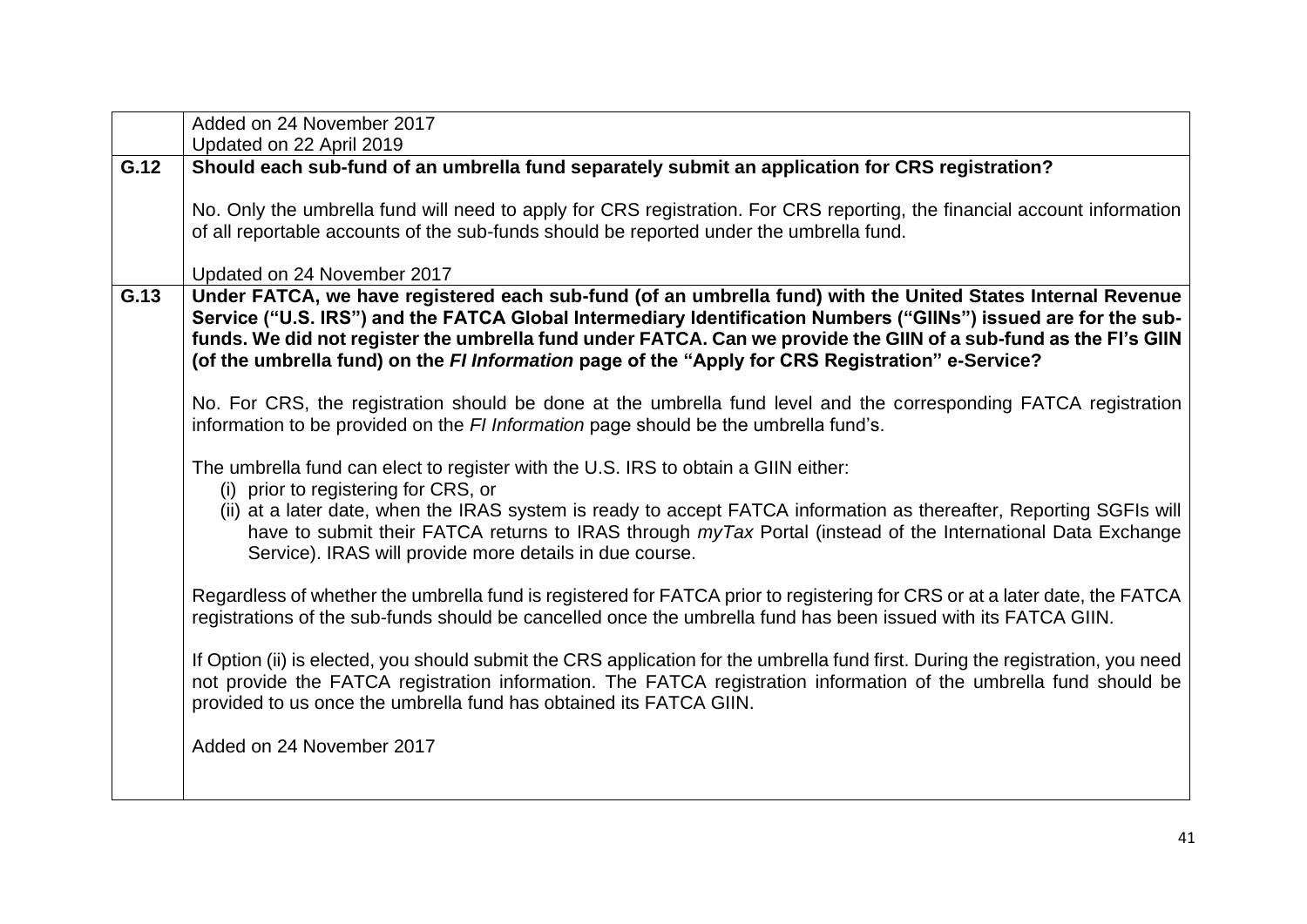| $\overline{G.14}$ | Why is a Reporting SGFI under CRS requested to provide its FATCA details in the application for CRS<br>registration? Does this mean that a Reporting SGFI will no longer need to register with the US IRS directly for<br><b>FATCA purpose?</b>                                                                                                |
|-------------------|------------------------------------------------------------------------------------------------------------------------------------------------------------------------------------------------------------------------------------------------------------------------------------------------------------------------------------------------|
|                   | IRAS intends to use the same system to collect FATCA information from Reporting SGFIs in future. For the FIs'<br>convenience, IRAS is capturing the FIs' FATCA registration information now to set up the FIs' FATCA account when the<br>system is ready to accept FATCA information.                                                          |
|                   | Even though the FATCA related information is provided to IRAS, a Reporting SGFI that has FATCA due diligence and<br>reporting obligations is still required to comply with the US IRS' registration requirements. This includes using the US IRS'<br>FATCA Registration System to obtain a GIIN and update the FATCA registration information. |
| G.15              | Why does IRAS require the trust agreement to be provided during the application for CRS Registration?                                                                                                                                                                                                                                          |
|                   | This allows IRAS to verify the details provided in the application and the identity of the relevant persons that are related<br>to the trusts.                                                                                                                                                                                                 |
| G.16              | We are the fund manager of a Collective Investment Scheme ("CIS") that is structured as a trust. Given that we<br>will be responsible for the CIS' CRS due-diligence and reporting obligations, can we be the Point of Contact for<br>the CIS?                                                                                                 |
|                   | Yes. Please select "No" to Question 2 on the first page of the "Apply for CRS Registration" e-Service and proceed to<br>provide details of the authorised person who will be the point of contact for AEOI matters relating to the CIS.                                                                                                        |
|                   | Added on 24 November 2017                                                                                                                                                                                                                                                                                                                      |
| G.17              | Can my FI appoint an additional individual as the Reporting SGFI's Point of Contact ("POC") to serve as a<br>covering officer?                                                                                                                                                                                                                 |
|                   | Other than the Notice of CRS Registration, which is sent by post to the Reporting SGFI, all AEOI notices and messages<br>that IRAS will be issuing to the Reporting SGFI will only be available in electronic format and will be deposited into the<br>Fl's AEOI account.                                                                      |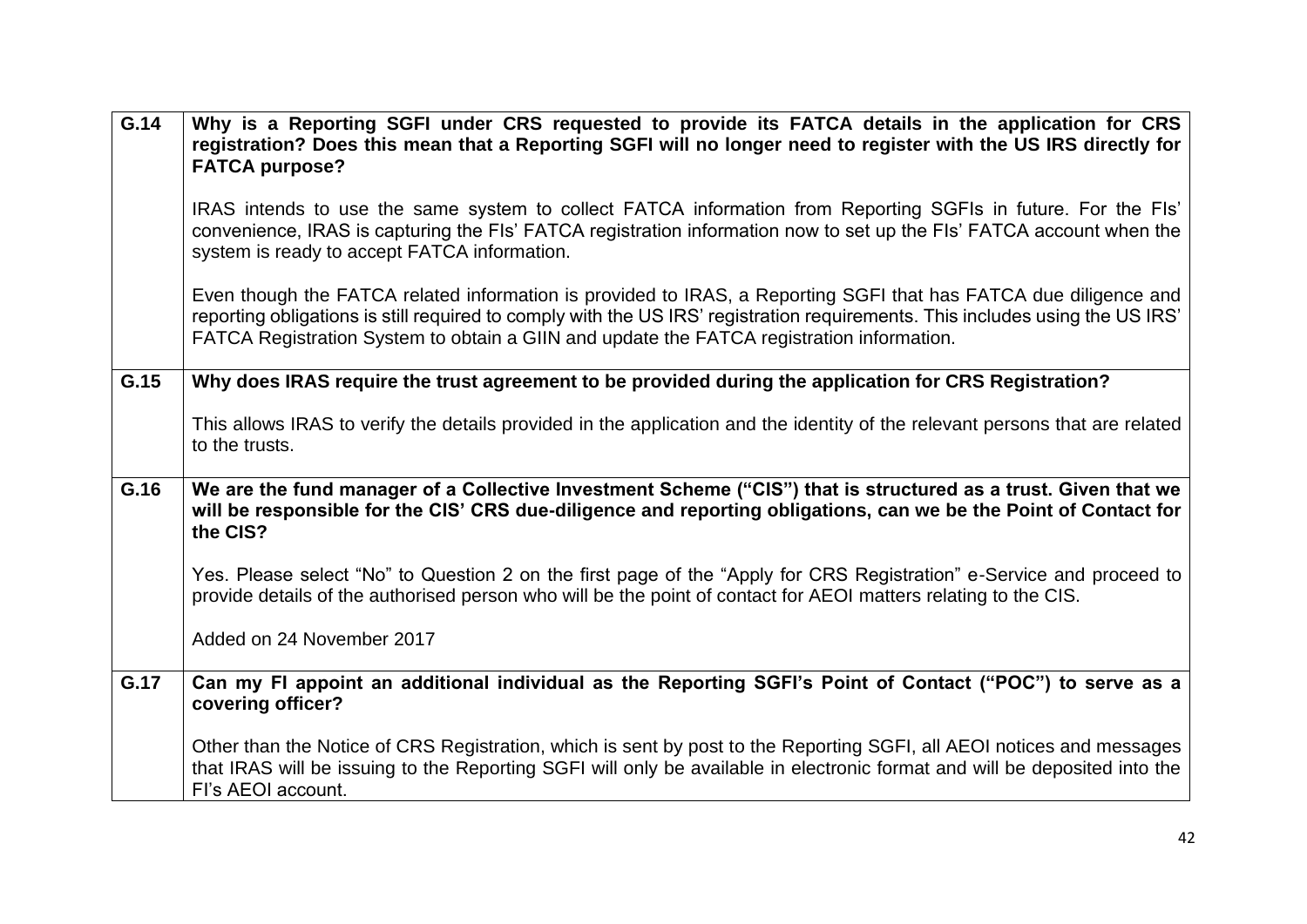When a new notice or message is issued by IRAS, an email alert will be sent to the POC and other authorised users of the FI (who have subscribed to receive the email alerts from IRAS) to inform them that a new correspondence is available in the FI's AEOI account. The POC and other authorised users can then log into the FI's AEOI account to view the correspondence. 5

With the above features, the FI can authorise the POC's covering officer as an authorised user to IRAS' AEOI e-Services and there is no need for the FI to appoint another individual as the POC.

Updated on: 23 Oct 2021 Updated on 24 November 2017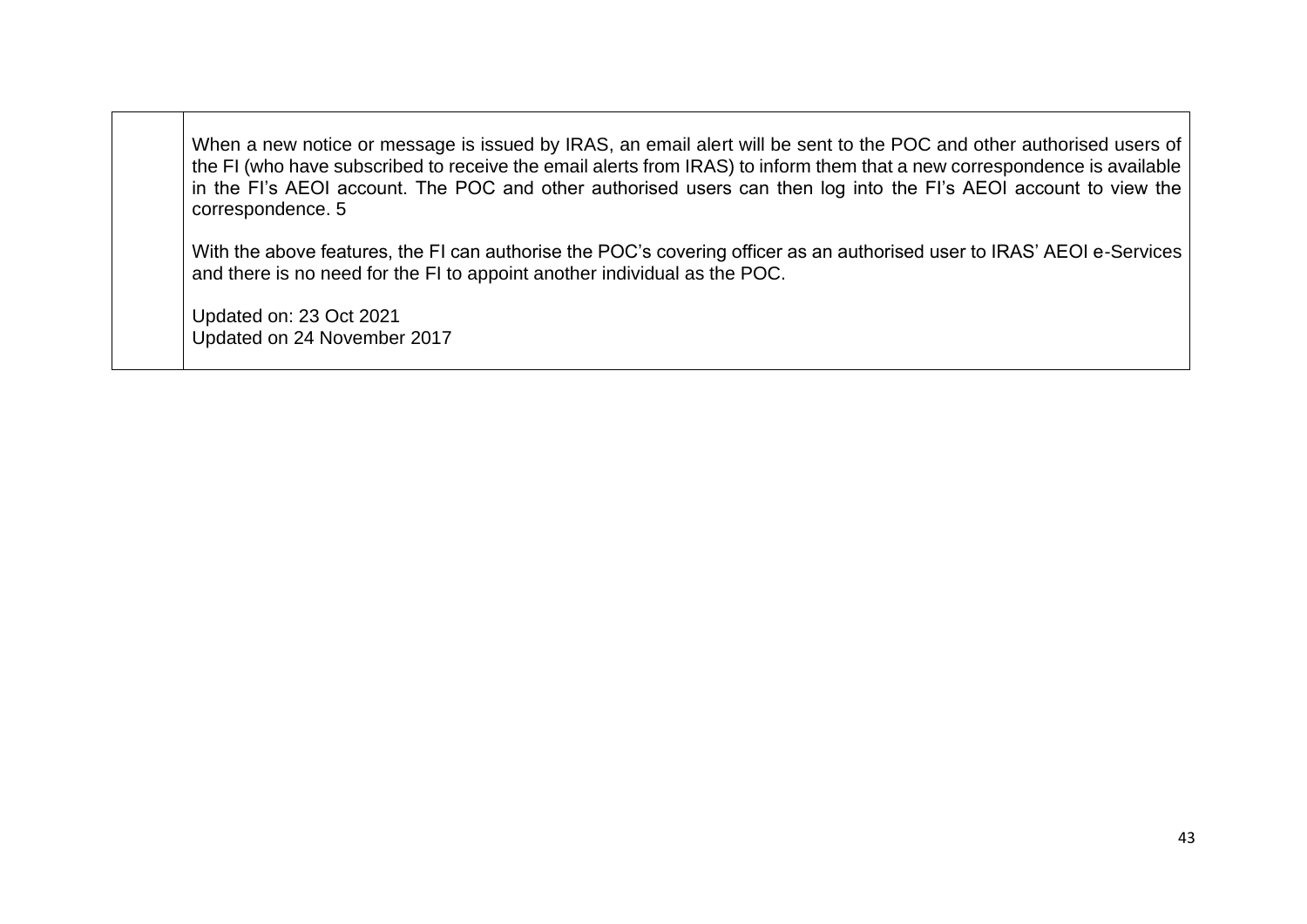<span id="page-43-1"></span><span id="page-43-0"></span>

|     | H) DATA TRANSMISSION AND SAFEGUARDS                                                                                                                                                                                                                                                                                                                                                                                                                                                                                                                                                                                                                                                               |
|-----|---------------------------------------------------------------------------------------------------------------------------------------------------------------------------------------------------------------------------------------------------------------------------------------------------------------------------------------------------------------------------------------------------------------------------------------------------------------------------------------------------------------------------------------------------------------------------------------------------------------------------------------------------------------------------------------------------|
| H.1 | How will IRAS ensure confidentiality of information exchanged under the CRS?                                                                                                                                                                                                                                                                                                                                                                                                                                                                                                                                                                                                                      |
|     | IRAS will exchange CRS information only with jurisdictions that have a CAA for CRS with Singapore. The CAA specifies the<br>data confidentiality and safeguards to be in place for the exchange of information under CRS. Such safeguards include<br>having the appropriate risk management procedures, penalties and administrative sanctions with regard to information<br>security and improper disclosure of taxpayer information as well as appropriate procedures to investigate confidentiality<br>breaches and rectification actions. Should there be any breach of data confidentiality and safeguards, Singapore may<br>suspend the exchange of information with the partner concerned. |
|     | I) CRS MULTILATERAL COMPETENT AUTHORITY AGREEMENT (MCAA)                                                                                                                                                                                                                                                                                                                                                                                                                                                                                                                                                                                                                                          |
| 1.1 | Does signing the CRS MCAA mean Singapore will exchange information with all MCAA signatories?                                                                                                                                                                                                                                                                                                                                                                                                                                                                                                                                                                                                     |
|     | No, signing the CRS MCAA does not mean that Singapore will exchange information with all the signatories.                                                                                                                                                                                                                                                                                                                                                                                                                                                                                                                                                                                         |
|     | Under the MCAA, each signatory has ultimate control over exactly which exchange relationships it enters into and that each<br>signatory's standards on confidentiality, data protection and appropriate use of information will always apply.                                                                                                                                                                                                                                                                                                                                                                                                                                                     |
|     | Singapore will establish a relationship with fellow signatories that can meet the following principles:                                                                                                                                                                                                                                                                                                                                                                                                                                                                                                                                                                                           |
|     | The AEOI partner has the safeguards needed to ensure the confidentiality of information exchanged and prevent its<br>$\bullet$<br>unauthorised use;                                                                                                                                                                                                                                                                                                                                                                                                                                                                                                                                               |
|     | There is full reciprocity with the AEOI partner in terms of information exchanged; and<br>$\bullet$                                                                                                                                                                                                                                                                                                                                                                                                                                                                                                                                                                                               |
|     | Singapore will also want to ensure that there is a level playing field among all major financial centres. Singapore will<br>$\bullet$<br>consider engaging in automatic exchange of financial account information with regional jurisdictions which have the<br>safeguards to ensure the confidentiality of information exchanged, and have similar agreements in place with relevant<br>financial centres, including Hong Kong and Switzerland.                                                                                                                                                                                                                                                  |
|     |                                                                                                                                                                                                                                                                                                                                                                                                                                                                                                                                                                                                                                                                                                   |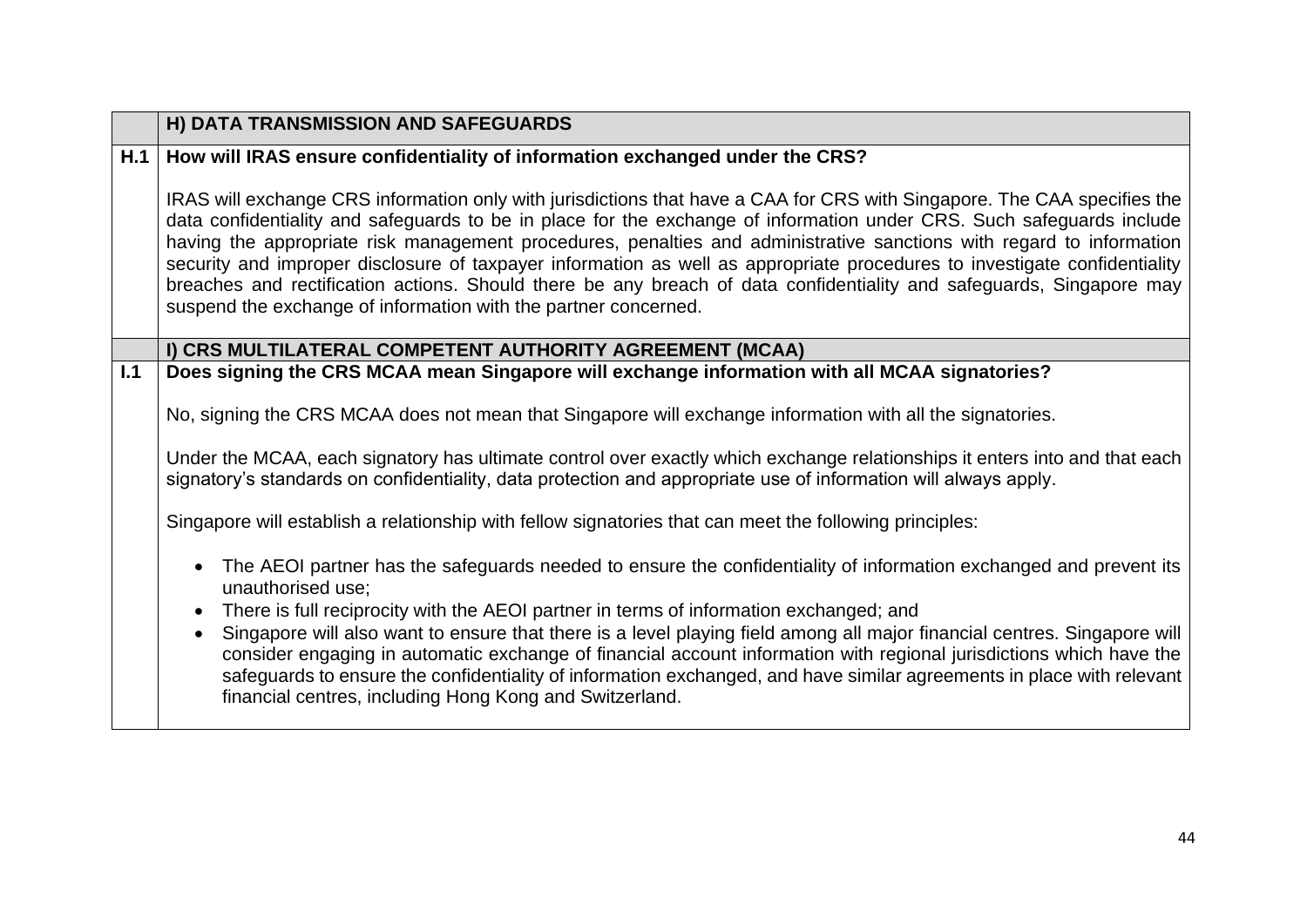<span id="page-44-0"></span>

|                | <b>APPENDIX – UPDATES TO IRAS FAQ ON THE COMMON REPORTING STANDARD</b>                                                                                                                                                                                         |
|----------------|----------------------------------------------------------------------------------------------------------------------------------------------------------------------------------------------------------------------------------------------------------------|
| Date of update | Update or changes made                                                                                                                                                                                                                                         |
| 7 Dec 2016     | <b>Original Publication</b>                                                                                                                                                                                                                                    |
| 23 Dec 2016    | Update FAQ A.2: To clarify that Reporting SGFIs should rely on OECD's Commentaries on the CRS, CRS<br>Implementation Handbook and CRS-related FAQs for interpretive guidance.                                                                                  |
|                | New FAQ C.13: To clarify conditions of dormancy under CRS Regulation 11(2)(j).                                                                                                                                                                                 |
|                | New FAQ E.19: To clarify interpretation of "reason to believe" in the CRS Regulations.                                                                                                                                                                         |
| 15 Feb 2017    | Update FAQ A.1: Alignment with wordings in CRS Regulation 14(1)(a), which uses "all financial accounts" and<br>"establish all the residences".                                                                                                                 |
|                | Update FAQ C.8: To indicate the timeline for Reporting SGFIs to apply due diligence procedures on "re-<br>activated" accounts.                                                                                                                                 |
|                | Update FAQ E.3: To clarify the expectations on SGFIs in a no-residency scenario.                                                                                                                                                                               |
|                | New FAQ E.20: Condition for exception to Paper Record Search                                                                                                                                                                                                   |
|                | New FAQ E.21: To clarify the requirements of "valid self-certification" in respect of Account Holders or<br>Controlling Persons who are Singapore Tax Residents, and the follow up procedures required to be performed<br>by Reporting SGFIs for new accounts. |
| 10 Apr 2017    | Update FAQ C.13: To indicate the date that CRS Regulation 11(2)(j) was amended.                                                                                                                                                                                |
|                | Update FAQ E.21: To include other types of SG TINs which are aligned with the information published on the<br>OECD's Automatic Exchange Portal on SG TINs.                                                                                                     |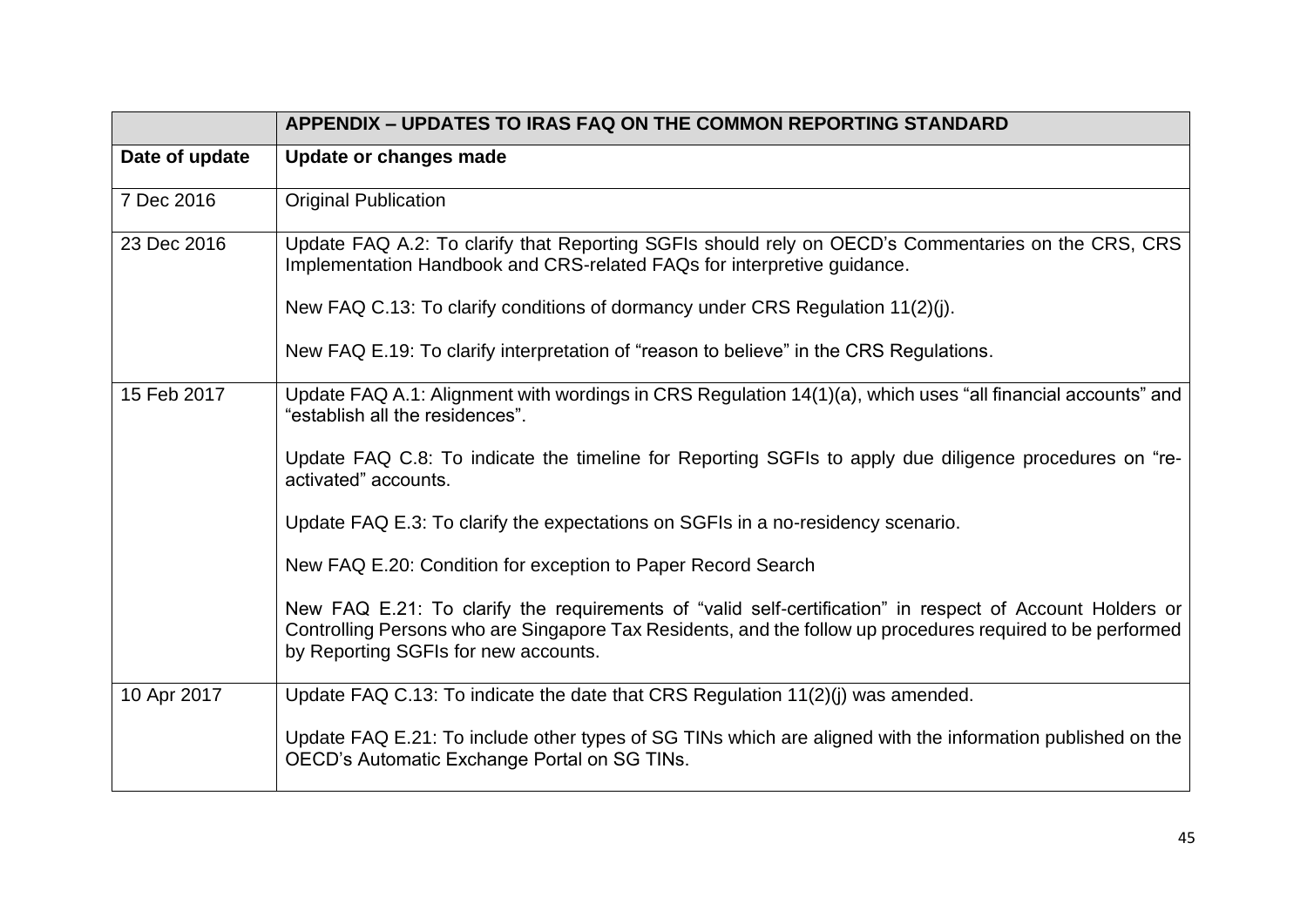|             | New FAQ E.22: To clarify that the SG TIN is required to be collected on self-certifications of Preexisting<br>Accounts.                                                                                       |
|-------------|---------------------------------------------------------------------------------------------------------------------------------------------------------------------------------------------------------------|
| 18 Jul 2017 | New FAQ E.11A: To clarify the registration requirements for Financial Institutions (other than trusts) that are<br>resident for CRS purposes in Singapore as well as one or more participating jurisdictions. |
|             | New FAQ E.23: To clarify the reporting requirements for pre-existing individual accounts where certain indicia<br>are discovered.                                                                             |
|             | Update FAQ B.5: To clarify the appropriate CRS classification of reserved investment power trusts.                                                                                                            |
|             | Update FAQ C.8: To clarify the situation where a dormant account is "reactivated" prior to the CRS review due<br>dates.                                                                                       |
| 25 Aug 2017 | Update FAQ E.23: To clarify the residence status of account holders of pre-existing individual accounts where<br>certain indicia are discovered.                                                              |
|             | Update FAQ F.1: To clarify the first year from which reporting of gross proceeds under FATCA is required.                                                                                                     |
| 13 Oct 2017 | Update FAQ C.2: To clarify the CRS due diligence and reporting requirements for SRS accounts and SRS<br>investment accounts.                                                                                  |
| 2 Nov 2017  | Update FAQ E.8: To clarify SGFIs' obligations under Regulation 14(7).                                                                                                                                         |
| 12 Jan 2018 | Update FAQ G.2: To provide more details on CRS registration and reporting.                                                                                                                                    |
| 22 Apr 2019 | New FAQ F.10: To clarify the reporting obligations of Investment Entities.                                                                                                                                    |
|             | Update FAQ C.6: To clarify the reporting obligations of Investment Entities.                                                                                                                                  |